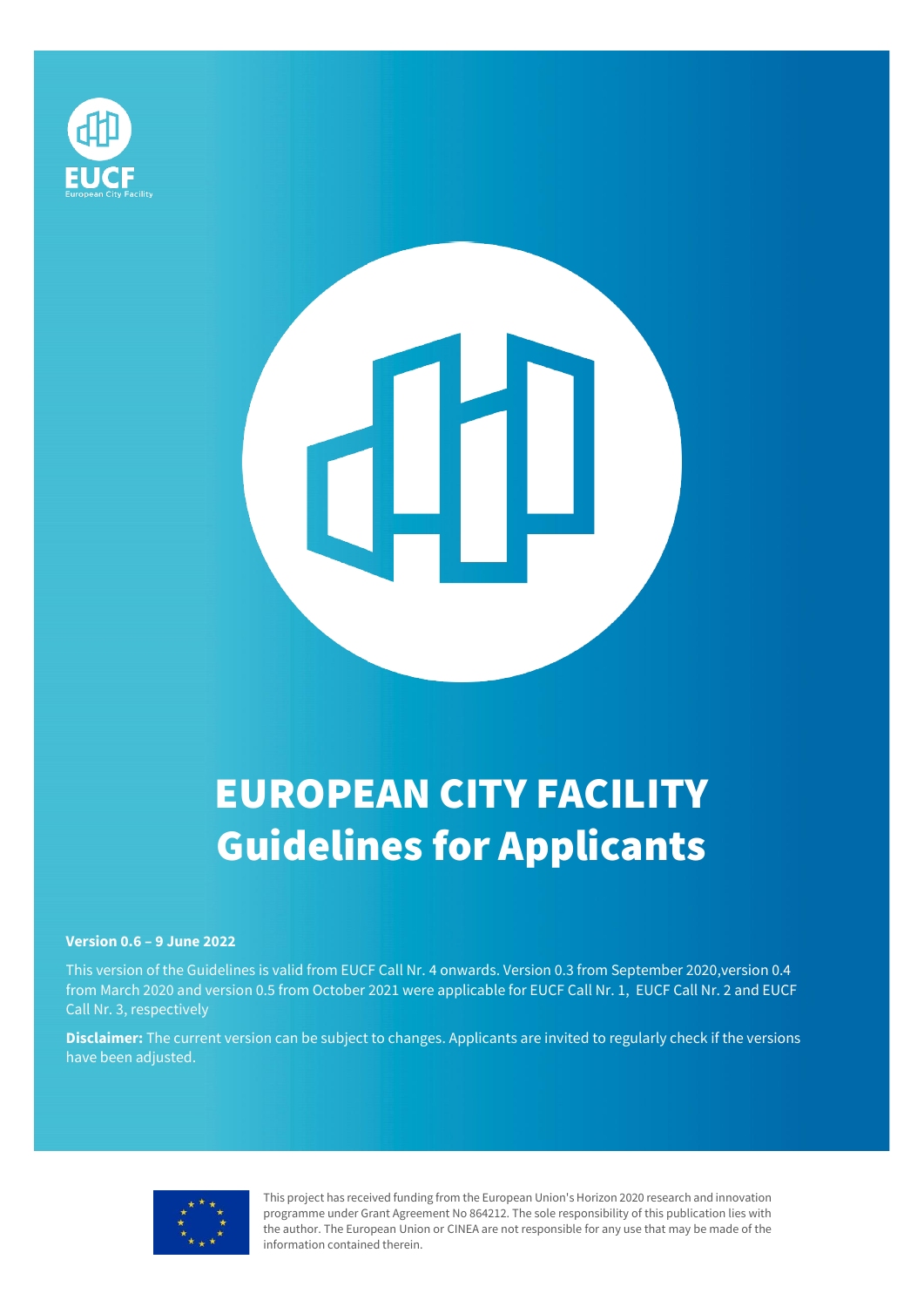

## **Table of contents**

|       | 1 About the European City Facility (EUCF)                                                                                                                                                                         | 4              |
|-------|-------------------------------------------------------------------------------------------------------------------------------------------------------------------------------------------------------------------|----------------|
|       | 1.1 EUCF at a glance                                                                                                                                                                                              | 4              |
|       | 1.1.1 What is the EUCF?                                                                                                                                                                                           | 4              |
|       | 1.1.2 What are the objectives of the EUCF?                                                                                                                                                                        | 4              |
|       | 1.1.3 What are the guiding principles of the EUCF?                                                                                                                                                                | 5              |
|       | 1.2 EUCF process                                                                                                                                                                                                  | 6              |
|       | 1.2.1 How does the EUCF journey look like?                                                                                                                                                                        | 6              |
|       | 1.2.2 What are the main steps in the EUCF journey?                                                                                                                                                                | 6              |
|       | 1.3 EUCF support                                                                                                                                                                                                  | $\overline{1}$ |
| 1.3.1 | Who can apply to receive EUCF support?                                                                                                                                                                            | $\overline{7}$ |
|       | 1.3.2 Which type of financial support is provided?                                                                                                                                                                | $\overline{1}$ |
|       | 1.3.3 Which activities are funded by the EUCF grant?                                                                                                                                                              | 7              |
| 1.3.4 | Which types of investment projects does the EUCF support?                                                                                                                                                         | $\overline{1}$ |
|       | 1.3.5 Which types of investment projects are excluded from the EUCF?                                                                                                                                              | 8              |
| 1.3.6 | Which technical support activities does the EUCF offer?                                                                                                                                                           | 8              |
|       | 2 Application                                                                                                                                                                                                     | 9              |
|       | 2.1 Application process                                                                                                                                                                                           | 9              |
|       | 2.1.1 What is the procedure to receive funding from the EUCF?                                                                                                                                                     | 9              |
|       | 2.1.2 How are the EUCF calls for applications organised?                                                                                                                                                          | 9              |
|       | 2.1.3 When are the EUCF calls for applications taking place?                                                                                                                                                      | 10             |
|       | 2.1.4 Can municipalities/local authorities, groupings and local public entities aggregating<br>municipalities/local authorities apply several times and/or resubmit a rejected application for the<br>EUCF grant? | 11             |
|       | 2.1.5 How to seek support in case of questions during the application process?                                                                                                                                    | $11\,$         |
|       | 2.2 Eligibility check                                                                                                                                                                                             | 11             |
| 2.2.1 | Who is eligible to receive EUCF support?                                                                                                                                                                          | 11             |
| 2.2.2 | Where can the eligibility check be found?                                                                                                                                                                         | 12             |
| 2.2.3 | What does a plan of similar ambition have to include to be equivalent with a SEAP or SECAP?<br>12                                                                                                                 |                |
| 2.2.4 | How can an applicant show political commitment?                                                                                                                                                                   | 12             |
| 2.2.5 | What does the EUCF monitoring period entail?                                                                                                                                                                      | 13             |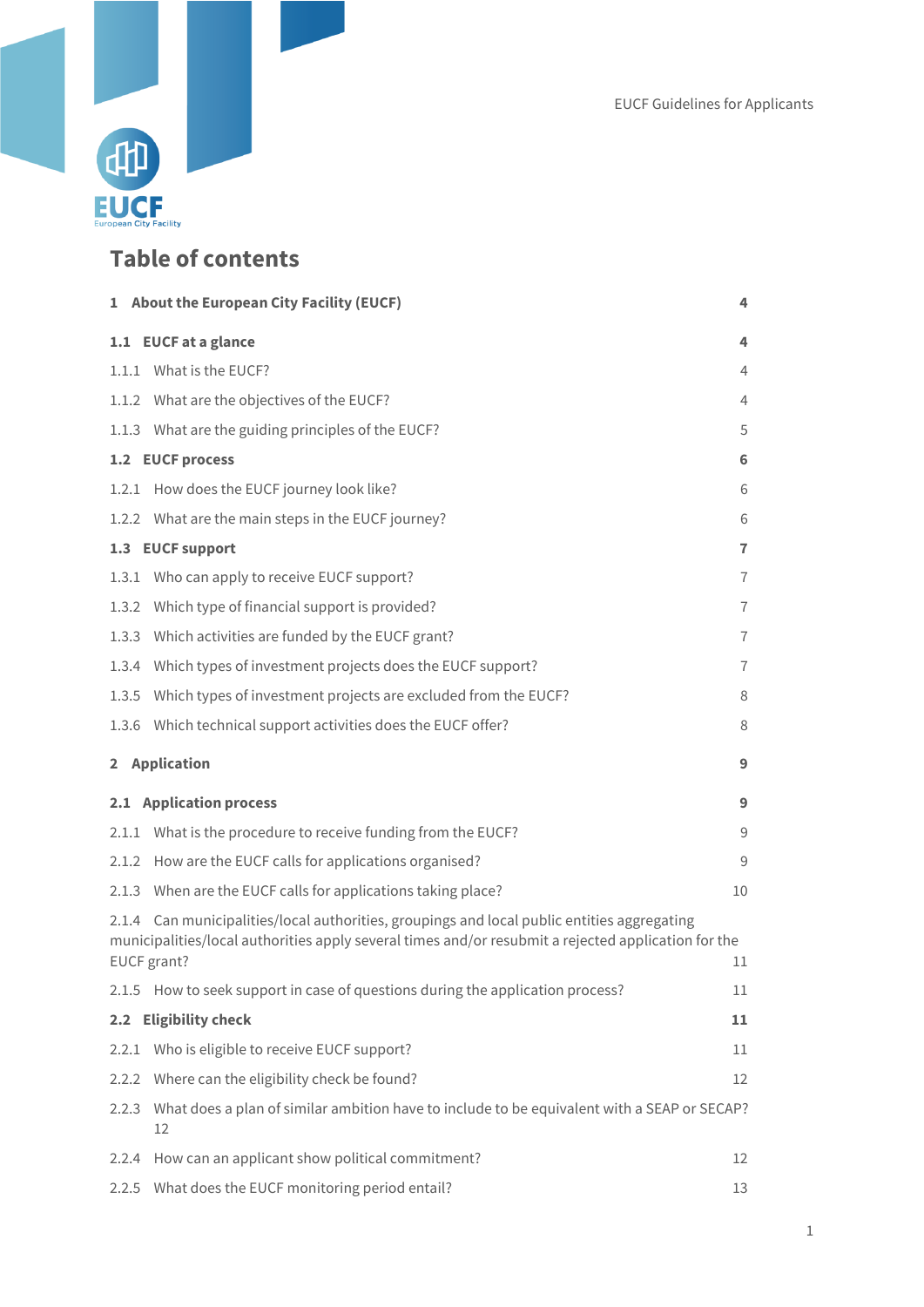

|       | 2.2.6 What are the next steps after the eligibility check?                                                                                                                  | 13 |  |
|-------|-----------------------------------------------------------------------------------------------------------------------------------------------------------------------------|----|--|
|       | 2.3 Application form                                                                                                                                                        | 13 |  |
|       | 2.3.1 Where can the application form be found?                                                                                                                              | 13 |  |
| 2.3.2 | Which information has to be provided in the application form?                                                                                                               | 13 |  |
|       | 2.3.3 What is the LAU and NUTS code?                                                                                                                                        | 15 |  |
|       | 2.3.4 Which technology measures are not eligible under the EUCF?                                                                                                            | 16 |  |
|       | 2.3.5 How is the investment size defined?                                                                                                                                   | 16 |  |
|       | 2.3.6 How should energy savings and/or renewable energy production be calculated?                                                                                           | 16 |  |
|       | 2.3.7 What happens if the exact investment size or energy savings/renewable energy production<br>amount cannot be determined yet?                                           | 16 |  |
|       | 2.4 Required documents                                                                                                                                                      | 17 |  |
|       | 2.4.1 Which documents must be provided for the EUCF application?                                                                                                            | 17 |  |
|       | 2.4.2 What are the requirements for the supporting documents?                                                                                                               | 18 |  |
|       | 2.4.3 Can the application be submitted with supporting documents missing?                                                                                                   | 19 |  |
| 2.4.4 | Is it possible to submit the documents in national language?                                                                                                                | 19 |  |
|       | 2.4.5 Are there templates available for the required documents?                                                                                                             | 20 |  |
|       | 2.5 Application by groupings of municipalities/local authorities                                                                                                            | 20 |  |
|       | 2.5.1 What has to be considered when applying as a grouping?                                                                                                                | 20 |  |
|       | 2.5.2 Who qualifies as part of a grouping?                                                                                                                                  | 20 |  |
| 2.5.3 | Does each partner have to provide a SEAP, SECAP or plan of similar ambition?                                                                                                | 20 |  |
|       | 2.5.4 Does each partner have to provide a proof of political commitment?                                                                                                    | 21 |  |
|       | 2.6 Application by local public entities aggregating municipalities/local authorities                                                                                       | 21 |  |
|       | 2.6.1 What has to be considered when applying as a local public entity?                                                                                                     | 21 |  |
|       | 2.6.2 Who qualifies as a local public entity aggregating municipalities/local authorities?                                                                                  | 21 |  |
|       | 2.6.3 Are there examples for potential eligible local public entities aggregating municipalities/local<br>authorities?<br>22                                                |    |  |
| 2.6.4 | Do local public entities require an own SEAP, SECAP or plan of similar ambition?                                                                                            | 23 |  |
|       | 2.6.5 Which documents will the EUCF team ask in case of successful evaluation to check the<br>compliance with the criteria included in the self-declaration form (Annex C)? | 23 |  |
| 3.    | <b>Evaluation and selection of beneficiaries</b>                                                                                                                            | 24 |  |
|       | 3.1 Evaluation process                                                                                                                                                      | 24 |  |
|       | 3.1.1 What is the procedure for evaluating the applications?                                                                                                                | 24 |  |
| 3.1.2 | What are the criteria for evaluating the applications?                                                                                                                      | 24 |  |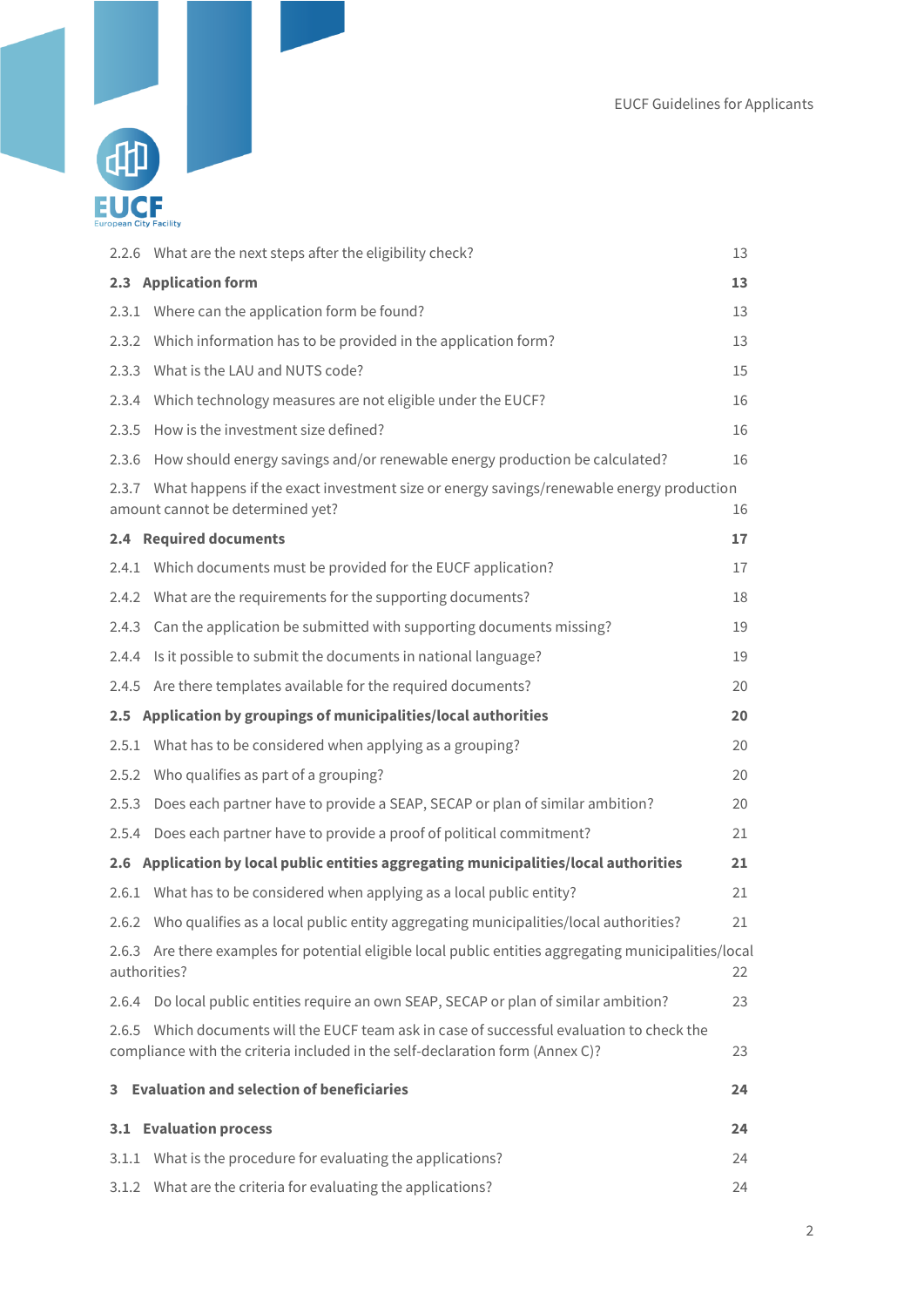

|       | 3.1.3 How are applications scored?                                                                                                                          | 26 |
|-------|-------------------------------------------------------------------------------------------------------------------------------------------------------------|----|
|       | 3.1.4 How is the final score derived?                                                                                                                       | 28 |
|       | 3.2 Selection of beneficiaries                                                                                                                              | 28 |
|       | 3.2.1 How long does it take to receive the final result?                                                                                                    | 28 |
|       | 3.2.2 How are applicants informed about the final results?                                                                                                  | 29 |
|       | 3.2.3 What are the next steps in case the application is selected?                                                                                          | 29 |
|       | 3.2.4 What happens in case the application is unsuccessful?                                                                                                 | 29 |
|       | 3.3 Grant Agreement                                                                                                                                         | 30 |
|       | 3.3.1 Which information is provided in the Grant Agreement?                                                                                                 | 30 |
|       | 3.3.2 What is the timeline for the signature of the EUCF Grant Agreement?                                                                                   | 30 |
|       | 3.3.3 How is the EUCF grant paid?                                                                                                                           | 30 |
|       | 4 Investment concept                                                                                                                                        | 31 |
|       | 4.1 Development of the investment concept                                                                                                                   | 31 |
|       | 4.1.1 What is an investment concept?                                                                                                                        | 31 |
|       | 4.1.2 What is the structure of an investment concept?                                                                                                       | 31 |
|       | 4.1.3 Which information has to be provided in an investment concept?                                                                                        | 32 |
|       | 4.1.4 Who can develop an investment concept?                                                                                                                | 32 |
|       | 4.1.5 What is the timetable for the development of the investment concept?                                                                                  | 33 |
|       | 4.1.6 What has to be submitted together with the investment concept?                                                                                        | 33 |
|       | 4.1.7 How is the investment concept validated?                                                                                                              | 33 |
|       | 4.1.8 Who validates the investment concept?                                                                                                                 | 34 |
|       | 4.1.9 What happens if the investment concept cannot be completed in the foreseen time period or is<br>negatively validated?                                 | 35 |
|       | 4.1.10 Do beneficiaries of the EUCF have to implement the investment concept?                                                                               | 35 |
|       | 4.1.11 What are the monitoring procedures?                                                                                                                  | 35 |
|       | 4.1.12 Can a beneficiary use the EUCF support to develop an investment concept with a different<br>scope from the one awarded during the application phase? | 36 |
|       | 4.2 EUCF support for beneficiaries                                                                                                                          | 36 |
|       | 4.2.1 What support does the EUCF provide for the development of the investment concept?                                                                     | 36 |
| 4.2.2 | How to seek support in case of questions during the investment concept development?                                                                         | 36 |
| 4.2.3 | How can a beneficiary receive support after the validation of the investment concept?                                                                       | 36 |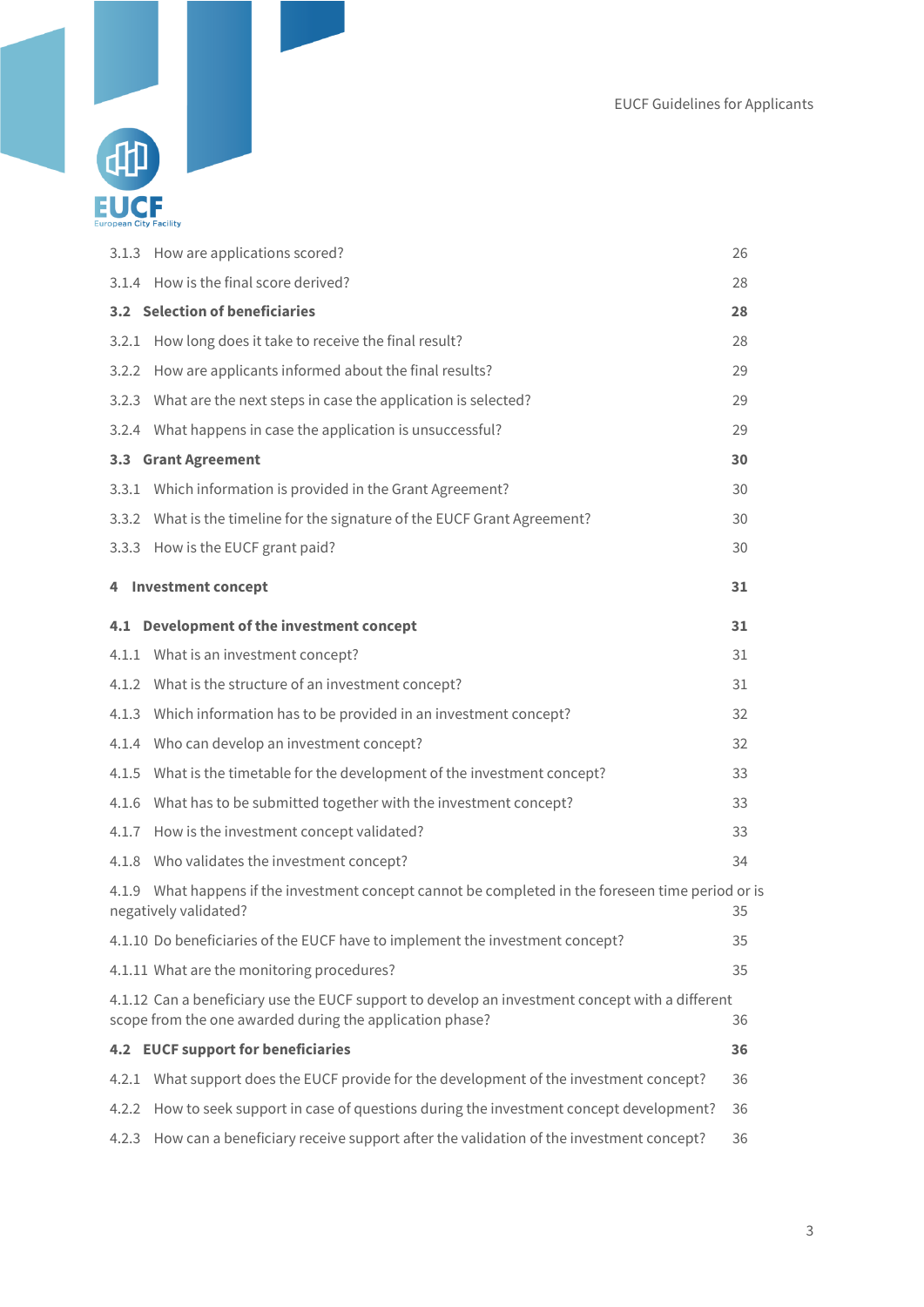

## <span id="page-4-0"></span>**1 About the European City Facility (EUCF)**

## <span id="page-4-1"></span>**1.1 EUCF at a glance**

## <span id="page-4-2"></span>**1.1.1 What is the EUCF?**

Municipalities, local authorities and local public entities aggregating municipalities/local authorities play a key role in Europe's transition towards sustainable energy. They have tremendous potential to build comprehensive sustainable energy investment programmes (i.e. investments in energy efficiency and renewable energy). Moreover, they can encourage the pooling of smaller projects into larger investment portfolios and mobilise the significant financial resources required for the energy transition.

Although the potential is immense, there are fundamental obstacles. In many cases, there is a lack of credible, robust and sufficiently mature investment concepts. However, such concepts, which should include the identification of potential project pipelines, legal analysis, governance analysis, basic financing strategy, and roadmaps for implementation, are a prerequisite to accessing different sources of funding.

In this context, a new pan-EUCF, set up under the Horizon 2020 Framework Programme for Research and Innovation of the European Union, provides **tailor-made, rapid and simplified financial support (grants of EUR 60,000) and capacity building services** to municipalities, local authorities, their groupings and local public entities aggregating municipalities/local authorities in Europe that will enable them to **develop sound investment concepts** (hereafter referred to as IC) and **mobilise finance in the field of sustainable energy**.

The EUCF addresses two fundamental barriers for sustainable energy investments:

- Lack of financial and legal capacity of municipalities/local authorities to transform their long-term energy and climate strategies (e.g. SEAPs, SECAPs etc.) into appropriate investment concepts.
- Lack of aggregation of fragmented smaller projects (for example in the building sector) and thus lack of attractiveness for the financial sector.

The resulting investment concepts will represent an initial step towards a fully-fledged business and financial plan and in this way facilitate the subsequent mobilisation of (local) investment in energy efficiency and renewable energy. Sources of funding may come from the private sector, but also from other EU-funded instruments such as the European Fund for Strategic Investments (EFSI), the European Structural and Investment Funds (ESIF), various Project Development Assistance (PDA) facilities, such as the European Local Energy Assistance (ELENA) facility of the European Investment Bank (EIB), or various national investment platforms.

## <span id="page-4-3"></span>**1.1.2 What are the objectives of the EUCF?**

The **ultimate objective** of the EUCF is to build a substantial pipeline of sustainable energy investment projects across municipalities, local authorities and local public entities aggregating municipalities/local authorities in Europe. This will be achieved by providing targeted financial, technical, legal and capacity building support to overcome critical barriers, develop credible investment packages and mobilise finance. Delivering this will require organisational, technical and financial innovation, in particular to bridge the capacity and capability gap for **small and medium-sized municipalities**.

The **specific objectives** of the EUCF are to: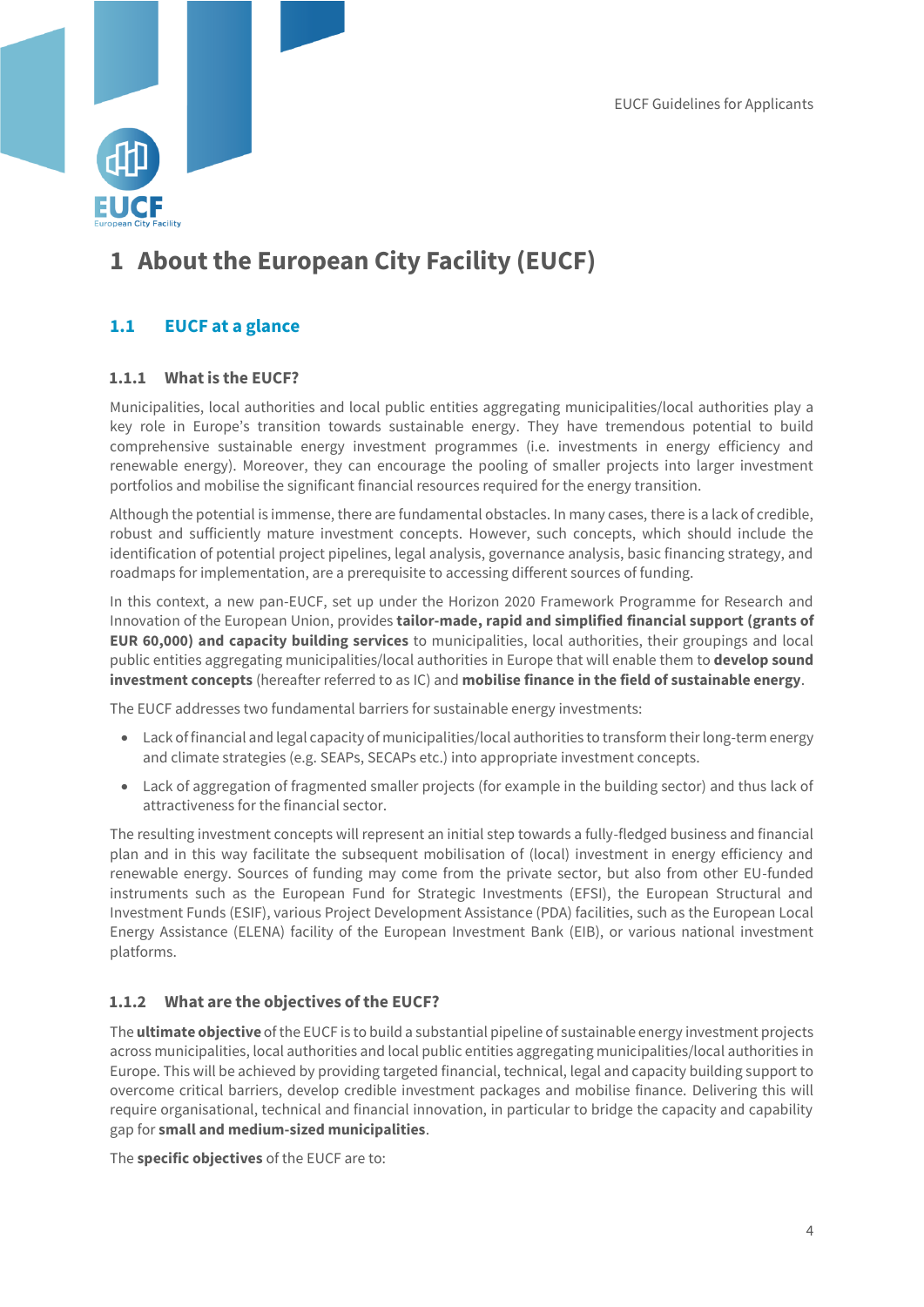

- Provide hands-on locally rooted technical and financial expertise, inspired by 'best in class' European practice, to municipalities, local authorities and local public entities aggregating municipalities/local authorities to deliver more than 200 credible and scalable investment projects, which should trigger more than EUR 320 million of public and private investment;
- Build the capacity of more than 400 municipal staff to develop substantial project pipelines and provide them with tools, networking and knowledge transfer opportunities, which will facilitate and accelerate the IC implementation, including via innovative financing mechanisms and project aggregation;
- Facilitate access especially for small and medium-sized municipalities to private finance, EU funding streams and similar facilities, such as the ESIF, the H2020 PDA and the EIB's ELENA, and advisory services, such as the EIB Advisory Hub, to realise and amplify the expected investments;
- Use the successful IC and the knowledge of EUCF beneficiaries to reach out to more than 10,000 cities and communities, encourage replication and catalyse further action across European cities.

## <span id="page-5-0"></span>**1.1.3 What are the guiding principles of the EUCF?**

The principles guiding the design and operation of the EUCF can be characterised as follows:

#### **1) Demand-driven:** designed by cities for cities

Different networks of European cities compose the Consortium responsible for the implementation and management of the EUCF in order to ensure that the EUCF takes into consideration and directly responds to the needs of municipalities and local authorities. Also contributing to this principle, the EUCF Strategic Board is composed by representatives of EU municipalities, and is responsible for the strategic steering of the EUCF, ensuring that the demands of local authorities are appropriately addressed.

#### **2) Close to the local level:** mobilising a critical mass of cities

To address national specificities and overcome language barriers, which are often a challenge for small and medium-sized municipalities to apply for financing opportunities, the work of the EUCF is supported by experts in each EU-27 Member State and the United Kingdom (UK). Country Experts can provide support in national language to municipalities, local authorities and local public entities aggregating municipalities/local authorities, and have extensive technical and financial expertise in the field of sustainable energy and climate, experience with municipalities and strong connections to national and regional city networks, contributing to position the EUCF very close to the local level and country-specific contexts.

#### **3) Ambitious:** helping develop strategic and ambitious investment concepts

The EUCF support is targeted towards strategic or transformational projects in the field of sustainable energy identified in the climate and energy plans of the municipalities, local authorities and local public entities aggregating municipalities/local authorities. Besides the financial support, beneficiaries of the EUCF will receive hands-on guidance, as well as have access to a European pool of experts, to ensure the development of ambitious and sound investment concepts in line with the principles of the EUCF.

#### **4) Supporting scaling:** capturing opportunities for standardisation and project aggregation

The EUCF will ensure, where feasible, the integration of measures for scaling-up of investment packages in investment concepts through standardisation and project aggregation. Smaller communities are therefore encouraged to reinforce multi-level governance on their territories and implement projects jointly or under the umbrella of a larger public authority. All developed investment concepts will follow a standard structure and respect minimum quality requirements, which will facilitate matchmaking with future investors and financiers.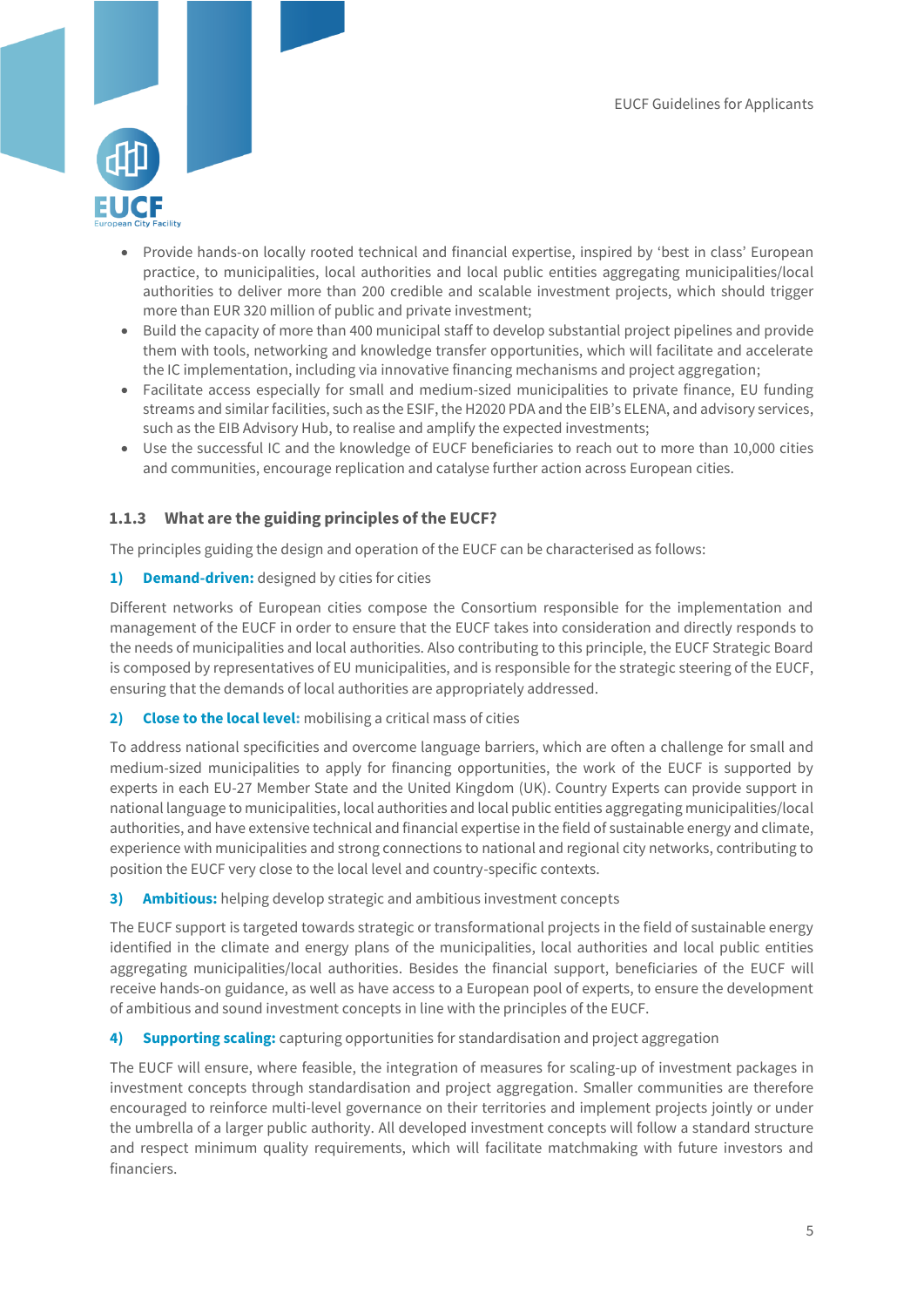

## <span id="page-6-0"></span>**1.2 EUCF process**

### <span id="page-6-1"></span>**1.2.1 How does the EUCF journey look like?**

The graph below summarises the journey that municipalities and local authorities, their groupings and local public entities aggregating municipalities/local authorities are able to take within the scope of the EUCF, from the pre-application phase where potential applicants are able to inform themselves about the EUCF through different channels towards the implementation of the investment concept by the beneficiaries of the EUCF. The application period for the fourth EUCF call for applications will last from 9 June to 30 September 2022.



## <span id="page-6-2"></span>**1.2.2 What are the main steps in the EUCF journey?**

#### **1) Pre-application phase**

At the beginning of the EUCF journey, potential applicants are able to receive information about the scope and the benefits of the EUCF by visiting the [EUCF website,](https://eucityfacility.eu/home.html) attending promotional events at EU and national level and participating in the EUCF [webinars and info sessions.](https://www.eucityfacility.eu/news-events/events.html)

#### **2) Application phase**

The EUCF application process comprises of two steps: i) the eligibility check and ii) the full application. The eligibility check is a simple, automated questionnaire, which can be answered by the applicant directly on the EUCF website. To be eligible, applicants must be able to answer **YES** to all five questions. Eligible applicants are able to move forward in the application process and complete the full application form and supporting documents. The applications are submitted via the EUCF website user zone. Once the call for applications is closed, the applications are evaluated by a dedicated team. Successful applications are selected and move to the next phase, while unsuccessful applications are redirected to the **EUCF Helpdesk** for support.

#### **3) Grant Agreement phase**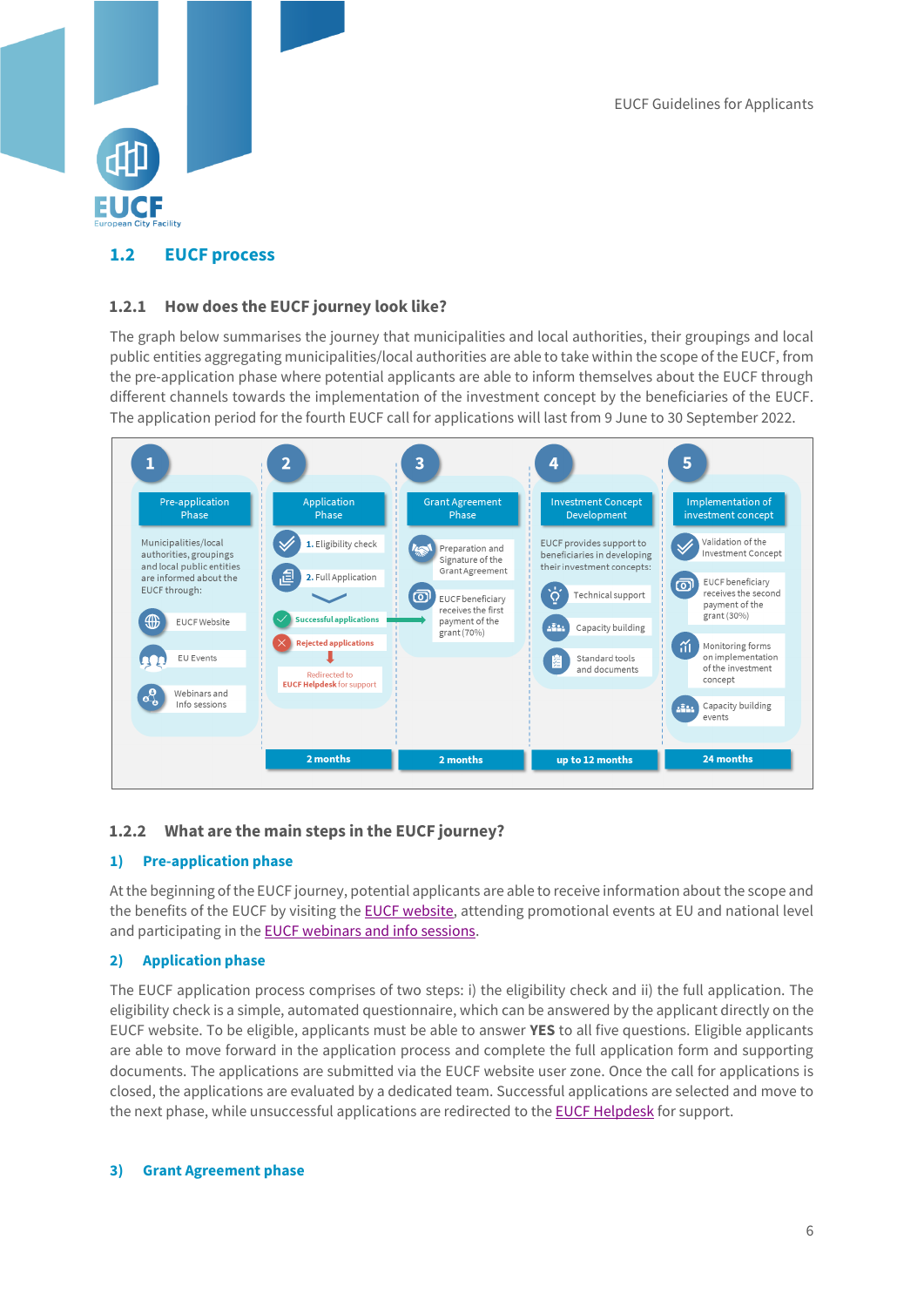

Successful applicants conclude Grant Agreements to benefit from the EUCF support. 70% of the lump sum will be disbursed at the Grant Agreement signature; 30% of the lump sum after positive validation of the investment concept.

#### **4) Development of the investment concept**

Beneficiaries shall develop the investments concepts in national language (together with an English Summary) over a period of up to twelve months, during which the EUCF provides support through technical and financial expertise from [Country Experts](https://www.eucityfacility.eu/support/technical-support.html) and the EUCF team, [standard tools and documents](https://www.eucityfacility.eu/investment-concepts/investment-concept-template.html) and [capacity building](https://www.eucityfacility.eu/news-events/events.html)  [events](https://www.eucityfacility.eu/news-events/events.html) in different geographical regions on the topic.

#### **5) Implementation of the investment concept**

After finalisation of the investment concepts, they are validated by a dedicated evaluation team. If they meet the quality criteria, beneficiaries receive the remaining 30% of the total grant amount and can proceed with the successful implementation of their investment concepts. The EUCF accompanies the process by organising matchmaking events, Communities of Practice and other capacity building events and monitoring the implementation.

## <span id="page-7-0"></span>**1.3 EUCF support**

#### <span id="page-7-1"></span>**1.3.1 Who can apply to receive EUCF support?**

Municipalities and local authorities, groupings of municipalities/local authorities as well as local public entities aggregating municipalities/local authorities located in the European Union Member States (EU-27), EEA-EFTA States of Iceland, Liechtenstein and Norway, and the UK are able to apply to receive EUCF support.

#### <span id="page-7-2"></span>**1.3.2 Which type of financial support is provided?**

Successful applicants receive financial support of a **EUR 60,000** lump sum in in the form of a grant for the development of the investment concept.

#### <span id="page-7-3"></span>**1.3.3 Which activities are funded by the EUCF grant?**

The EUR 60,000 grant is provided to EUCF beneficiaries to support activities necessary for the development of investment concepts. The grant amount can be used for in-house staff if internal capacities are sufficient, for external experts/sub-contractors or for other positions that are necessary for the investment concept development. Among the activities that can be funded are feasibility studies, engineering analyses, legal analyses, social studies, market studies, financial analyses, and further supporting tasks.

#### <span id="page-7-4"></span>**1.3.4 Which types of investment projects does the EUCF support?**

The EUCF provides support for investment projects within the field of **sustainable energy**, including all investments on the energy demand side, which contribute to the improvement of energy performance and the achievement of energy savings. Among the investment sectors targeted by the EUCF are public, residential buildings and tertiary (non-municipal) buildings, efficiency improvements in equipment/facilities, development and use of building integrated renewables, district heating modernisation or fuel switch to renewables, smart grids, sustainable urban mobility (e.g. public transport, charging stations, etc.), and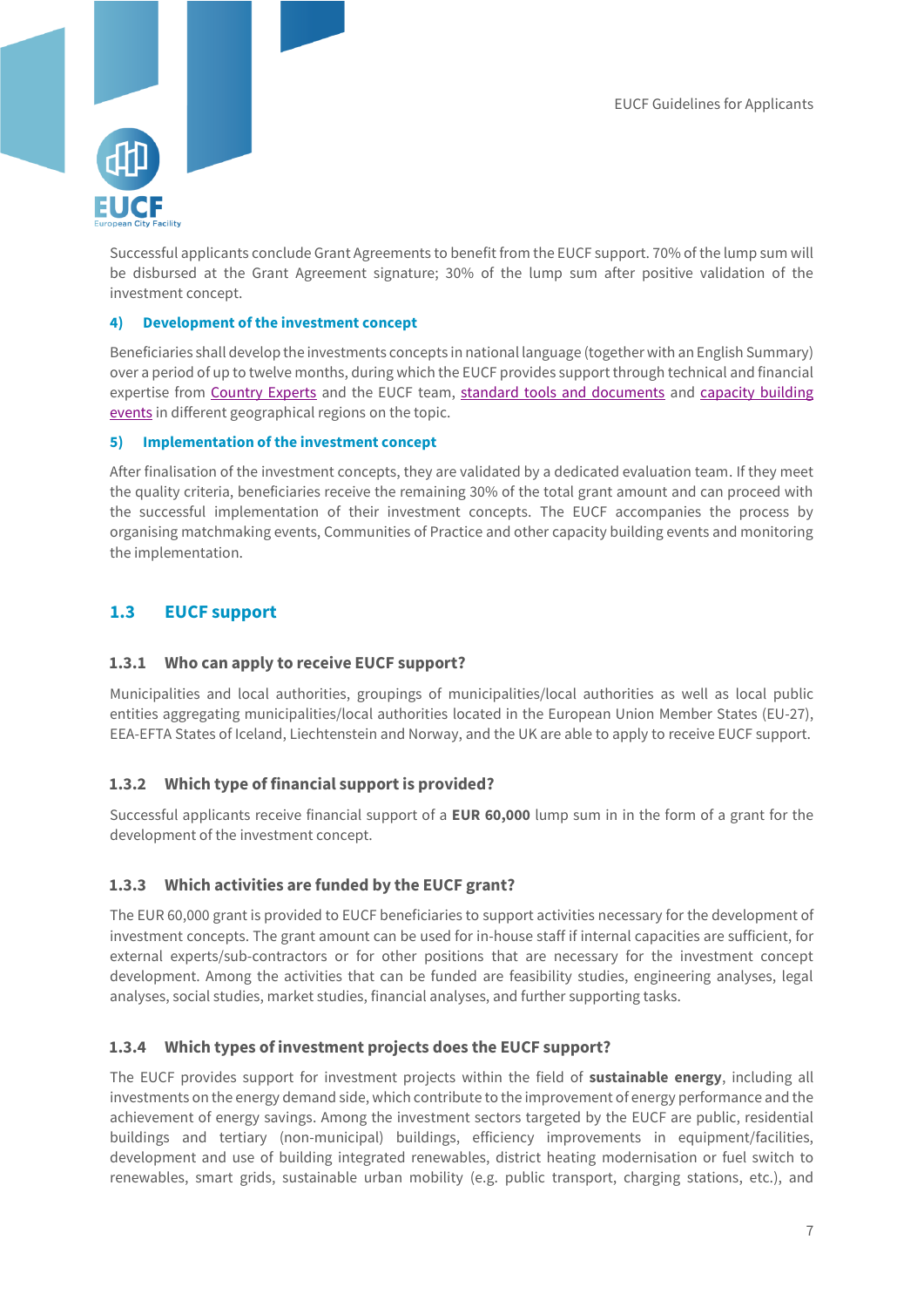

innovative energy infrastructure (e.g. citizen energy communities<sup>1</sup>, innovative approaches to public lighting, wastewater treatment plants, etc.). Nevertheless, it is also possible to implement projects in further sectors, as long as they are in the field of sustainable energy. Given the high relevance of energy efficiency for achieving the goals of European climate and energy policy, the EUCF provides support to investment projects focused on the generation of energy savings. Therefore, in order to receive EUCF support, investment projects described in the application must present higher impacts on energy savings than on renewable energy production.

### <span id="page-8-0"></span>**1.3.5 Which types of investment projects are excluded from the EUCF?**

The EUCF is aligned with the European Commission's [European Green Deal,](https://ec.europa.eu/clima/policies/eu-climate-action/) [2030 climate & energy framework,](https://ec.europa.eu/clima/policies/strategies/2030_en) [2050 long-term strategy](https://ec.europa.eu/clima/policies/strategies/2050_en) and the EIB's [new energy lending policy.](https://www.eib.org/en/publications/eib-energy-lending-policy.htm) Thus, the EUCF has a clear position **not to support investments in energy projects reliant on unabated fossil fuels**, such as the production of oil and natural gas, traditional gas infrastructure, power generation technologies resulting in GHG emissions above 250 gCO<sub>2</sub> per kWh of electricity generated, and large-scale heat production infrastructure based on unabated oil, natural gas, coal or peat.

#### <span id="page-8-1"></span>**1.3.6 Which technical support activities does the EUCF offer?**

The EUCF provides municipalities/local authorities, their groupings and local public entities aggregating municipalities/local authorities with different types of technical support activities along their journey within the EUCF:

- **[Info sessions and capacity building events:](https://www.eucityfacility.eu/news-events/events.html)** Before the opening of each call for applications, the EUCF organises, in cooperation with the national city networks and Country Experts, info sessions in each country to provide interested municipalities and local authorities, their groupings and local public entities aggregating municipalities/local authorities with more information on the EUCF. Moreover, regional capacity building events, such as peer-to-peer learning opportunities and Communities of Practice, as well as webinars are planned throughout the EUCF journey to support beneficiaries in the development of the investment concept.
- **[Support from Country Experts:](https://www.eucityfacility.eu/support/technical-support.html)** Country Experts assist beneficiaries of the EUCF in the application process and with technical and financial expertise in national language during the development process of the investment concept. Country Experts do not develop investment concepts themselves. For each EU-27 Member State and the UK, an expert has been assigned, which can be contacted by the municipalities/local authorities and local public entities aggregating municipalities/local authorities of the respective country directly through the EUCF website user zone or email for questions, clarifications and other requests.
- **[Support from the EUCF Helpdesk:](https://www.eucityfacility.eu/support/helpdesk.html)** Along the entire EUCF journey, the EUCF Helpdesk plays a fundamental role in providing technical support to potential applicants and interested parties, as well as registered applicants and beneficiaries of the EUCF. The EUCF Helpdesk can be accessed through the EUCF website and EUCF website user zone, and allows users to easily communicate with the EUCF team and obtain support in case of questions, technical issues, etc.
- **[Knowledge products and materials:](https://www.eucityfacility.eu/support/knowledge-hub.html)** Various knowledge tools and documents are provided on th[e EUCF](https://eucityfacility.eu/home.html)  [website](https://eucityfacility.eu/home.html) to facilitate the application and development process of the investment concept, such as [Frequently Asked Questions \(FAQs\),](https://www.eucityfacility.eu/support/faqs-test.html) [Glossary,](https://www.eucityfacility.eu/support/knowledge-hub.html) [Investment Concept template,](https://www.eucityfacility.eu/investment-concepts/investment-concept-template.html) [Case Studies,](https://www.eucityfacility.eu/support/knowledge-hub.html) [Success](https://www.eucityfacility.eu/investment-concepts/success-stories.html)  [stories,](https://www.eucityfacility.eu/investment-concepts/success-stories.html) etc.

-

<sup>&</sup>lt;sup>1</sup> In line with Article 16 of the **Directive (EU) 2019/944**.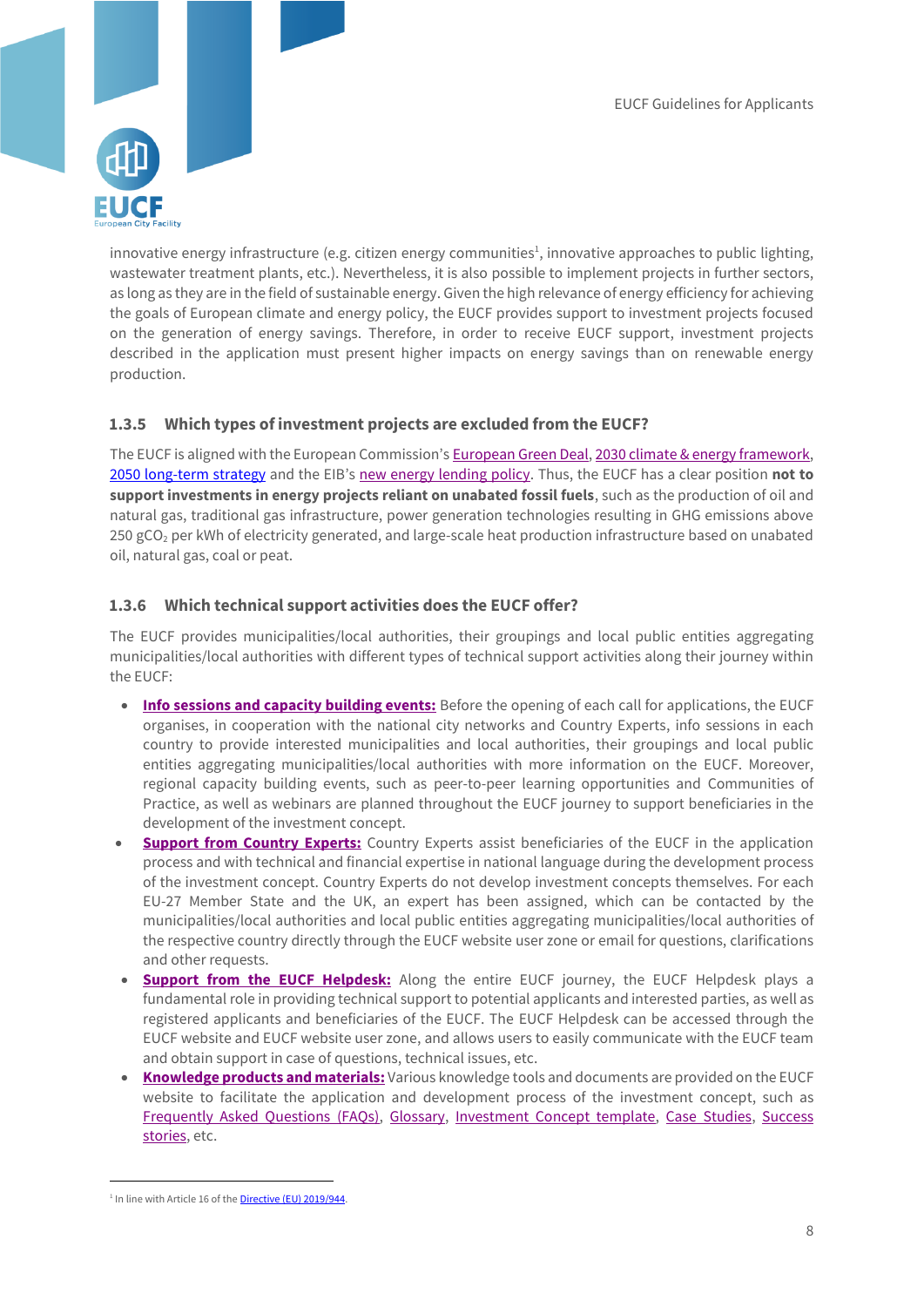

## <span id="page-9-0"></span>**2 Application**

## <span id="page-9-1"></span>**2.1 Application process**

## <span id="page-9-2"></span>**2.1.1 What is the procedure to receive funding from the EUCF?**

The overall application process consists of two main steps: the eligibility check and the full application.



## **1) Eligibility check**

The eligibility check is a simple, automated questionnaire, which can be answered by the applicant directly [online](https://www.eucityfacility.eu/calls/online-application.html)*.* It verifies whether an applicant is eligible to apply for financial support from the EUCF. To be eligible, applicants must be able to answer YES to all five requirements. Applicants receive the result of the eligibility check immediately after answering all questions. At this stage, supporting documents are not required.

## **2) Full application**

After successfully passing the eligibility check, the applicant can complete the full application form, prepare the supporting documents and submit them via the EUCF website user zone. Once the call for applications is closed, the applications are evaluated by a dedicated team. The best scored applications are selected and will conclude the Grant Agreements to receive EUCF support. Unsuccessful applications receive feedback on the evaluation and can seek support from the EUCF Helpdesk and can participate again in the next call for applications.

## <span id="page-9-3"></span>**2.1.2 How are the EUCF calls for applications organised?**

Four calls for applications with cut off dates take place within the scope of the EUCF. Each call is organised in parallel for three geographic regions, as displayed in the map below. From the second call for applications onwards, the EEA-EFTA States of Iceland, Liechtenstein and Norway were also included in the EUCF geographical coverage, in the region of the Nordic countries & Western Europe.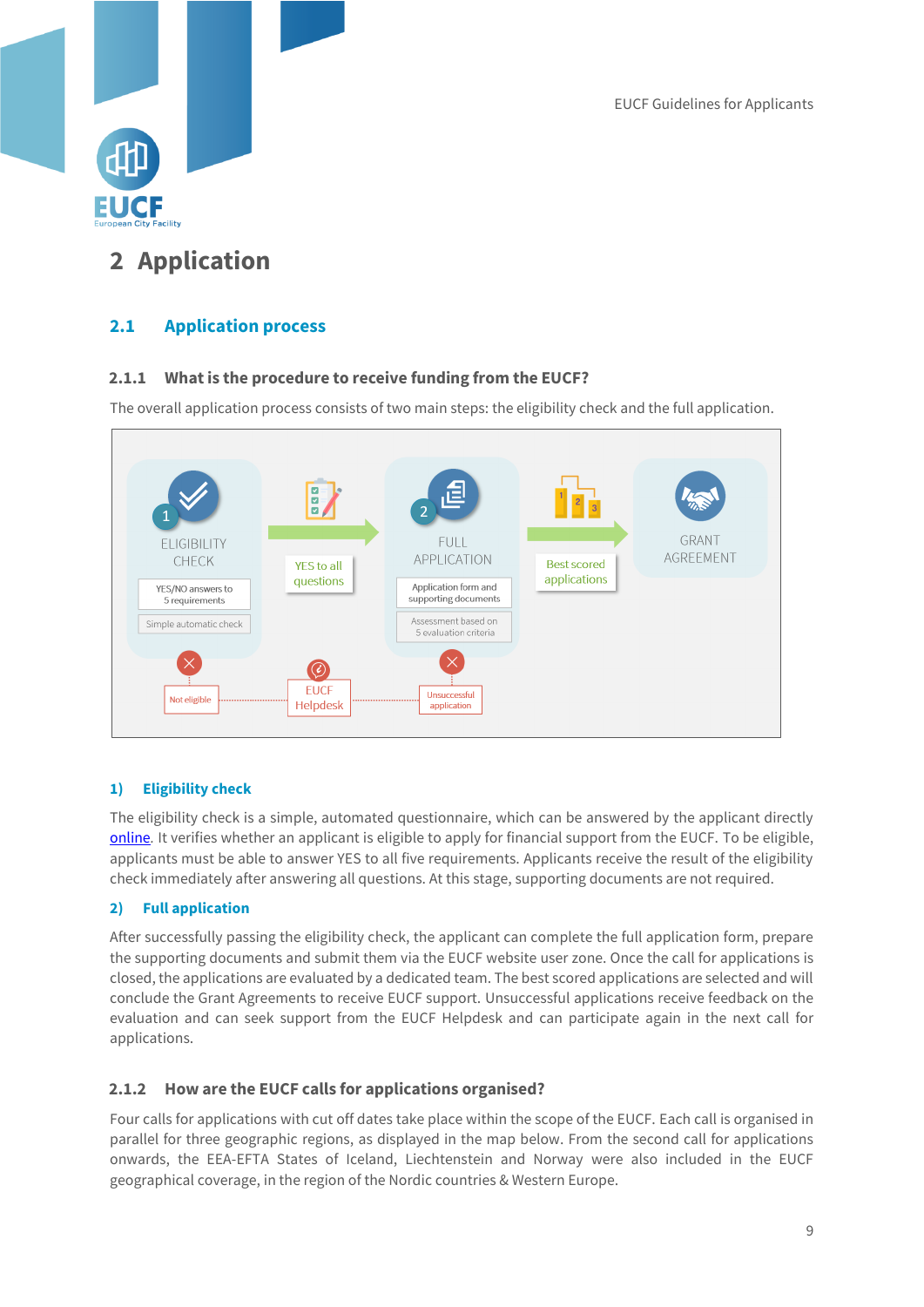



| <b>Regional call</b>              | <b>Countries</b>                                                                                                                                     |
|-----------------------------------|------------------------------------------------------------------------------------------------------------------------------------------------------|
| Central and Eastern Europe        | Bulgaria, Croatia, Czech Republic, Estonia, Hungary, Latvia,<br>Lithuania, Poland, Romania, Slovakia, Slovenia.                                      |
| Nordic countries & Western Europe | Austria, Belgium, Denmark, Finland, France, Germany, Iceland,<br>Ireland, Liechtenstein, Luxembourg, Netherlands, Norway,<br>Sweden, United Kingdom. |
| Southern Europe                   | Cyprus, Greece, Italy, Malta, Portugal, Spain.                                                                                                       |

## <span id="page-10-0"></span>**2.1.3 When are the EUCF calls for applications taking place?**

Overall, each call for applications will be open for two months. Due to the Covid-19 pandemic, the application period for the first EUCF call has been extended. Similarly, the fourth EUCF call will also have an extended application period, in order to better accommodate the reduced capacities of municipalities/local authorities and local public entities during the Summer holidays. The following timeline applies for the EUCF calls for applications:

| <b>Call for</b><br><b>Applications</b> | <b>Application period</b>          |
|----------------------------------------|------------------------------------|
| $1st$ call                             | 25 May 2020 - 2 October 2020       |
| $2nd$ call                             | 29 March 2021 - 31 May 2021        |
| $3rd$ call                             | 15 October 2021 - 17 December 2021 |
| $4th$ call                             | 9 June 2022 - 30 September 2022    |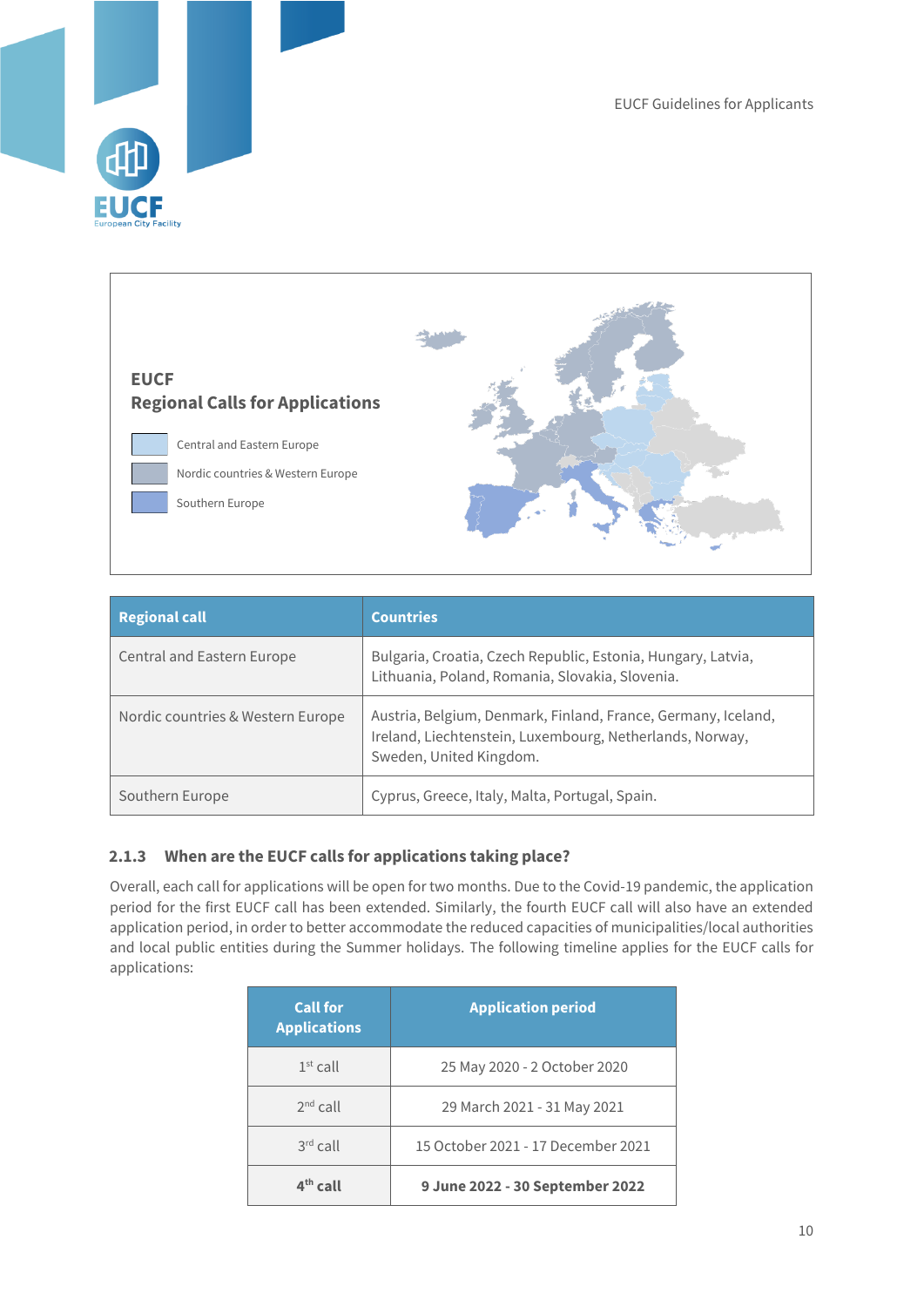

The exact dates of the calls and any alterations regarding the opening and closing of application periods will be published on the EUCF website.

## <span id="page-11-0"></span>**2.1.4 Can municipalities/local authorities, groupings and local public entities aggregating municipalities/local authorities apply several times and/or resubmit a rejected application for the EUCF grant?**

Municipalities/local authorities, groupings of municipalities/local authorities, and local public entities aggregating municipalities/local authorities are able to benefit **only once** from the EUCF support. Thus, successful applicants are not able to participate again in the calls for applications. Unsuccessful applications, in turn, can be revised and re-submitted in the next call for applications.

### <span id="page-11-1"></span>**2.1.5 How to seek support in case of questions during the application process?**

Available on the **EUCF website**, the **FAOs** provide a comprehensive overview of questions that arise during the application process and corresponding answers and information. Moreover, a [Glossary](https://www.eucityfacility.eu/support/knowledge-hub.html) of relevant terms is provided to facilitate the applicant's understanding of the EUCF documents. In case of questions that cannot be found in these documents, municipalities, local authorities and local public entities aggregating municipalities/local authorities can seek further support from the EUCF [Helpdesk,](https://www.eucityfacility.eu/support/helpdesk.html) which provides efficient and timely responses to the queries raised.

## <span id="page-11-2"></span>**2.2 Eligibility check**

-

#### <span id="page-11-3"></span>**2.2.1 Who is eligible to receive EUCF support?**

EUCF applicants must comply with the following five eligibility criteria to be eligible for EUCF support:

| 1. Type of eligible<br>applicants:    | EUCF applicants must comply with one of the following options:<br>Municipality/local authority with a <b>Local Administrative Units (LAU)</b><br>$\bullet$<br>code <sup>2</sup> or their groupings;<br>Local public entity aggregating municipalities/local authorities<br>$\bullet$                                                                                                                                                                                                                                           |
|---------------------------------------|--------------------------------------------------------------------------------------------------------------------------------------------------------------------------------------------------------------------------------------------------------------------------------------------------------------------------------------------------------------------------------------------------------------------------------------------------------------------------------------------------------------------------------|
| 2. Country of eligible<br>applicants: | EUCF applicants' country must be one of the following options:<br>the EU-27 Member States: Austria, Belgium, Bulgaria, Croatia, Cyprus,<br>$\bullet$<br>Czechia, Denmark, Estonia, France, Finland, Germany, Greece, Hungary,<br>Ireland, Italy, Latvia, Lithuania, Luxembourg, Malta, Netherlands,<br>Poland, Portugal, Romania, Slovakia, Slovenia, Spain, Sweden;<br>the United Kingdom of Great Britain and Northern Ireland;<br>$\bullet$<br>one of the EEA-EFTA States of Iceland, Liechtenstein and Norway<br>$\bullet$ |

<sup>&</sup>lt;sup>2</sup> The most recent (validated) LAU code applies, which is – at the moment of writing these Guidelines - included in the LAU-NUTS table 2019 for all eligible countries, except for Norway[: https://ec.europa.eu/eurostat/documents/345175/501971/EU-28-LAU-2019-NUTS-2016.xlsx;](https://ec.europa.eu/eurostat/documents/345175/501971/EU-28-LAU-2019-NUTS-2016.xlsx) For Norway, the most recent version at the moment of writing these Guidelines, i.e. LAU-NUTS table 2017, applies[: https://ec.europa.eu/eurostat/documents/345175/501971/EU-](https://ec.europa.eu/eurostat/documents/345175/501971/EU-28_LAU_2017_NUTS_2016.xlsx)[28\\_LAU\\_2017\\_NUTS\\_2016.xlsx](https://ec.europa.eu/eurostat/documents/345175/501971/EU-28_LAU_2017_NUTS_2016.xlsx)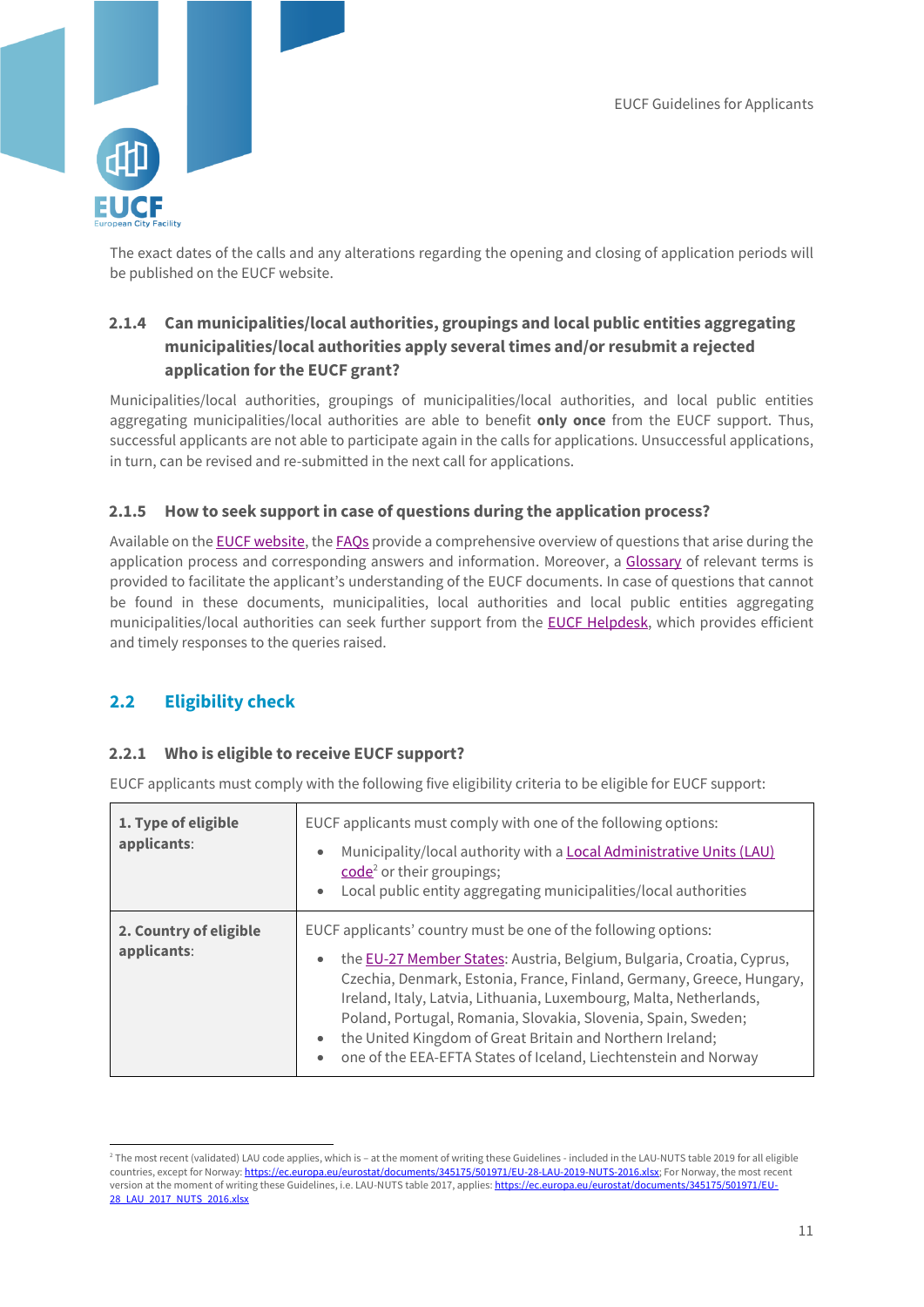

| 3. Existence of energy   | EUCF applicants must have a politically approved climate and energy plan                                                                                                                                                                                                                                                                                                                                                                                                                   |  |
|--------------------------|--------------------------------------------------------------------------------------------------------------------------------------------------------------------------------------------------------------------------------------------------------------------------------------------------------------------------------------------------------------------------------------------------------------------------------------------------------------------------------------------|--|
| and climate plans:       | fulfilling one of the following options:                                                                                                                                                                                                                                                                                                                                                                                                                                                   |  |
|                          | Sustainable Energy Action Plan (SEAP), Sustainable Energy and Climate<br>$\bullet$<br>Action Plan (SECAP) developed within the Covenant of Mayors for<br>Climate & Energy initiative, formally approved both by the local council<br>(or equivalent decision-making body) and Joint Research Centre of the<br>European Commission;<br>Plan of similar ambition: a politically approved climate and energy plan<br>$\bullet$<br>with energy and climate targets at least for the year 2020. |  |
| 4. Political commitment: | EUCF applicants must be able to demonstrate political commitment to the<br>project through a letter of support by the Mayor or by another relevant<br>political representative.                                                                                                                                                                                                                                                                                                            |  |
| 5. Commitment to         | EUCF applicants must demonstrate commitment to the monitoring period of                                                                                                                                                                                                                                                                                                                                                                                                                    |  |
| monitoring period:       | two years after the final submission of the investment concept.                                                                                                                                                                                                                                                                                                                                                                                                                            |  |

In order to move to the next stage of the application process, applicants must be able to answer YES to all of the above-mentioned requirements. The eligibility check can be done directly [online.](https://www.eucityfacility.eu/calls/online-application.html) After completing the check, applicants are immediately informed about their results and next steps.

## <span id="page-12-0"></span>**2.2.2 Where can the eligibility check be found?**

The eligibility check is available on the **EUCF website.** 

## <span id="page-12-1"></span>**2.2.3 What does a plan of similar ambition have to include to be equivalent with a SEAP or SECAP?**

Municipalities/local authorities or local public entities aggregating municipalities/local authorities without a Sustainable Energy Action Plan (SEAP) or Sustainable Energy and Climate Action Plan (SECAP), developed within the Covenant of Mayors framework, are able to submit a politically approved energy/climate plan of similar ambition. A plan of similar ambition is considered equivalent to a SEAP/SECAP if it is **politically approved** and **includes energy and climate targets at least for the year 2020**.

As part of the full application, SEAPs, SECAPs or plans of similar ambition need to be submitted together with the [template for Annex A.2](https://www.eucityfacility.eu/calls/application-process.html) - SEAP, SECAP or plan of similar ambition - Summary, to provide an overview of the main energy and climate targets established by the plan. While the plan can be submitted in national language, the summary must be filled in English.

#### <span id="page-12-2"></span>**2.2.4 How can an applicant show political commitment?**

In order to demonstrate political commitment to the development of the investment concept, the EUCF applicant must provide a letter of support, signed by the Mayor or other relevant political representative. The letter of support must be submitted together with the full application in English language. The template for [Annex B](https://www.eucityfacility.eu/calls/application-process.html) is available on the EUCF website and must be used for submission.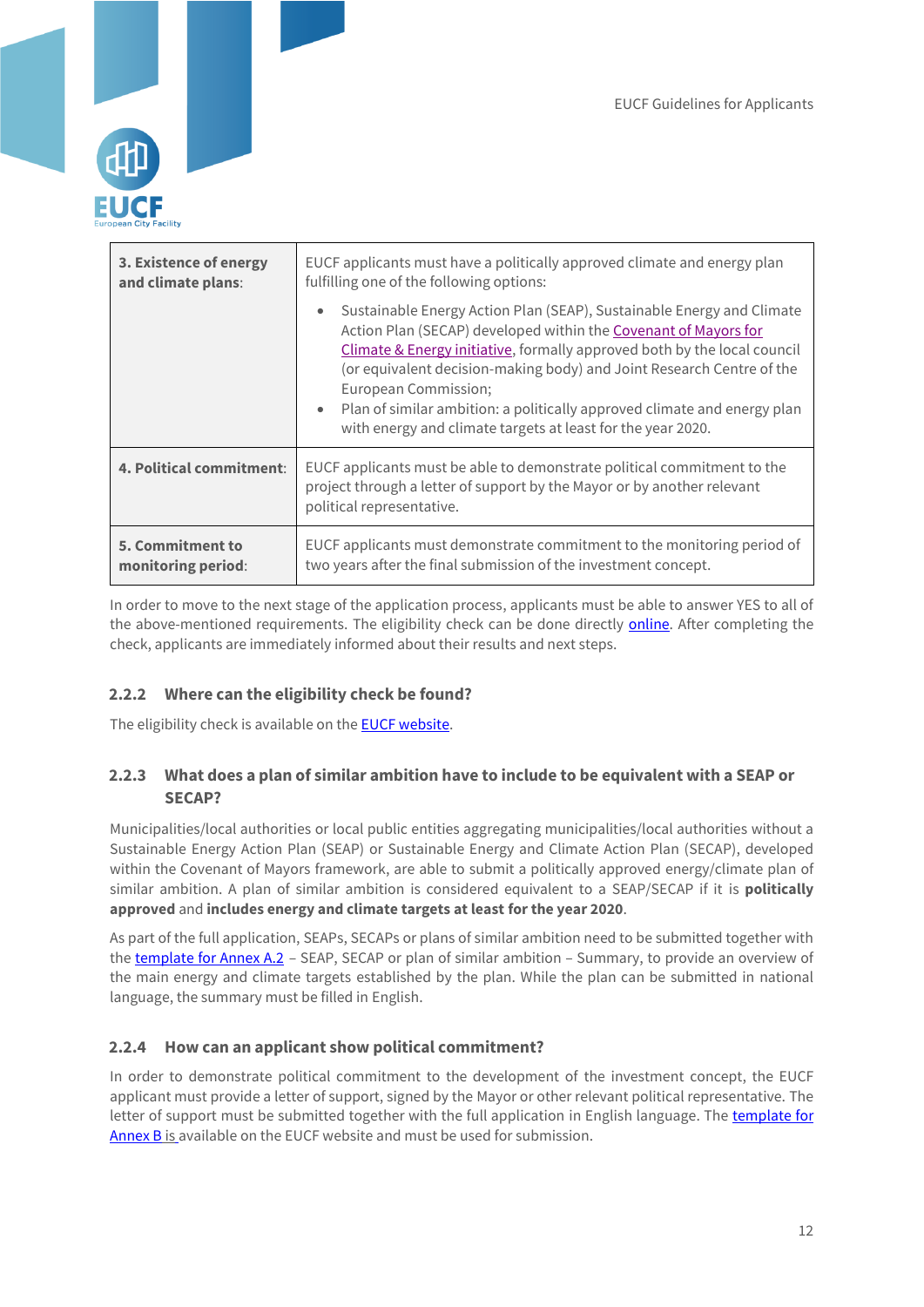

## <span id="page-13-0"></span>**2.2.5 What does the EUCF monitoring period entail?**

The EUCF monitoring period has a duration of two years, in which the implementation of the investment concept is supervised and documented. During this period, beneficiaries are asked to notify the EUCF on the implementation process by submitting two simple monitoring forms - after one and two years, respectively on key figures, which are used to assess the impacts of the EUCF.

### <span id="page-13-1"></span>**2.2.6 What are the next steps after the eligibility check?**

After successfully passing the eligibility check, applicants automatically receive login details to access the EUCF website user zone. There, applicants can complete and submit the online application form together with the supporting documents.

## <span id="page-13-2"></span>**2.3 Application form**

#### <span id="page-13-3"></span>**2.3.1 Where can the application form be found?**

The online application form is integrated in the EUCF website user zone and accessible for applicants who have successfully completed the eligibility check. After the eligibility check, eligible applicants receive login details to the EUCF website user zone. Potential applicants can take a look at the questions of the application form in advance, available on th[e EUCF website](https://www.eucityfacility.eu/home.html)*.*

#### <span id="page-13-4"></span>**2.3.2 Which information has to be provided in the application form?**

The application form consists of a set of questions, grouped into three sections. For each of the sections, the following information has to be provided in English language by the applicant:

#### **1) Identification of the applicant**

This section comprises general information about the applicant, such as contact details, contact persons as well as Local administrative units (LAU) and Nomenclature of Territorial Units for Statistics (NUTS) 3 codes. For groupings, the name of the lead applicant as well as the LAU and NUTS 3 codes of each participating municipality/local authority have to be provided. In case of local public entities aggregating municipalities/local authorities, the NUTS 3 area code in which the entity is located must be provided. Moreover, the total population size (absolute number, not displayed as thousands or millions) of the municipality/local authority, grouping or of the area covered by the local public entity aggregating municipalities/local authorities needs to be stated in this section.

#### **2) Development of the investment concept**

In this section, information has to be provided on how the municipality/local authority, grouping, or local public entity aggregating municipalities/local authorities plans to develop the investment concept in the scope of the EUCF. This concerns the period for which the successful applicant receives the EUCF grant. The required items are presented in more detail in the following table.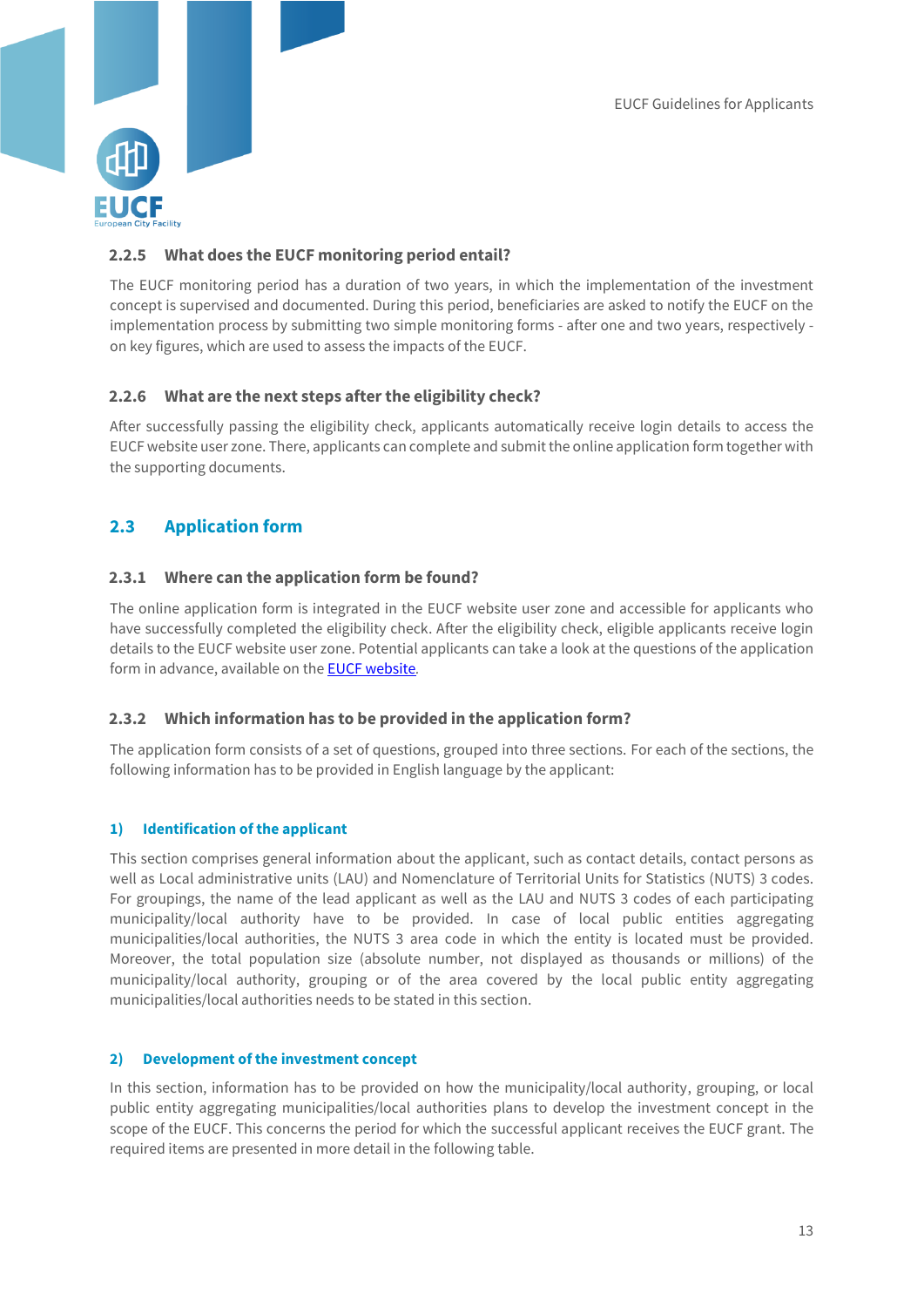

#### **Item Requirement**

#### **2.1 Title of the proposed investment concept**

#### **2.2 Allocation of grant amount**

The applicant is asked to indicate how the EUCF grant resources will be allocated for the development of the investment concept, e.g. for in-house staff, external experts/sub-contractors or other positions that are necessary for the investment concept development. More than one answer is possible. The information provided is for monitoring purposes only and not part of the evaluation.

#### **2.3 Activities funded by grant amount**

The applicant is asked to indicate the missing component(s) for the development of the intended investment concept and explain how the EUCF grant can fill this gap. The activities to be funded by the grant amount should also be described, and can include, for instance, the development of engineering, legal or financial analyses and of social and market studies or further supporting tasks. The information provided is for monitoring purposes only and not part of the evaluation.

#### **2.4 Governance for investment concept development**

The internal organisation structure in place for the development of the investment concept has to be described, indicating the roles and responsibilities of the people involved and how decisions are taken. The provided information should allow for an overview of the governance structure and the internal capacities of the applicant, indicating also if further support by external experts might be needed and how they could provide a value added. In case of groupings, the description of the governance structure is particularly important to clarify how the grouping is organised internally and how responsibilities are distributed and decisions are made.

#### **2.5 Engagement of stakeholders**

In a brief manner, the applicant should describe the most relevant external stakeholders for the planned investment project, indicating their needs and expectations towards it. The provided answer should also include an overview of the activities and communication tools planned to engage the described stakeholders in the process of developing the investment concept, with the corresponding timing and objectives of each action.

#### **3) Implementation of investment project**

Finally, this section presents preliminary information on the **proposed investment project for which an investment concept should be developed** within the EUCF. The requirements for this section are described in more detail in the following table.

#### **Item Requirement**

#### **3.1 Investment sector(s) targeted**

The applicant must select the sector(s) targeted by the proposed investment project from a list of potential sectors in the field of sustainable energy and indicate the main sector. The applicant can also indicate other sectors than those listed in the form, as long as they concern sustainable energy.

#### **3.2 Intended measures**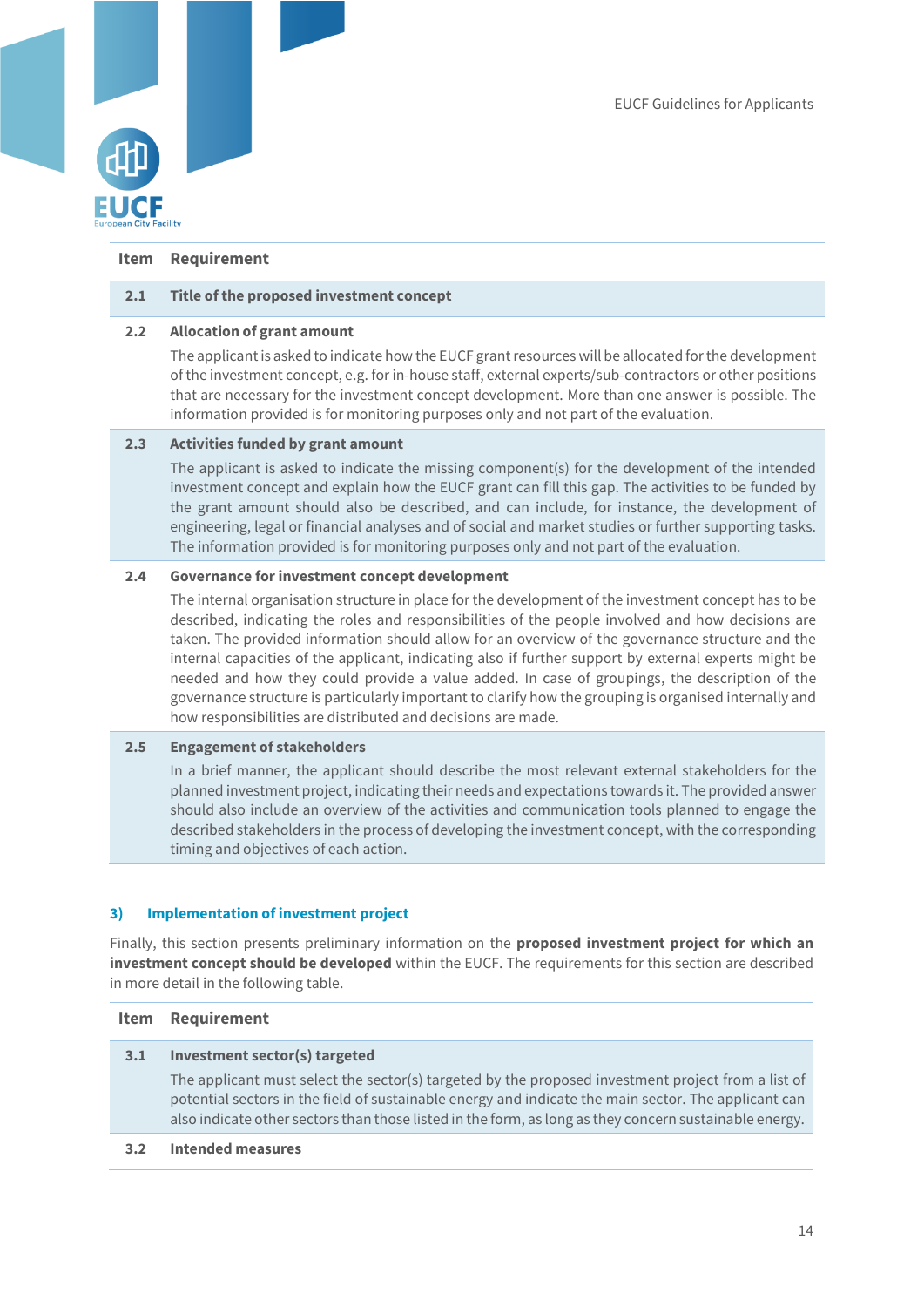

The applicant is asked to describe the intended technology measure(s) to be financed. Non-eligible technology measures under the EUCF are aligned with the [new European Investment Bank \(EIB\)](https://www.eib.org/en/publications/eib-energy-lending-policy.htm)  [energy lending policy,](https://www.eib.org/en/publications/eib-energy-lending-policy.htm) adopted on 14 November 2019.

#### **3.3 Expected size of investment**

The applicant must indicate, in Euro, the approximate size of total investments in sustainable energy expected for the planned investment project. The investment size corresponds to the investments in sustainable energy for the planned investment project, and does not refer to the EUCF grant amount of EUR 60,000. The [template for](https://www.eucityfacility.eu/calls/application-process.html) Annex E – Estimation of Investment Size must be submitted with the application to allow for an understanding of the provided value and the parameters used for the estimation.

#### **3.4 Expected impacts**

The applicant must indicate, in GWh/y, the approximate energy savings and/or renewable energy production expected to be generated by the planned investment project. In order to receive EUCF support, investment projects must present higher impacts on energy savings (in GWh/y) than on renewable energy production (in GWh/y). Applications in which the impacts on renewable energy production represent more than 50% of the total foreseen impacts will not be accepted.

The [template for Annex D](https://www.eucityfacility.eu/calls/application-process.html) - Estimation of Energy Savings and/or Renewable Energy Production must be submitted with the application to allow for an understanding of the provided value and the parameters used for the estimation.

If available at this stage, the applicant can state further impacts expected from the investment project such as avoided  $CO<sub>2</sub>$  emissions, job creation, etc. and attach the corresponding calculations/supporting documents. The template for Annex D can also be used to estimate the  $CO<sub>2</sub>$ emission reductions of the investment project.

#### **3.5 Potential for replication and/or up-scaling** The applicant should briefly explain how the planned investment project could be potentially replicated in other contexts and/or up-scaled in its region.

#### <span id="page-15-0"></span>**2.3.3 What is the LAU and NUTS code?**

The [Nomenclature of Territorial Units for Statistics \(NUTS\)](https://ec.europa.eu/eurostat/web/nuts/principles-and-characteristics) is a territorial classification that subdivides the territory of the European Union, the UK and the EEA-EFTA States into three different hierarchical levels (NUTS 1, NUTS 2 and NUTS 3) for statistical and planning purposes. The NUTS 3 classification corresponds to *small regions for specific diagnoses* at regional level.

Concerning the local level, a system of [Local Administrative Units \(LAUs\)](https://ec.europa.eu/eurostat/web/nuts/local-administrative-units) is maintained in compatibility with the NUTS system. LAUs are subdivisions of the NUTS 3 regions, covering the entire economic territory of each EU-27 Member State, the UK and the EEA-EFTA States.

The respective NUTS 3 and LAU codes can be found on a yearly updated list, available on the Eurostat website. The most recent (validated) LAU code at the moment of writing these Guidelines applies, which is included in the [LAU-NUTS table 2019](https://ec.europa.eu/eurostat/documents/345175/501971/EU-28-LAU-2019-NUTS-2016.xlsx) for all eligible countries (except for Norway). For Norway, the most recent version at the moment of writing these Guidelines, i.e. th[e LAU-NUTS table 2017](https://ec.europa.eu/eurostat/documents/345175/501971/EU-28_LAU_2017_NUTS_2016.xlsx) applies.

For municipalities/local authorities and groupings, the NUTS 3 codes can be selected from a drop-down list in the application form and the corresponding LAU codes are assigned automatically based on the postal codes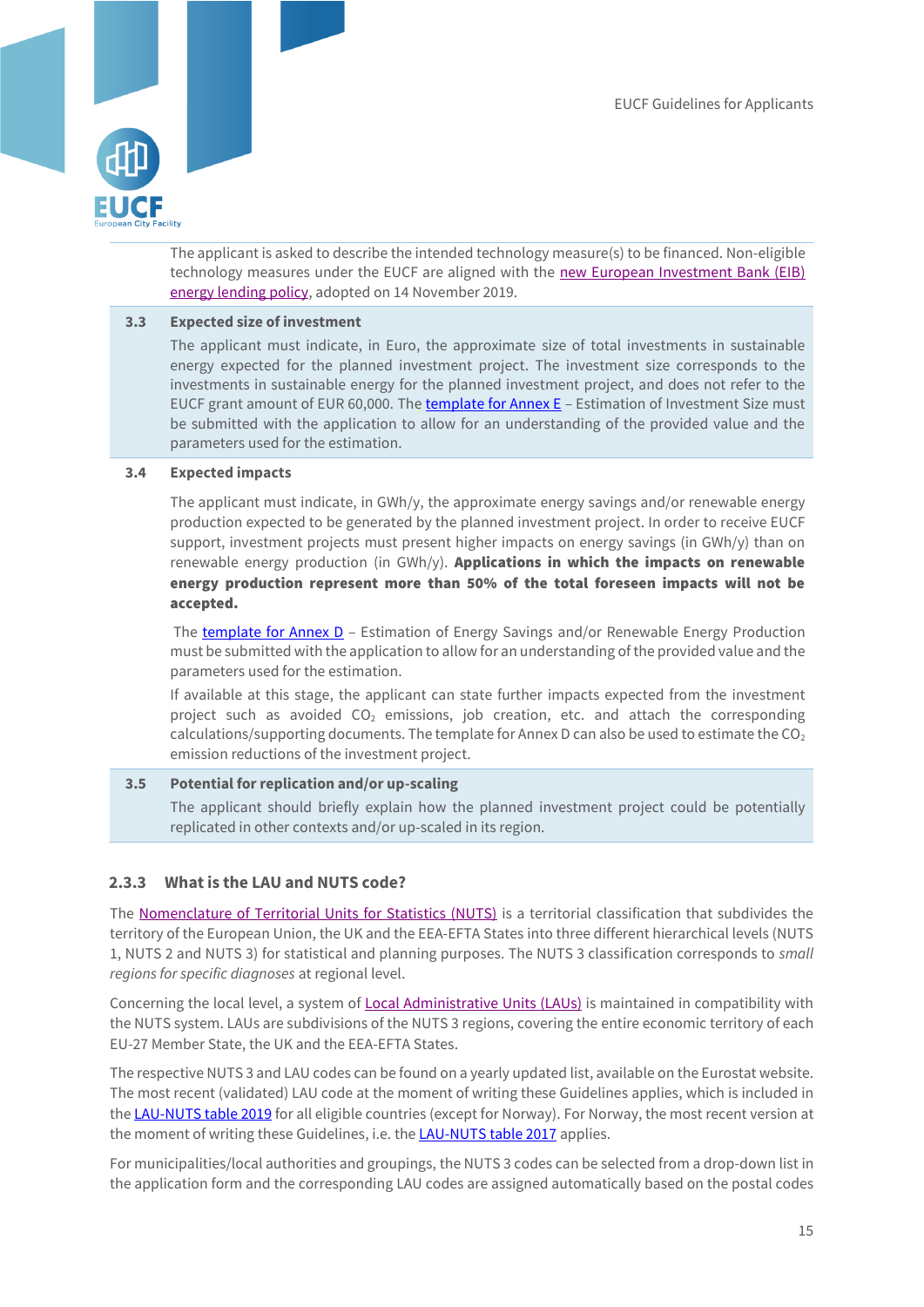

provided. Local public entities aggregating municipalities/local authorities must indicate through the dropdown list the NUTS 3 area code in which they are located. The NUTS 3 code is only asked for statistical reasons.

#### <span id="page-16-0"></span>**2.3.4 Which technology measures are not eligible under the EUCF?**

The EUCF is aligned with the new EIB energy lending policy, adopted in November 2019. Consequently, investments in energy projects reliant on unabated fossil fuels are not supported. See also section 1.3.5 for more information.

### <span id="page-16-1"></span>**2.3.5 How is the investment size defined?**

The investment size provided by the applicant in the application form should only cover the **investments in sustainable energy of the planned project**, not any other potential components of the project not related to sustainable energy. Moreover, the investment size **does not refer to the EUCF grant amount of EUR 60,000**, but to the total investments in sustainable energy for the planned investment project. There is no minimum or maximum threshold for investment size to apply to the EUCF. In the evaluation process, the level of ambition of the expected size of investment of the planned investment project is set into relation to the other submitted applications in the regional call as well as to the (local) context (e.g. population number of municipality/local authority, grouping or local public entity aggregating municipalities/local authorities). Moreover, bundling/pooling of investments is appreciated and the overall coherence and plausibility of the elements is assessed. For the calculation of the expected investment size, applicants must use the template for Annex E – Calculation log – Expected size of investment.

#### <span id="page-16-2"></span>**2.3.6 How should energy savings and/or renewable energy production be calculated?**

For the calculation of the expected energy savings and/or renewable energy production of an investment project, applicants must use the [template for Annex D](https://www.eucityfacility.eu/calls/application-process.html) – Calculation log - Expected energy Savings and/or Renewable Energy Production. In order to receive EUCF support, investment projects must present higher impacts on energy savings (in GWh/y) than on renewable energy production (in GWh/y). Applications in which the impacts on renewable energy production represent more than 50% of the total foreseen impacts will not be accepted.

In the evaluation process, the level of ambition of the expected energy savings and/or renewable energy production generated by the planned investment project is set into relation to the other submitted applications in the regional call as well as to the (local) context (e.g. baseline, population number of municipality/local authority, grouping or local public entity aggregating municipalities/local authorities). Moreover, the overall coherence and plausibility of the elements is assessed.

## <span id="page-16-3"></span>**2.3.7 What happens if the exact investment size or energy savings/renewable energy production amount cannot be determined yet?**

In case specific values for the investment size and energy savings/renewable energy production cannot be determined yet, the applicant can use approximate values instead, which still allows the EUCF evaluation team to understand its level of ambition and potential impacts. Any comments on the values and calculations can be added in the comments section in the templates for Annex D (Energy Savings and/or Renewable Energy Production) and Annex E (Investment Size).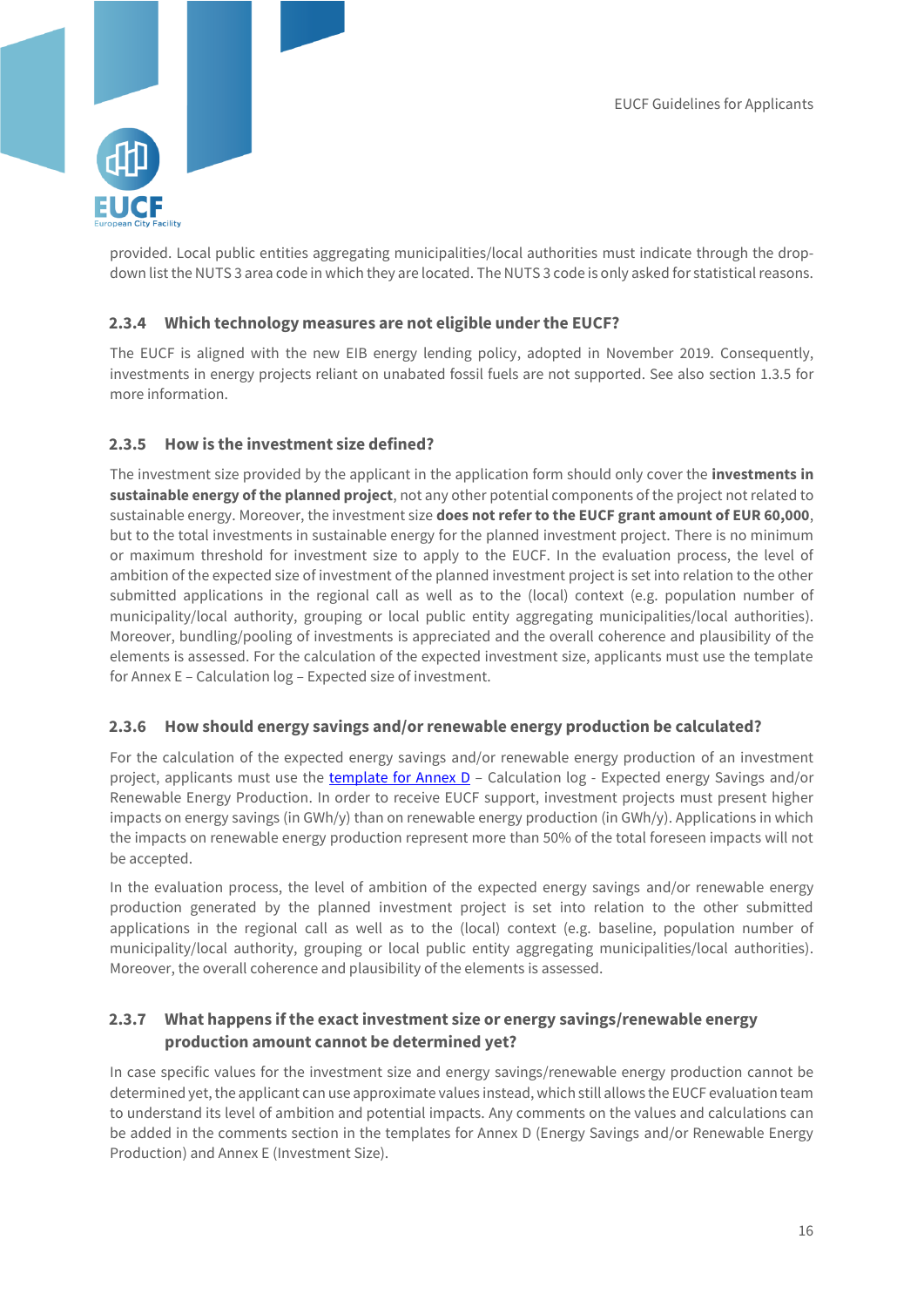

## <span id="page-17-0"></span>**2.4 Required documents**

#### <span id="page-17-1"></span>**2.4.1 Which documents must be provided for the EUCF application?**

#### **Annex A.1: Sustainable Energy Action Plan (SEAP), Sustainable Energy and Climate Action Plan (SECAP) or plan of similar ambition**

A SEAP, SECAP or plan of similar ambition has to be submitted together with the application form to show that the municipality/local authority, grouping of municipalities/local authorities, or local public entity aggregating municipalities/local authorities, already has an overall climate/energy strategy in place.

The SEAP defines concrete actions, responsibilities and timing to achieve long-term energy consumption and CO<sub>2</sub> emissions reduction targets as well as demonstrates how the 20% CO<sub>2</sub> emissions reduction commitment by 2020 for Covenant of Mayors signatories is reached. The SECAP is the key document that describes how  $CO<sub>2</sub>$ emissions can be reduced by at least 40% by 2030. More information on the SEAP and SECAP can be found on the Covenant of Mayors for Climate & Energy website: [https://www.covenantofmayors.eu/en/.](https://www.covenantofmayors.eu/en/) SEAPs and SECAPs must be approved both by the local council and EU Commission to be eligible to receive EUCF support.

In case municipalities/local authorities or local public entities aggregating municipalities/local authorities do not have a politically approved SEAP or SECAP, a plan of similar ambition can be submitted. A plan of similar ambition is considered equivalent to SEAP/SECAP if it includes energy and climate targets at least for the year 2020 and has been formally approved by the Mayor or similar.

The SEAP/SECAP or plan of similar ambition can be submitted in national language or in English.

#### **Annex A.2: SEAP, SECAP or plan of similar ambition - Summary**

Together with the SEAP, SECAP or plan of similar ambition, applicants are required to complete the template [for Annex A.2](https://www.eucityfacility.eu/calls/application-process.html) – SEAP, SECAP or plan of similar ambition – Summary to provide an overview of the main energy/climate targets established by the respective plan. Moreover, applicants need to state in the summary, when and by whom the plan was politically approved. While the plan can be submitted in national language, the summary must be filled in English.

#### **Annex B: Letter of support to the project by the Mayor or other relevant political representative**

To demonstrate political support to the development of the investment concept, the EUCF applicant has to submit a letter of support, signed by the Mayor or other relevant political representative of the municipality/local authority, grouping or local public entity aggregating municipalities/local authorities. The applicants must use the corresponding [template for Annex B](https://www.eucityfacility.eu/calls/application-process.html) for submission. The letter of support must be submitted in English.

#### **Annex C: Self-declaration form by a legal representative of the municipality/local authority, grouping, or local public entity aggregating municipalities/local authorities**

In the self-declaration form, the EUCF applicant confirms the authenticity of the general information provided in the application form. Two different [templates for Annex C](https://www.eucityfacility.eu/calls/application-process.html) are provided by the EUCF to be filled according to the type of applicant: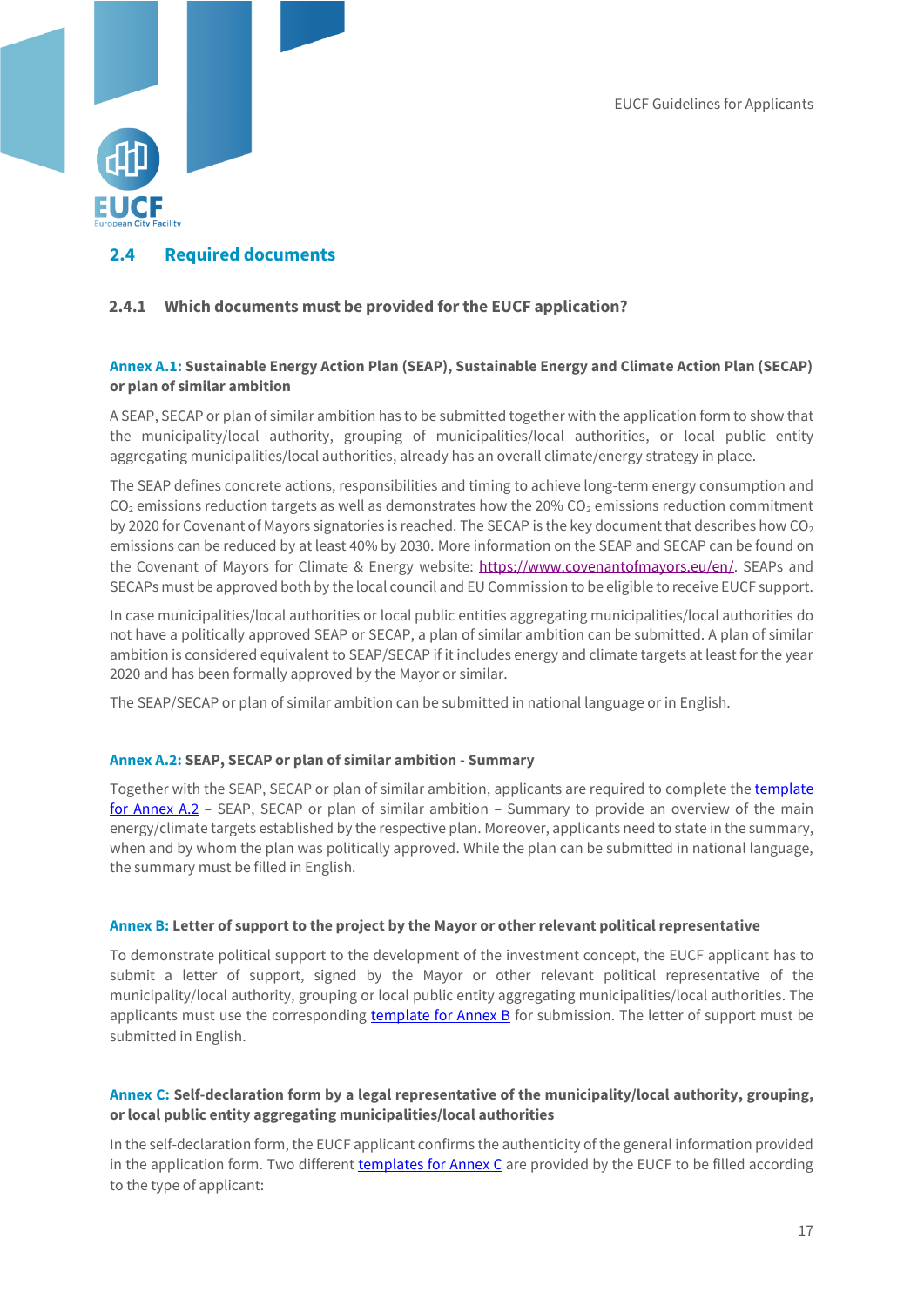

- Municipalities/local authorities or groupings must confirm the authenticity of the information provided in the application form, such as the contact details, NUTS 3 and LAU code.
- In addition, local public entities aggregating municipalities/local authorities must declare that
	- $\circ$  they are officially recognised as a tier of local government (different from the regional and provincial levels) by the national law with the obligation for municipalities/local authorities to join the supra-municipal organisation;
	- o they are composed only by municipalities/local authorities;
	- o they have a specific political and administrative structure.

The self-declaration form must be signed by the applicant and submitted in English.

#### **Annex D: Calculation log – Expected energy savings and/or renewable energy production**

In order to allow for an understanding of the energy savings and/or renewable energy generation figure provided and parameters used for the estimation, EUCF applicants have to submit with the application the corresponding calculation log together in English. The template [for Annex D](https://www.eucityfacility.eu/calls/application-process.html) must be used for the estimation and submission.

If available, the supporting documents and/or calculations for any further expected impacts can also be handed in to support the provided figures. The template for Annex D allows also to estimate the reduction of  $CO<sub>2</sub>$  emissions achieved by the investment project.

#### **Annex E: Calculation log – Expected size of investment**

In order to allow for an understanding of the investment size figure provided and parameters used for the estimation, the EUCF applicants have to submit with the application the corresponding calculation log together in English. The [template for Annex E](https://www.eucityfacility.eu/calls/application-process.html) must be used for the estimation and submission.

#### <span id="page-18-0"></span>**2.4.2 What are the requirements for the supporting documents?**

The templates provided by the EUCF must be used for the submission of the supporting documents. All supporting documents (except for the SEAP, SECAP or plan of similar ambition) must be submitted in English language. The table below summarises the requirements for the respective supporting documents:

| <b>Supporting document</b>                                                                                                                                                                   | <b>Requirements</b>                                                                                                                                                                                                                                                                                                                                                                                                                                                                                                                                                                                                                                                     |
|----------------------------------------------------------------------------------------------------------------------------------------------------------------------------------------------|-------------------------------------------------------------------------------------------------------------------------------------------------------------------------------------------------------------------------------------------------------------------------------------------------------------------------------------------------------------------------------------------------------------------------------------------------------------------------------------------------------------------------------------------------------------------------------------------------------------------------------------------------------------------------|
| Annex A.1: SEAP, SECAP or plan of<br>similar ambition [to be submitted in<br>PDF <sub>1</sub><br>Annex A.2: SEAP, SECAP or plan of<br>similar ambition - Summary [to be<br>submitted in PDF] | • SEAPs, SECAPs or plans of similar ambition can be submitted in<br>national language or in English.<br>• SEAPs and SECAPs must be approved both by the local council<br>(or equivalent decision-making body) and Joint Research Centre<br>of the EU Commission.<br>• A plan of similar ambition is considered equivalent to a<br>SEAP/SECAP if it includes energy and climate targets for at least<br>2020 and has been politically approved.<br>• In Annex A.2 (to be submitted in English), applicants need to<br>state when and by whom the plan was politically approved and<br>provide an overview of the main energy/climate targets<br>established by the plan. |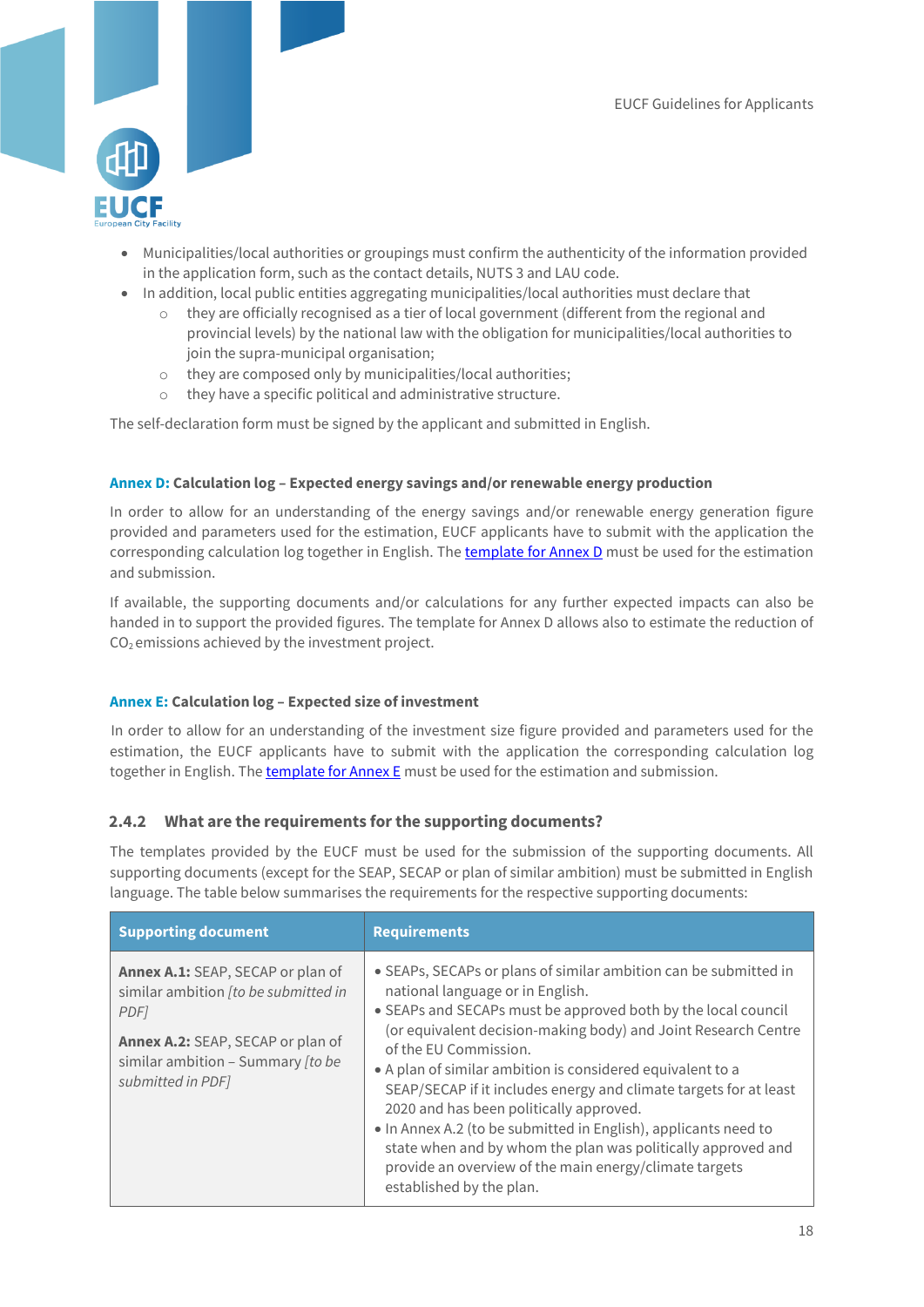

| Annex B: Letter of support to the<br>project by the Mayor or other<br>relevant political representative [to<br>be submitted in PDF]                                                                                        | • The letter of support to the development of the investment<br>concept must be signed by the Mayor or other relevant political<br>representative of the municipality/local authority, grouping or<br>local public entity aggregating municipalities/local authorities.                                                                                                                                                                                                                                                                                                                                                                                                                                                         |
|----------------------------------------------------------------------------------------------------------------------------------------------------------------------------------------------------------------------------|---------------------------------------------------------------------------------------------------------------------------------------------------------------------------------------------------------------------------------------------------------------------------------------------------------------------------------------------------------------------------------------------------------------------------------------------------------------------------------------------------------------------------------------------------------------------------------------------------------------------------------------------------------------------------------------------------------------------------------|
| <b>Annex C:</b> Self-declaration form by a<br>legal representative of the<br>municipality/local authority,<br>grouping, or local public entity<br>aggregating municipalities/local<br>authorities [to be submitted in PDF] | • The self-declaration form must be signed by the legal<br>representative of the municipality/local authority, grouping, or<br>local public entity aggregating municipalities/local authorities.<br>• Local public entities aggregating municipalities/local authorities<br>need to declare in the self-declaration form that i) they are<br>officially recognised as a tier of local government (different from<br>the regional and provincial levels) by the national law with the<br>obligation for municipalities/local authorities to join the supra-<br>municipal organisation; (ii) they are composed only by<br>municipalities/local authorities; (iii) they have a specific political<br>and administrative structure. |
| <b>Annex D:</b> Calculation log - Expected<br>energy savings and/or renewable<br>energy production [to be submitted<br>in Excel or PDF]                                                                                    | • The Excel spreadsheet must be filled by the applicants to<br>estimate the total energy savings and/or renewable energy<br>production generated by the investment project.<br>• The expected impacts on energy savings (in GWh/y) foreseen<br>to be achieved by the investment project must be higher than<br>the expected impacts on renewable energy production (in<br>GWh/y). Applications in which the impacts on renewable<br>energy production represent more than 50% of the total<br>foreseen impacts will not be accepted.                                                                                                                                                                                            |
| <b>Annex E:</b> Calculation log - Expected<br>size of investment [to be submitted<br>in Excel or PDF]                                                                                                                      | • The Excel spreadsheet must be filled by the applicants to<br>estimate the total investment size of the investment project.                                                                                                                                                                                                                                                                                                                                                                                                                                                                                                                                                                                                    |

## <span id="page-19-0"></span>**2.4.3 Can the application be submitted with supporting documents missing?**

Annex A.1 (SEAP, SECAP or plan of similar ambition and corresponding summary of the plan), Annex A.2 (SEAP, SECAP or plan of similar ambition – Summary), Annex B (Proof of political commitment), Annex C (Selfdeclaration form), Annex D (Estimation of Energy Savings and/or Renewable Energy Production) and Annex E (Estimation of Investment Size) must be submitted for the application to be considered in the evaluation process. For the submission of the supporting documents, the templates provided by the EUCF must be used. It is not mandatory to submit any supporting documents or calculations for additional expected impacts.

#### <span id="page-19-1"></span>**2.4.4 Is it possible to submit the documents in national language?**

It is possible to submit the SEAP, SECAP or plan of similar ambition in national language. All other supporting documents must be submitted in English language. To facilitate this, the EUCF provides templates for the required documents.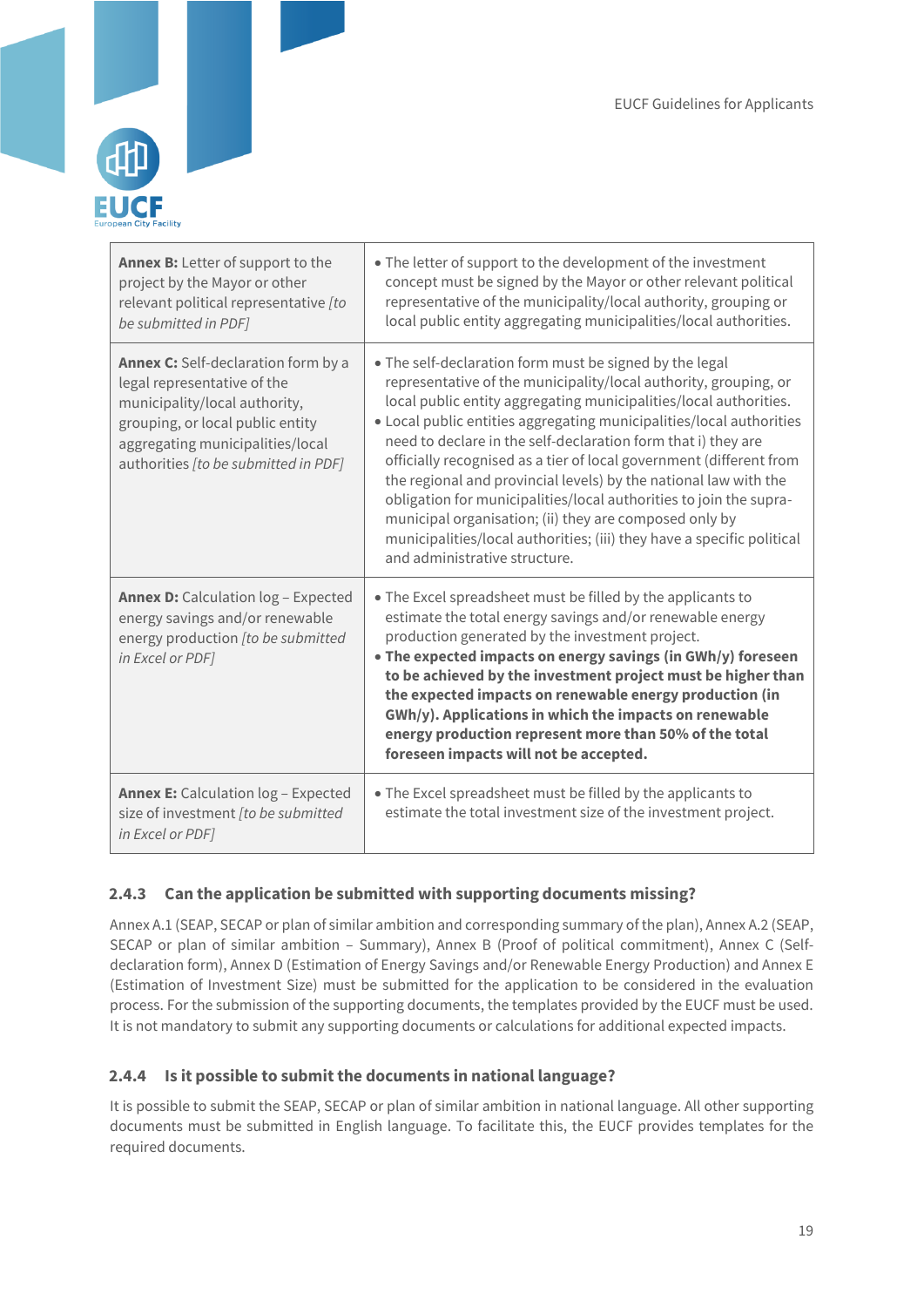

## <span id="page-20-0"></span>**2.4.5 Are there templates available for the required documents?**

Yes, the use of the EUCF templates is mandatory for the submission of the supporting documents to the application. The following templates for the supporting documents can be found on th[e EUCF website:](https://www.eucityfacility.eu/calls/application-process.html)

- **Annex A.2:** SEAP, SECAP or plan of similar ambition Summary
- **Annex B:** Letter of support to the project by the Mayor or other relevant political representative
- **Annex C:** Self-declaration form by legal representative of the applicant; two templates are available: (a) For municipalities/local authorities and groupings;
	- (b) For local public entities aggregating municipalities/local authorities.
- **Annex D:** Estimation of Energy Savings and/or Renewable Energy Production
- **Annex E:** Estimation of Investment Size

## <span id="page-20-1"></span>**2.5 Application by groupings of municipalities/local authorities**

#### <span id="page-20-2"></span>**2.5.1 What has to be considered when applying as a grouping?**

Groupings of municipalities/local authorities are highly encouraged to apply for the EUCF. When applying as grouping, the following points have to be considered:

- Both formal (e.g. formalised by an assembly act) and informal groupings are invited to apply.
- One responsible partner, i.e. one lead applicant has to be defined.
- In the application form, the relations and decision-making processes within the grouping for the development of the investment concept have to be outlined.
- Either the lead applicant or the grouping needs to have a SEAP, SECAP or plan of similar ambition.
- The lead applicant has to provide the proof of political commitment to the development of the investment concept and the self-declaration form.
- As the EUCF aims to support especially small and medium-sized municipalities and, if feasible, encourages them to team up, groupings are appreciated in the evaluation process.
- In case the application is successful, the grant amount of EUR 60,000 is awarded to the grouping as a whole. Thus, the lump sum is awarded per application, not per municipality/local authority.
- The lead applicant is responsible to sign the Grant Agreement and to disburse the amount among the partners.

#### <span id="page-20-3"></span>**2.5.2 Who qualifies as part of a grouping?**

Formal or informal groupings of municipalities/local authorities are eligible to apply. They have to define one lead applicant.

#### <span id="page-20-4"></span>**2.5.3 Does each partner have to provide a SEAP, SECAP or plan of similar ambition?**

No, the lead applicant must have a politically approved SEAP, SECAP or plan of similar ambition. Joint action plans prepared collectively by a grouping of municipalities/local authorities are also accepted.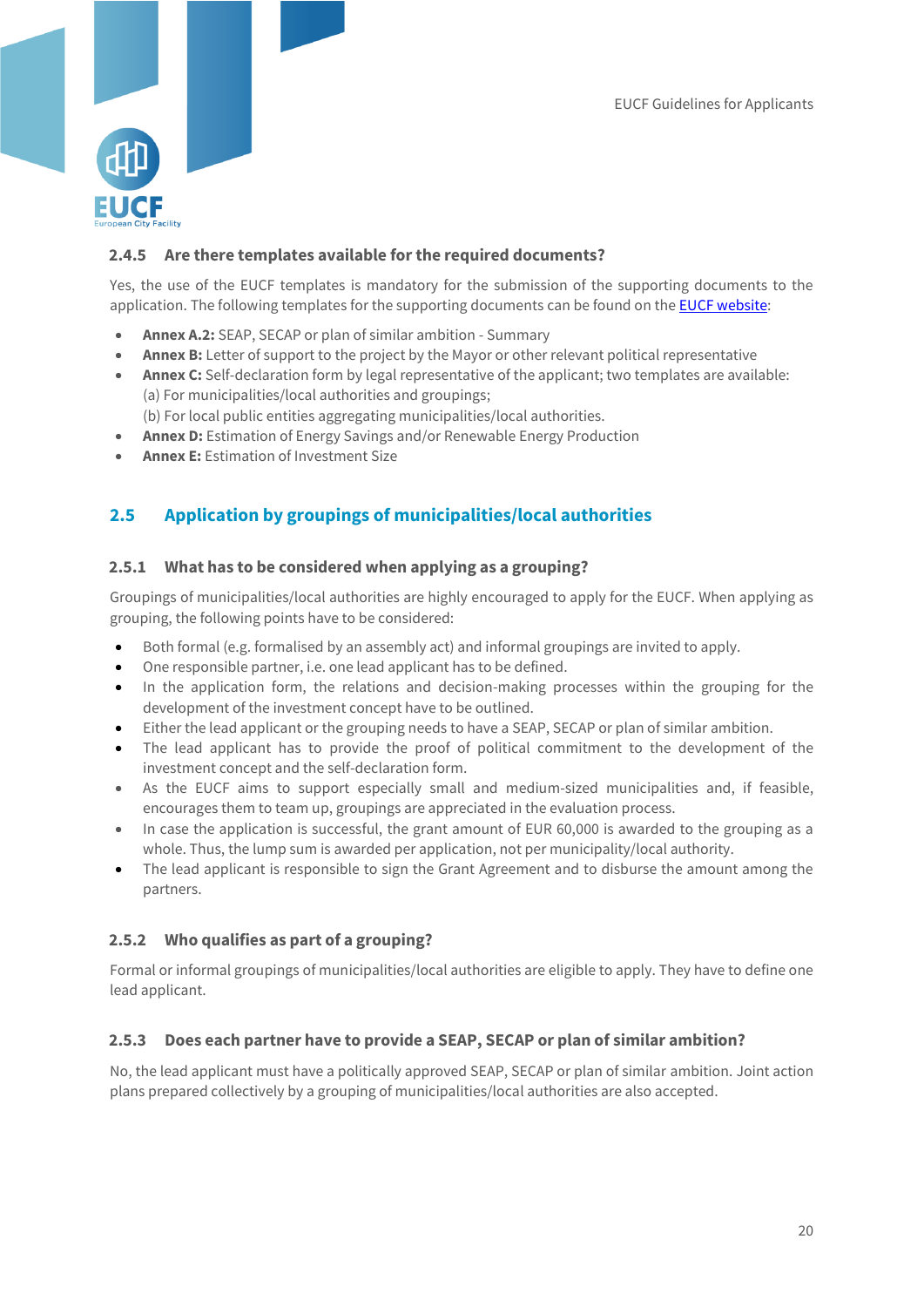

1

## <span id="page-21-0"></span>**2.5.4 Does each partner have to provide a proof of political commitment?**

No, proof of political commitment to the development of the investment concept through a letter of support by the Mayor or other relevant political representative must be submitted only by the lead applicant of the grouping.

## <span id="page-21-1"></span>**2.6 Application by local public entities aggregating municipalities/local authorities**

#### <span id="page-21-2"></span>**2.6.1 What has to be considered when applying as a local public entity?**

Local public entities aggregating municipalities/local authorities are also able to apply for EUCF support. When applying as a local public entity aggregating municipalities/local authorities, the following points have to be considered:

- Local public entities aggregating municipalities/local authorities need to declare in the self-declaration form that i) they are officially recognised as a tier of local government (different from the regional and provincial levels) by the national law with the obligation for municipalities/local authorities to join the supra-municipal organisation; (ii) they are composed only by municipalities/local authorities; (iii) they have a specific political and administrative structure. A template [for Annex C](https://www.eucityfacility.eu/calls/application-process.html) - Self-declaration form for local public entities aggregating municipalities/local authorities is provided by the EUCF.
- Local public entities aggregating municipalities/local authorities must present an own politically approved SEAP, SECAP or plan of similar ambition that covers their geographical area.
- Local public entities aggregating municipalities/local authorities are not able to apply to the EUCF as groupings.

#### <span id="page-21-3"></span>**2.6.2 Who qualifies as a local public entity aggregating municipalities/local authorities?**

Local public entities aggregating municipalities/local authorities may vary from country to country. Applicants included in this category must submit a self-declaration (Annex C) confirming their eligibility. Eligible entities must fulfil all of the following criteria:

- Eligible public entities must be officially recognised as a tier of local government<sup>3</sup> (different from the regional and provincial levels) by national law with the obligation for municipalities/local authorities to join the supra-municipal organisation;
- Eligible public entities must be composed only by municipalities/local authorities<sup>4</sup>; and
- Eligible public entities must have a specific political and administrative structure.

Applicants are encouraged to check their potential eligibility before preparing the application by contacting th[e EUCF Country Experts](https://www.eucityfacility.eu/support/technical-support.html) and [EUCF Helpdesk.](https://www.eucityfacility.eu/support/helpdesk.html) 

<sup>&</sup>lt;sup>3</sup> Public agencies and public companies (such as in the field of energy/waste management, economic development, touristic promotion, etc.) and/or other legal entities and/or non-profit organisations (e.g. collectives, institutions, associations, agencies etc.) which are fully or partially owned by the municipality/local authority and/or any eligible applicant, and/or which are fully or partially managed/supervised by the municipality/local authority and/or any eligible applicant, are not considered as local governments and therefore cannot be recognised as eligible public entities.

<sup>4</sup> This category does not include associations involving other public and/or private entities such as universities, chambers of commerce, energy agencies, regions etc.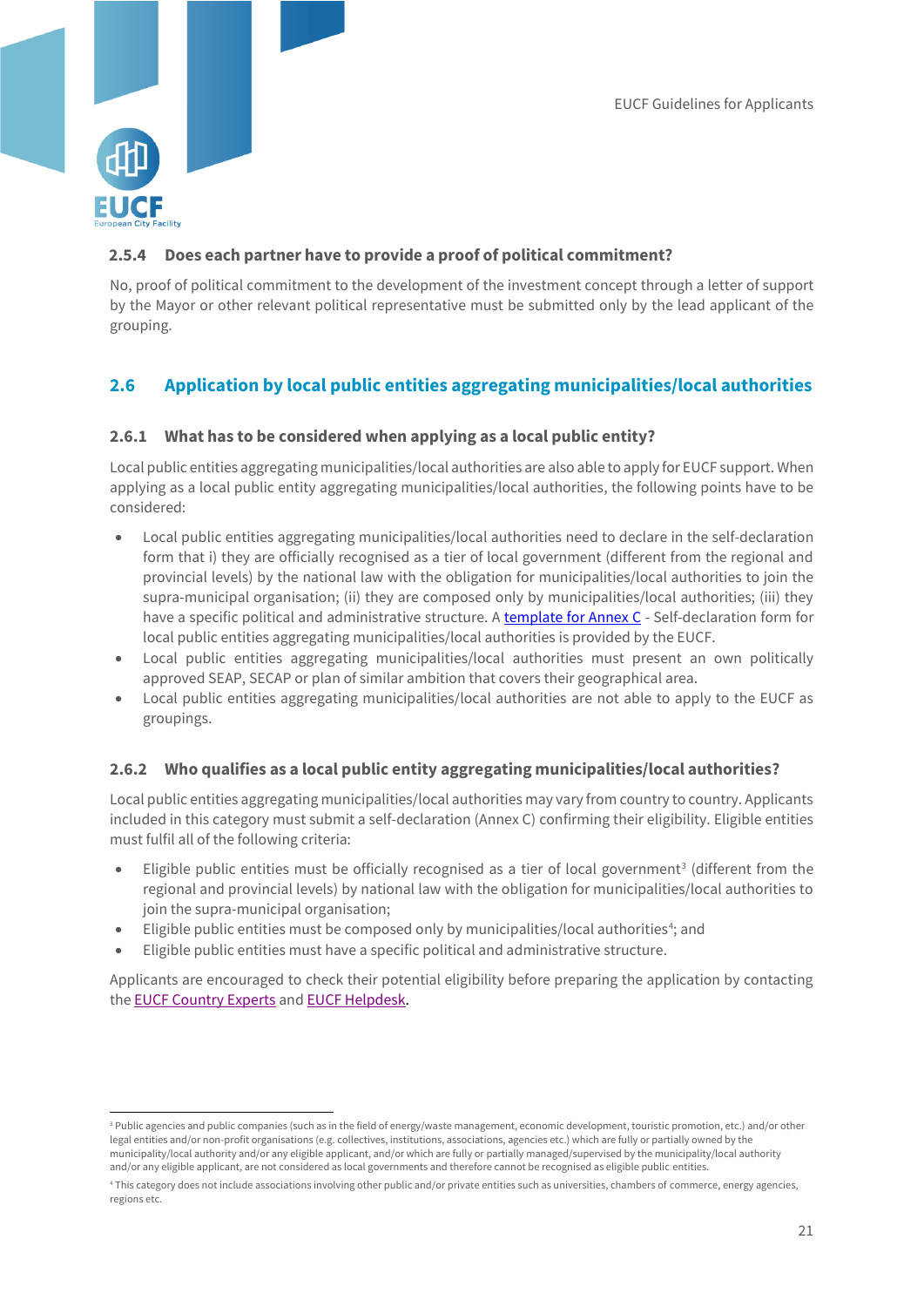

-

## <span id="page-22-0"></span>**2.6.3 Are there examples for potential eligible local public entities aggregating municipalities/local authorities?**

Yes, the list below provides **a set of examples (non-exhaustive list, in national languages)** of potential eligible applicants included in this category.

| <b>Country</b> | <b>Examples of public entities<sup>5</sup></b>                                                                                                                                                                                                                                                        |
|----------------|-------------------------------------------------------------------------------------------------------------------------------------------------------------------------------------------------------------------------------------------------------------------------------------------------------|
| Croatia        | Urbane aglomeracije: urbana aglomeracija Zagreb, sa sjedištem u Zagrebu; urbana<br>aglomeracija Split, sa sjedištem u Splitu; urbana aglomeracija Rijeka, sa sjedištem u<br>Rijeci; urbana aglomeracija Osijek, sa sjedištem u Osijeku                                                                |
| Finland        | Seutukunta                                                                                                                                                                                                                                                                                            |
| France         | Communautés des communes. The list of Communautés des communes can be found<br>here                                                                                                                                                                                                                   |
|                | Communautés d'agglomération. The list of communautés d'agglomération can be<br>found here                                                                                                                                                                                                             |
|                | Communautés urbaines. The list of communautés urbaines can be found here                                                                                                                                                                                                                              |
|                | Métropoles. The list of Métropoles can be found here                                                                                                                                                                                                                                                  |
| Germany        | Landkreise. The list of Landkreise can be found here                                                                                                                                                                                                                                                  |
| Hungary        | Budapest Főváros, Kistérség                                                                                                                                                                                                                                                                           |
| Italy          | Unioni dei Comuni, Comunità Montane, Unioni Montane, Comunità isolane o di<br>arcipelago. The list of Unioni dei Comuni can be found here                                                                                                                                                             |
|                | Città metropolitane, as defined by art. 1, comma 5, L. n. 56/201 or any further<br>modification in force prior to the closing date of the EUCF Call, and any other città<br>metropolitana officially defined in any of the "Regioni a statuto speciale" prior to the<br>closing date of the EUCF Call |
| Portugal       | Área Metropolitana and Comunidade Intermunicipal, as defined Lei n.º 75/2013, de 12<br>de setembro, and any further modification in force prior to the closing date of the EUCF<br>Call. The list can be found here                                                                                   |
| Spain          | Mancomunidad, áreas metropolitanas                                                                                                                                                                                                                                                                    |
| United Kingdom | <b>Combined Authorities</b>                                                                                                                                                                                                                                                                           |

<sup>&</sup>lt;sup>5</sup> The entities included in this list are examples only. Entities not listed in this table but fulfilling the criteria set above are considered potential eligible applicants. The EUCF considers as eligible applicants any equivalent entity to those listed in the table officially defined by the laws and lists included in this table or by any further modification in force prior to the closing date of the EUCF Call.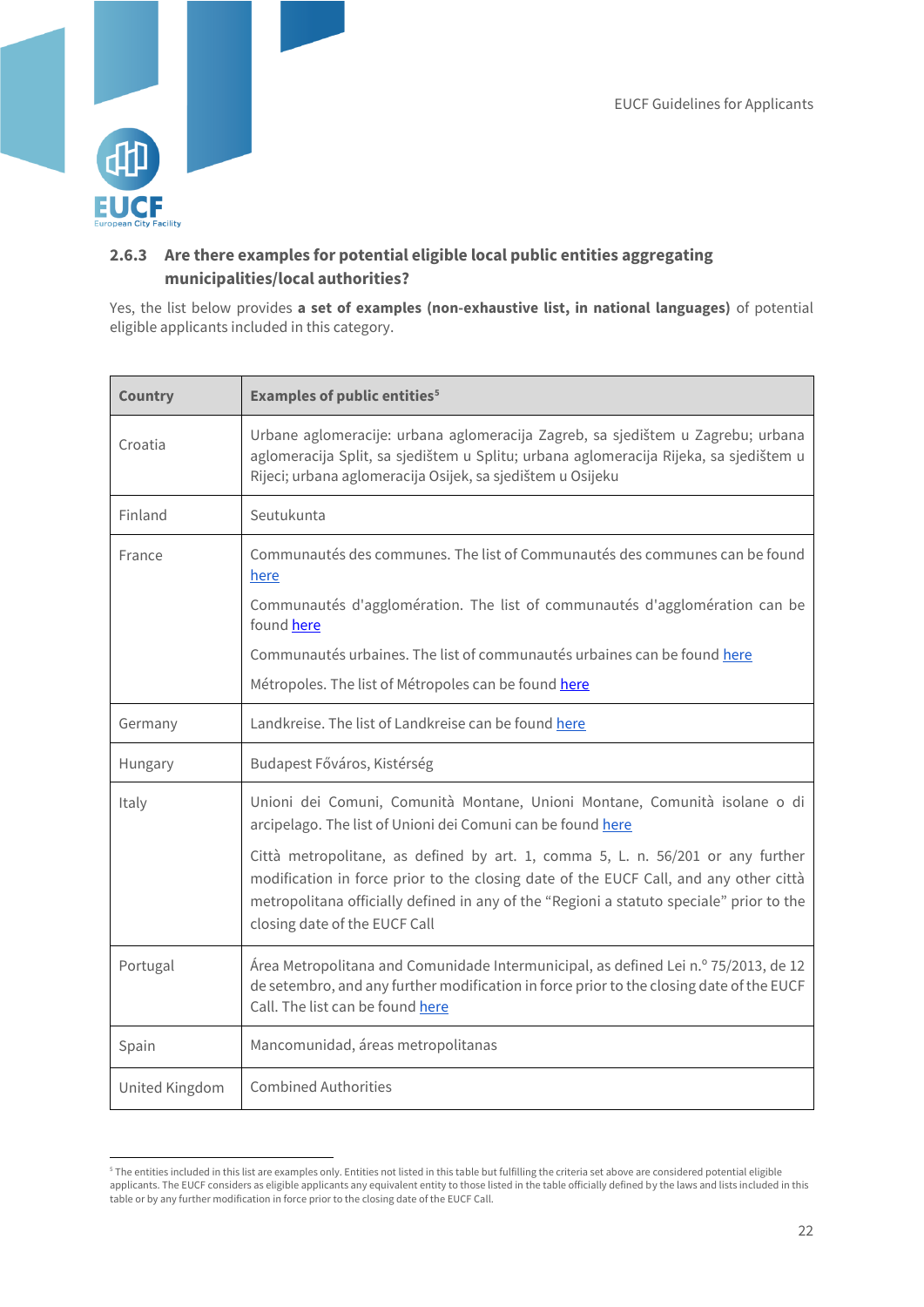

## <span id="page-23-0"></span>**2.6.4 Do local public entities require an own SEAP, SECAP or plan of similar ambition?**

Yes, local public entities aggregating municipalities/local authorities need to have an own politically approved SEAP, SECAP or plan of similar ambition, covering their geographical area.

## <span id="page-23-1"></span>**2.6.5 Which documents will the EUCF team ask in case of successful evaluation to check the compliance with the criteria included in the self-declaration form (Annex C)?**

In case of successful evaluation during the Grant Agreement preparation phase, local public entities aggregating municipalities/local authorities will be asked to submit a set of documents as evidence in support of their self-declaration form (Annex C). These documents must clearly confirm the conditions included in the self-declaration form:

- **A.** The public entity is officially recognised as a tier of local government (different from the regional and provincial levels) by the national law of its State with the obligation for municipalities/local authorities to join the supra-municipal organisation:
- **B.** The public entity is composed only by municipalities/local authorities; and
- **C.** The public entity has a specific political and administrative structure.

The documents will include:

- Extract of the national and/or regional law where the local public entity is officially defined;
- The statute of the local public entity; and/or
- Any other document issued by the competent authority in the country of the business residence of the respective public entity, by which the compliance with the aforesaid preconditions listed under points A, B and C, may be proven.

If in the country of the business residence of the respective public entity such documents are not issued and/or if they do not prove the compliance with the conditions set in the self-declaration form and listed under points A, B and C above, they may be replaced with the statement given under oath. If such statement does not exist under the legislation of a country of the business residence of the public entity, a statement of the legal representative of the respective public entity verified in front of the competent court or administrative entity, Notary Public or professional or commercial entity in the country of the business residence of the said public entity can be submitted, by which statement the compliance with all aforesaid conditions specified under points A, B and C, will be confirmed under civil, material and criminal responsibility.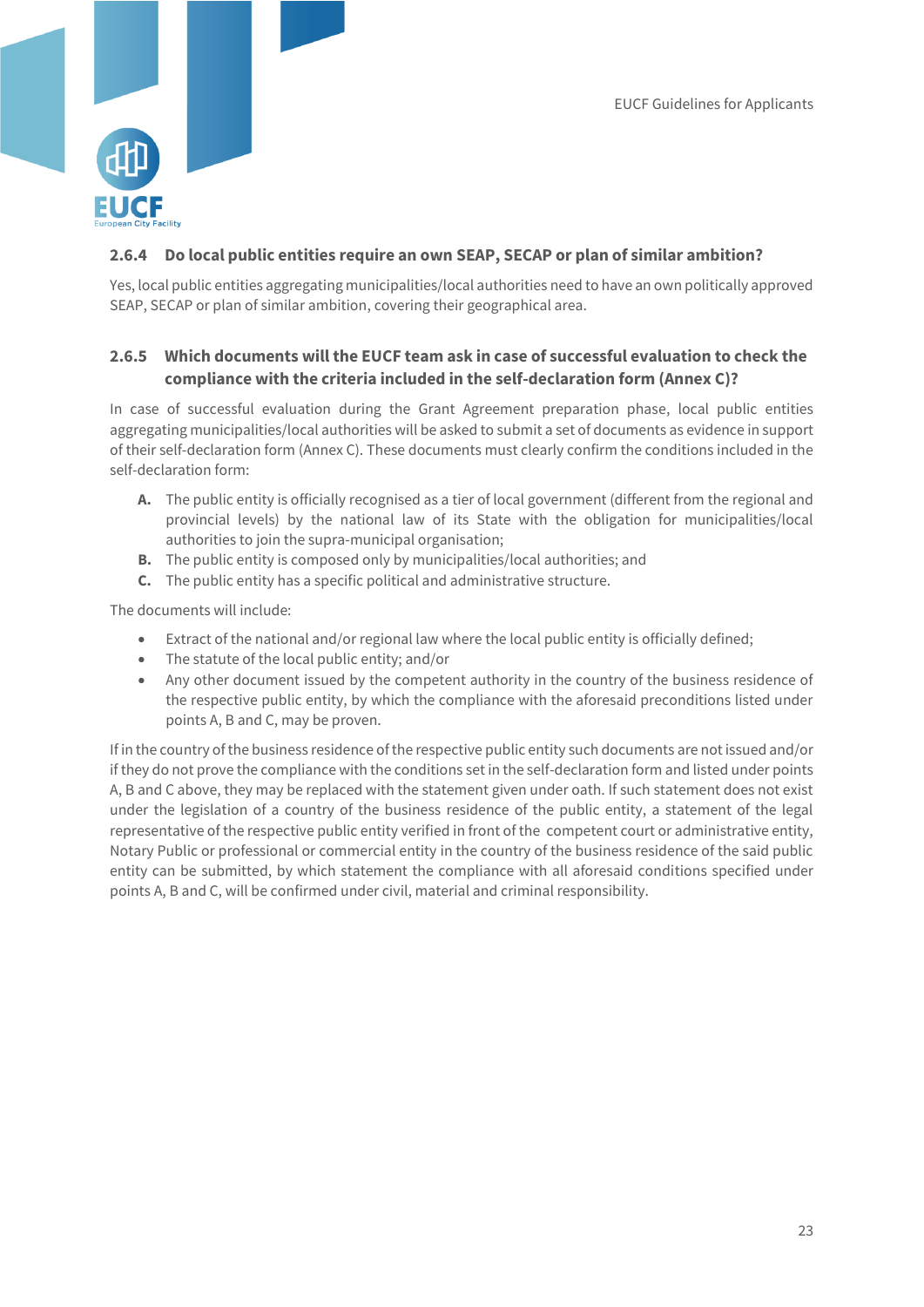

## <span id="page-24-0"></span>**3 Evaluation and selection of beneficiaries**

## <span id="page-24-1"></span>**3.1 Evaluation process**

#### <span id="page-24-2"></span>**3.1.1 What is the procedure for evaluating the applications?**

The evaluation of the EUCF applications is conducted after the close of each call for applications by a dedicated evaluation team, composed of evaluators from adelphi and Enviros (neither Energy Cities and Climate Alliance nor FEDARENE are involved in the evaluation process). Each application is evaluated individually by at least two different evaluators<sup>6</sup>. The evaluators verify if Annex A.1 (SEAP, SECAP or plan of similar ambition), Annex A.2 (SEAP, SECAP or plan of similar ambition – Summary), Annex B (Proof of political commitment), Annex C (Self-declaration form), Annex D (Estimation of energy savings and/or renewable energy production) and Annex E (Estimation of investment size) have been submitted and contain the required content. In case of incomplete documents, the application is rejected and the applicant receives an email notification from the EUCF website user zone. Any questions/complaints on the outcome of the document check can be raised within 10 working days from the date the notification email is sent. Applications are then evaluated based on five evaluation criteria. At the end of the evaluation process, each applicant is informed about the final result with corresponding feedback through a feedback report. The best scored applications are selected to receive EUCF support. Unsuccessful applications can seek support from the EUCF Helpdesk and are able to participate again in the next call for applications. Any questions/complaints on the outcome of the final results can be raised within 10 working days from the date the notification email is sent.



## <span id="page-24-3"></span>**3.1.2 What are the criteria for evaluating the applications?**

1

EUCF applications are evaluated based on the following five evaluation criteria:

| <b>Evaluation criteria Requirement</b> | Weightage <sup>1</sup> |
|----------------------------------------|------------------------|
|                                        |                        |

<sup>6</sup> In case there is a significant discrepancy between the scores given by the two evaluators, i.e. two points difference, a third evaluator will evaluate the application and the median of the scores from the three evaluators will be used to determine the final score.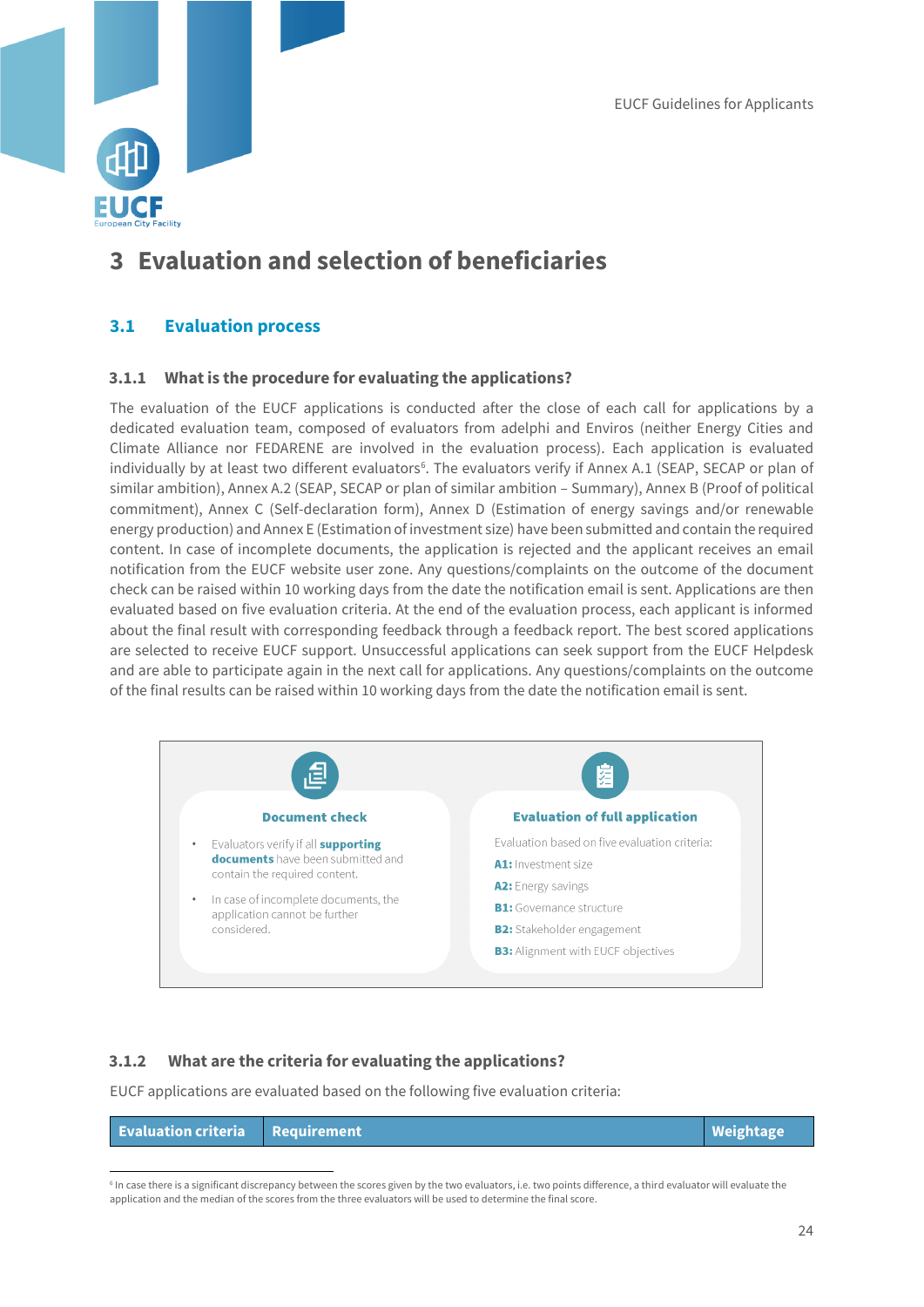

| Category A - Weightage 50%         |                                                                                                                                                                                                                                                                                                                                                                                                                                                                                                                                                                                                                                                                                                                                                                                                                              |     |  |
|------------------------------------|------------------------------------------------------------------------------------------------------------------------------------------------------------------------------------------------------------------------------------------------------------------------------------------------------------------------------------------------------------------------------------------------------------------------------------------------------------------------------------------------------------------------------------------------------------------------------------------------------------------------------------------------------------------------------------------------------------------------------------------------------------------------------------------------------------------------------|-----|--|
| A1. Investment size                | The following aspects are taken into account:<br>Quantitative assessment:<br>Level of ambition of the expected size of investment of the<br>$\circ$<br>planned investment project in relation to the other<br>submitted applications in the regional call;<br>Qualitative assessment:<br>Level of ambition of the expected size of investment of the<br>$\circ$<br>planned investment project in relation to the local context<br>(e.g. population number of municipality/local authority,<br>grouping or local public entity aggregating<br>municipalities/local authorities);<br>Appreciation of bundling/pooling of investments;<br>$\bigcirc$<br>Overall coherence and plausibility of the elements.<br>$\circ$                                                                                                          | 50% |  |
| A2. Energy savings                 | The following aspects are taken into account:<br>Quantitative assessment:<br>Level of ambition of the expected energy savings, including<br>$\circ$<br>renewable energy generated, by the planned investment<br>project in relation to the other submitted applications in the<br>regional call;<br>Qualitative assessment:<br>Level of ambition of the expected energy savings, including<br>$\circ$<br>renewable energy generated, by the planned investment<br>project in relation to the local context (e.g. baseline,<br>population number of municipality/local authority, grouping<br>or local public entity aggregating municipalities/local<br>authorities);<br>Overall coherence and plausibility of the elements.<br>$\circ$                                                                                      | 50% |  |
|                                    | Category B - Weightage 50%                                                                                                                                                                                                                                                                                                                                                                                                                                                                                                                                                                                                                                                                                                                                                                                                   |     |  |
| <b>B1.</b> Governance<br>structure | The following aspects are taken into account:<br>Appropriate and robust internal organisational structure for the<br>$\bullet$<br>development of the investment concept; including<br>Clearly defined roles and responsibilities of all actors involved;<br>$\bullet$<br>appointment of person(s) in charge for the investment concept<br>development;<br>Clearly defined decision-making processes, indicating people with<br>$\bullet$<br>decision-making power and process how decisions are taken;<br>Good understanding whether internal capacities are sufficient for<br>$\bullet$<br>the successful development of an investment concept or how<br>external experts can be involved in the process to provide a value<br>added/ build capacities.<br>Overall coherence and plausibility of the elements.<br>$\bullet$ | 20% |  |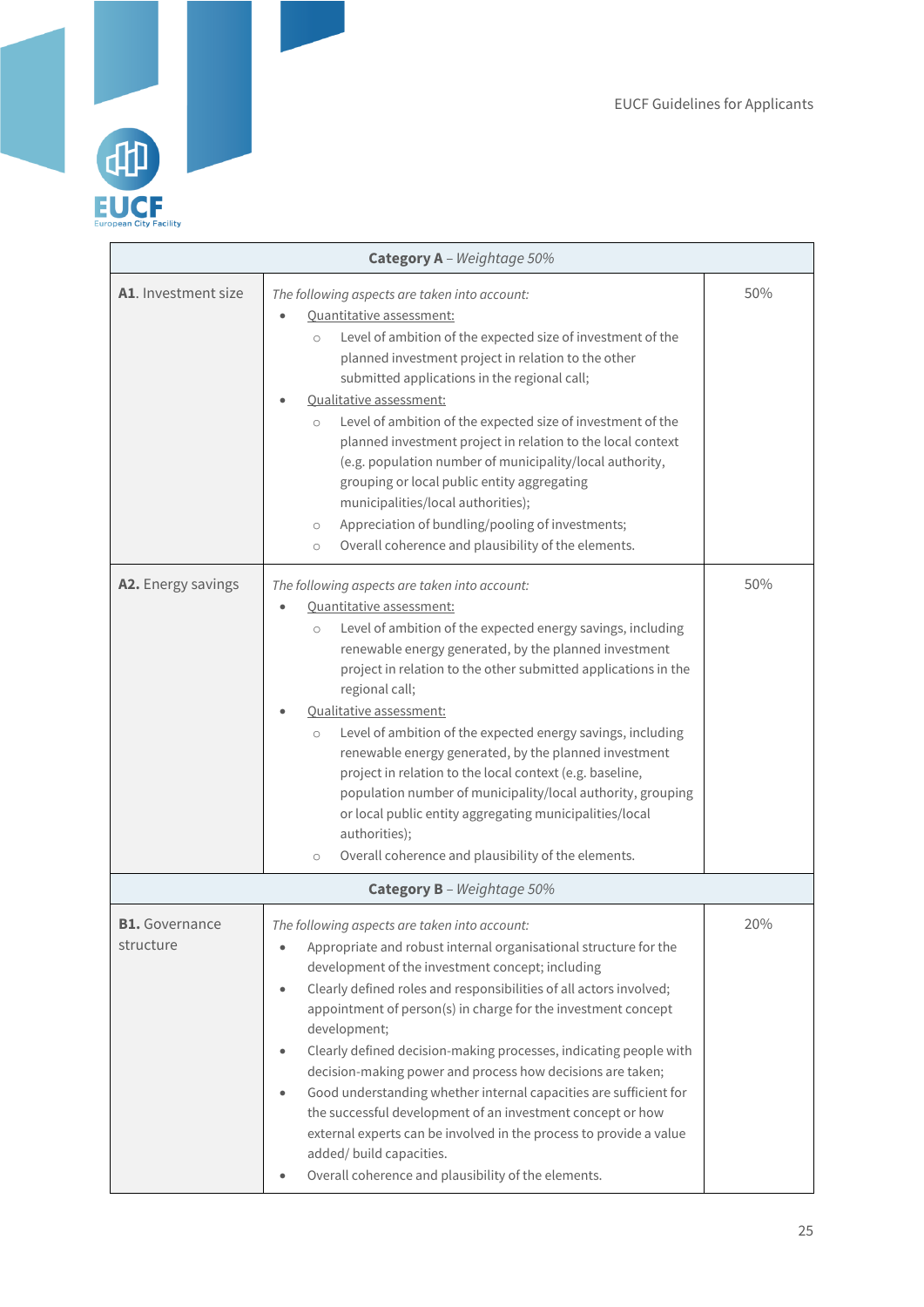

| <b>B2.</b> Stakeholder<br>engagement                | The following aspects are taken into account:<br>Clear identification of important stakeholders and good<br>$\bullet$<br>understanding of their needs and expectations towards the<br>planned investment project;<br>Appropriate strategy to involve identified stakeholders in the<br>$\bullet$<br>investment concept development process; including<br>Adequate activities of engagement (and their intended timing and<br>$\bullet$<br>objectives);<br>Adequate instruments for communication to reach the different<br>$\bullet$<br>stakeholders.<br>Overall coherence and plausibility of the elements.<br>$\bullet$                                                                                                                                                             | 40% |
|-----------------------------------------------------|---------------------------------------------------------------------------------------------------------------------------------------------------------------------------------------------------------------------------------------------------------------------------------------------------------------------------------------------------------------------------------------------------------------------------------------------------------------------------------------------------------------------------------------------------------------------------------------------------------------------------------------------------------------------------------------------------------------------------------------------------------------------------------------|-----|
| <b>B3.</b> Alignment with<br><b>EUCF objectives</b> | The following aspects are taken into account:<br>Alignment of the application with the ultimate objective of the<br>$\bullet$<br>EUCF, i.e. to build a substantial pipeline of sustainable energy<br>investment projects across cities in Europe by providing targeted<br>financial, technical, legal and capacity building support.<br>Demonstration of potential to develop a sound (and new)<br>$\bullet$<br>investment concept, considering the information available at this<br>stage, including<br>(Initial) estimations of additional impacts (e.g. avoided $CO2$<br>$\bullet$<br>emissions) and consideration of the investment project's<br>innovative character and potential for replication and/or up-<br>scaling;<br>Overall coherence and plausibility of the elements. | 40% |

## <span id="page-26-0"></span>**3.1.3 How are applications scored?**

For each of the five evaluation criteria, a score ranging from 0 (application fails to address the criterion) to 5 (application addresses the criterion in an outstanding manner) is awarded (half points may be given). For the criteria in Category B, a quality threshold of 3 out of 5 apply, i.e. applicants have to reach a minimum score of 3 in criteria B1, B2 and B3 to be able to be successful. The quality threshold does not apply for the criteria in Category A, i.e. A1 – Investment size – and A2 – Energy savings. To generate the final score per criterion, the median of the scores given by the evaluators is used.

Overall, the scoring follows the following logic: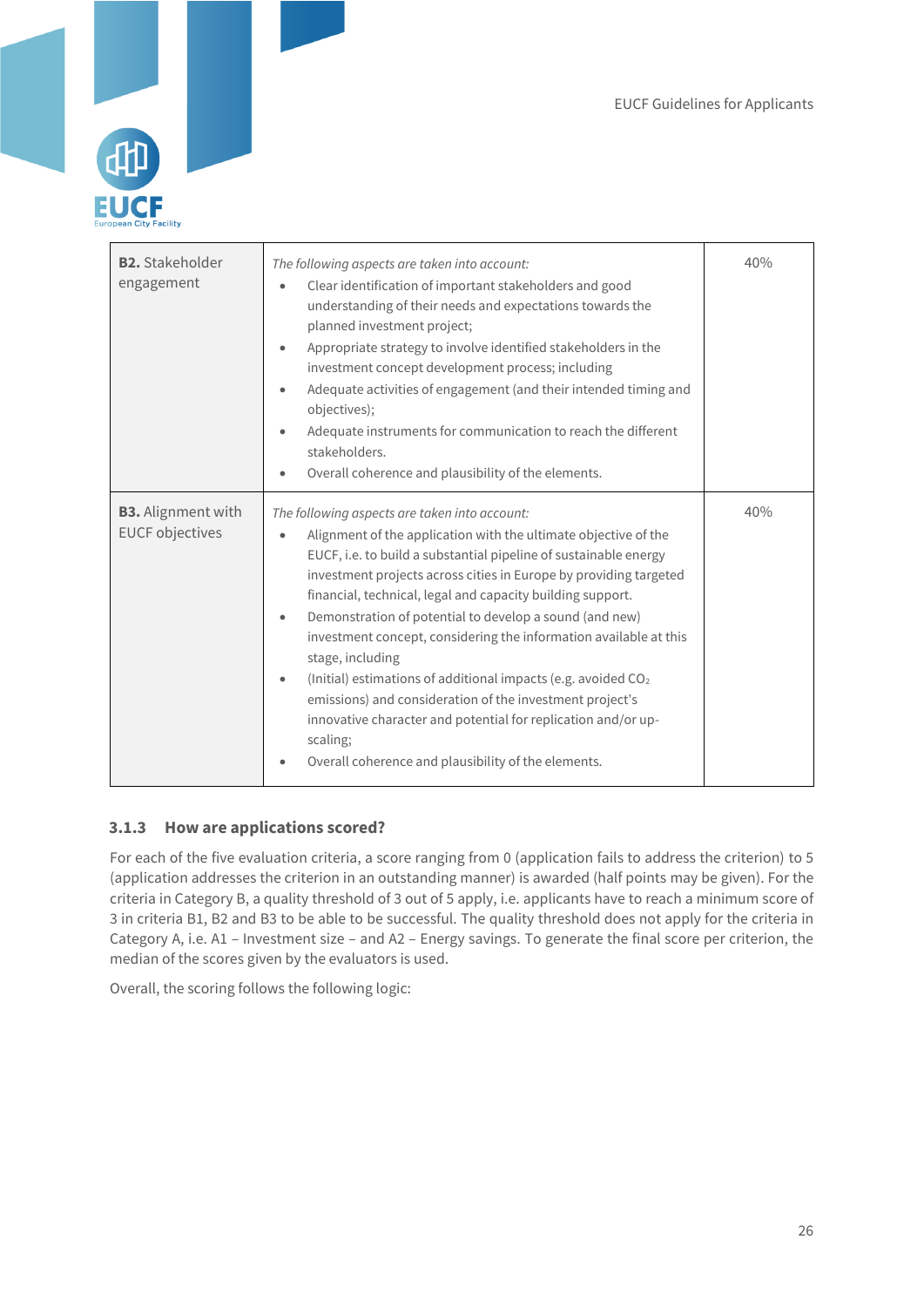

| <b>Points</b>  | <b>Overall scoring logic</b>                                                                                                                |
|----------------|---------------------------------------------------------------------------------------------------------------------------------------------|
| 5              | <b>Excellent</b> - The application addresses all relevant aspects of the<br>criterion in an outstanding manner; any shortcomings are minor. |
| $\overline{4}$ | Very good - The application addresses the criterion very well, but<br>with a small number of shortcomings.                                  |
| 3              | Good - The application addresses the criterion in a satisfactory<br>manner, but with a number of shortcomings.                              |
| $\overline{2}$ | Fair - The application broadly addresses the criterion, but with<br>significant weaknesses.                                                 |
| $\mathbf{1}$   | <b>Poor</b> - The application addresses the criterion in an <b>inadequate</b><br>manner with serious inherent weaknesses.                   |
| $\overline{0}$ | The application <b>fails</b> to address the criterion or cannot be assessed<br>due to missing information.                                  |

For the evaluation criteria A1. + A2., initial automatic scores are awarded by setting all applications of a regional call into relation with each other in order to encourage comparability. The evaluators receive the applications with the initial scores for the two criteria and evaluate them qualitatively (i.e. in relation to the (local) context, the overall plausibility and coherence of the elements, etc.) together with the other evaluation criteria. Evaluators are able to raise or lower the initial scores.

In case of a number of submitted applications higher than 70 per call per region, a filtering mechanism will apply to ensure the maintenance of a timely and high-quality evaluation process. The submitted applications will be listed according to the total score of the evaluation criteria A1. + A2., i.e. investment size and energy savings, setting a threshold at the last application that fits into the available budget + 20% buffer. All applicants above this threshold as well as all applicants with a lower initial result still able to reach this threshold with the points of the remaining criteria are evaluated in full. The following illustration gives an example of the filtering mechanism in case of a high number of applications: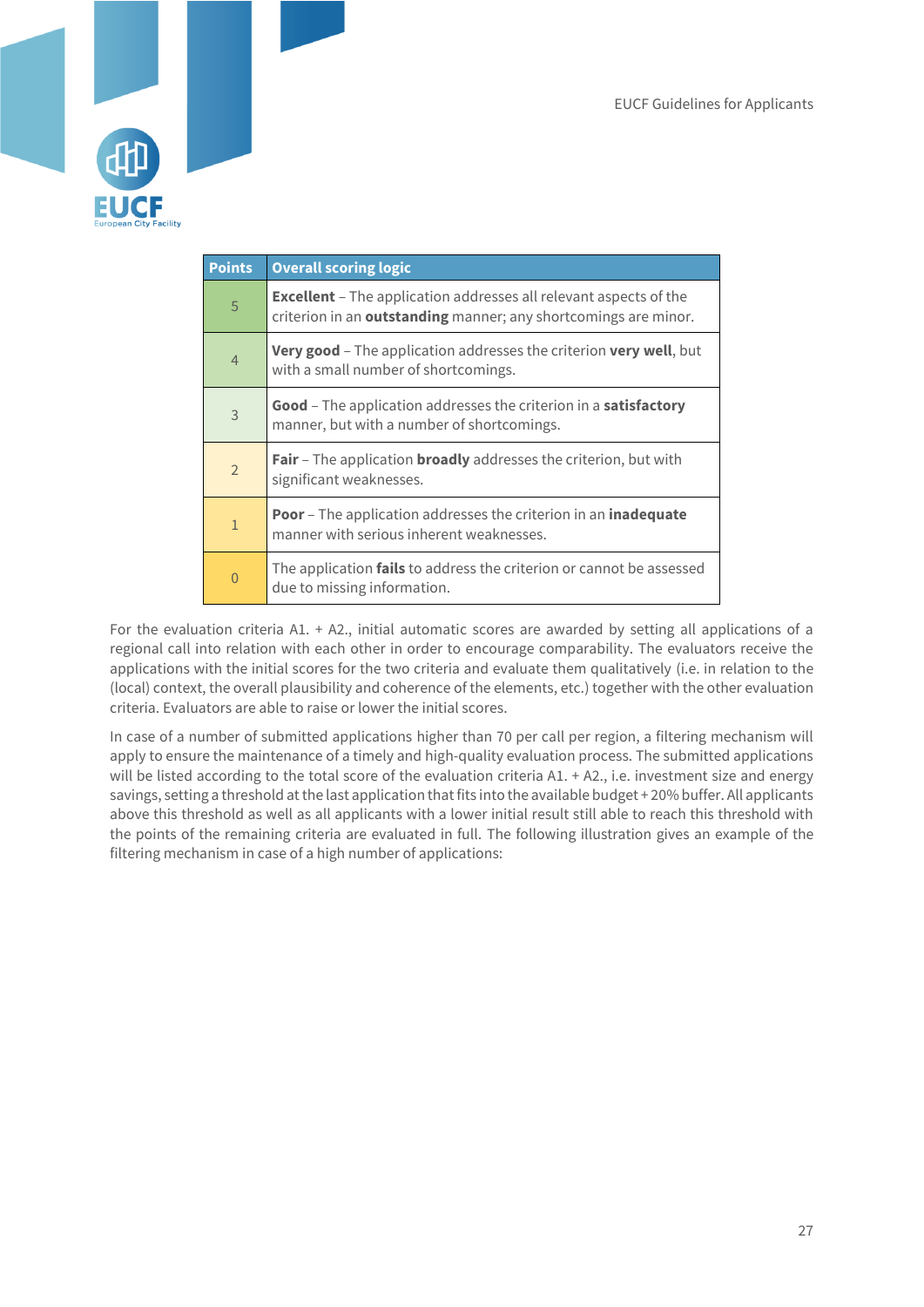



In this example, after the listing of all applications according to the total score of the evaluation criteria A1. + A2., the threshold is set at the last application that fits into the available budget + 20% buffer (i.e. Application Z). All applicants with an **initial result above the threshold** (i.e. Application B, A, Z) and all applicants with a **lower initial result still able to reach this threshold with the points of the remaining criteria** (i.e. Application M, X, Y) are evaluated in full. Those applications with a lower initial result not able to reach the threshold with the points of the remaining criteria (i.e. Application W, N) are evaluated successively when applications above the threshold receive scores below 3 in the criteria in Category B. If an evaluator identifies issues or incomprehensible information in the course of the assessment and awards a score below 3 for the criteria in Category B, this applicant does not meet the quality threshold and the successive applicant of the list is evaluated.

## <span id="page-28-0"></span>**3.1.4 How is the final score derived?**

Based on the median of the scores given per criterion, the final score is derived by applying the weightages set for the categories and criteria (as depicted in section 3.1.2). For the fourth EUCF call for applications, the same weightage applies for criteria of categories A and B (50%). The following formula applies to derive the final score:



## <span id="page-28-1"></span>**3.2 Selection of beneficiaries**

#### <span id="page-28-2"></span>**3.2.1 How long does it take to receive the final result?**

The evaluation process takes approximately two months from the close of the respective call. After this period, applicants will be informed about the final result.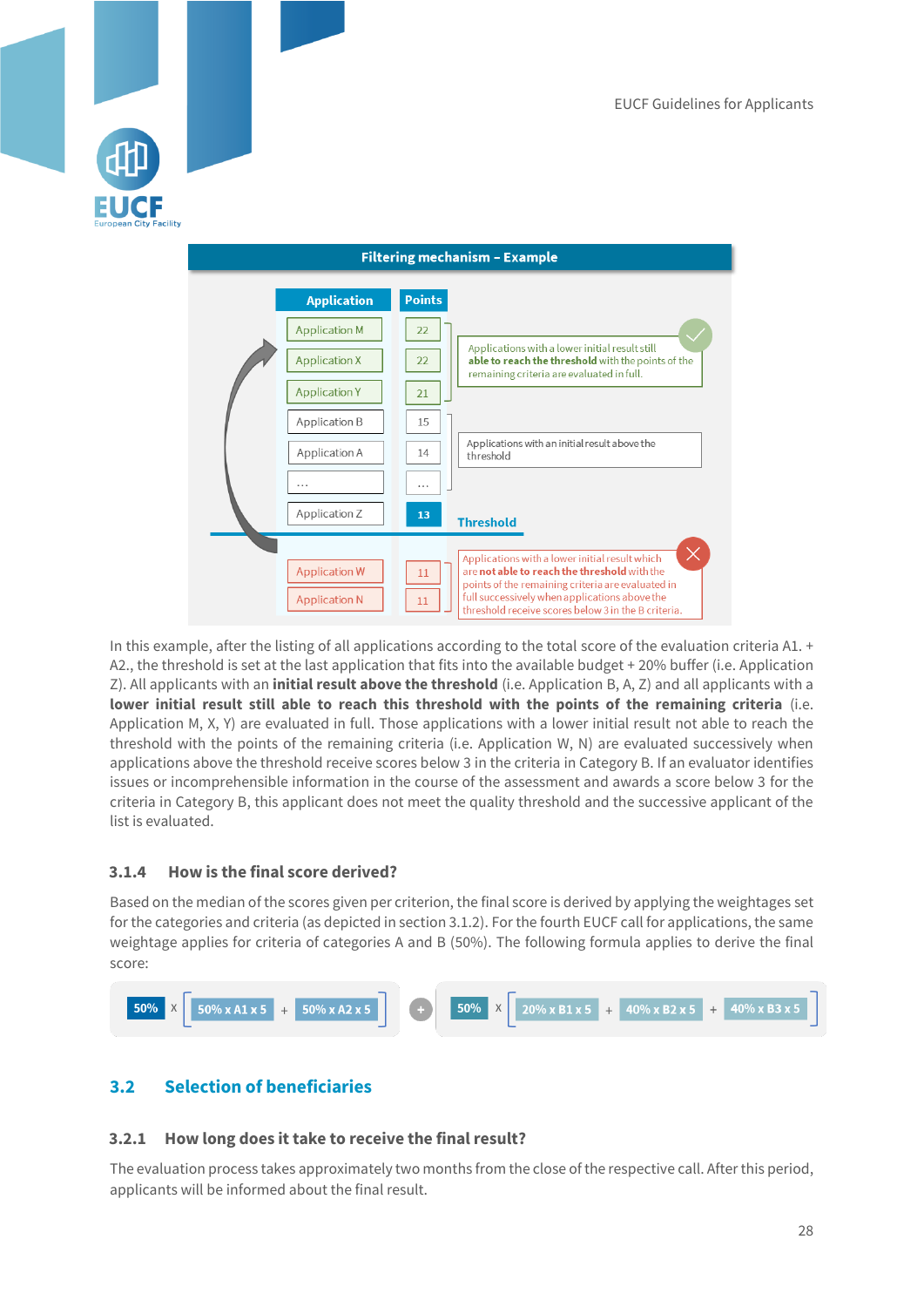

## <span id="page-29-0"></span>**3.2.2 How are applicants informed about the final results?**

After the evaluation process is concluded, applicants are informed via email about the final results with corresponding feedback through a feedback report in the EUCF website user zone.

Any questions/complaints on the outcome of the final results can be raised within 10 working days from the date the notification email is sent.

#### <span id="page-29-1"></span>**3.2.3 What are the next steps in case the application is selected?**

As a next step, successful applicants conclude a [Grant Agreement](https://www.eucityfacility.eu/about/public-documents-and-material.html) to receive EUCF support. The time period foreseen for the preparation and signature of the Grant Agreement is 2 (two) months as of the day when the successful applicant(s) was/were informed about its/their selection for the EUCF support. After the signature of the Grant Agreement each applicant has a period of 12 months to develop the investment concept.

If the successful applicant fails to sign the EUCF Grant Agreement within the given period, the EUCF reserves the right to annul the "awarding decision", whereby consequently, an agreement with such applicant shall not be concluded, i.e., such applicant shall not be awarded with the respective financial support.

If applications with a higher ranking drop out or fail to sign the EUCF Grant Agreement, the next applicant originally placed on the waiting list will be contacted by email. The applicant will have 10 (ten) working days to express its interest in proceeding to the signature of the EUCF Grant Agreement. In order to avoid that part of the available funds is not allocated, in the fourth EUCF call a **cross-regions waiting** list will apply after the evaluation. In case successful applicants fail to sign the EUCF Grant Agreement, funds will be assigned to the applications with the highest score in the evaluation, regardless of the region.

In parallel to the process of signature of the Grant Agreement, Country Experts organise a conference call with their respective beneficiaries for a capacity needs assessment to better understand the planned activities and to identify the needs for support to develop the investment concept. Beneficiaries are also able to ask any questions regarding the Grant Agreement during the conference call.

#### <span id="page-29-2"></span>**3.2.4 What happens in case the application is unsuccessful?**

Unsuccessful applications can seek support from the EUCF Helpdesk as well as from their respective Country Experts on how the application could be improved. The support provided to unsuccessful applicants includes also a webinar organised by the EUCF to discuss and share the challenges met in the application process. Municipalities and local authorities, groupings and local public entities aggregating municipalities/local authorities that are not selected in one call for applications are able to participate again in the next calls.

Applications with scores above the quality threshold for criteria in Category B, but initially not high enough in the ranking to be selected for funding (due to budgetary limits), are placed on a waiting list. These applicants might be invited to Grant Agreement preparation if applications with a higher ranking drop out or fail to sign the EUCF Grant Agreement. They will be informed accordingly (se[e 3.2.3\)](#page-29-1). While in the three first EUCF calls the waiting list was organised per eligible region, in the fourth EUCF call, a **single cross-regions reserve list** applies. Therefore, in case successful applicants fail to sign the EUCF Grant Agreement, funds will be assigned to the applications with the highest scores, regardless of the region.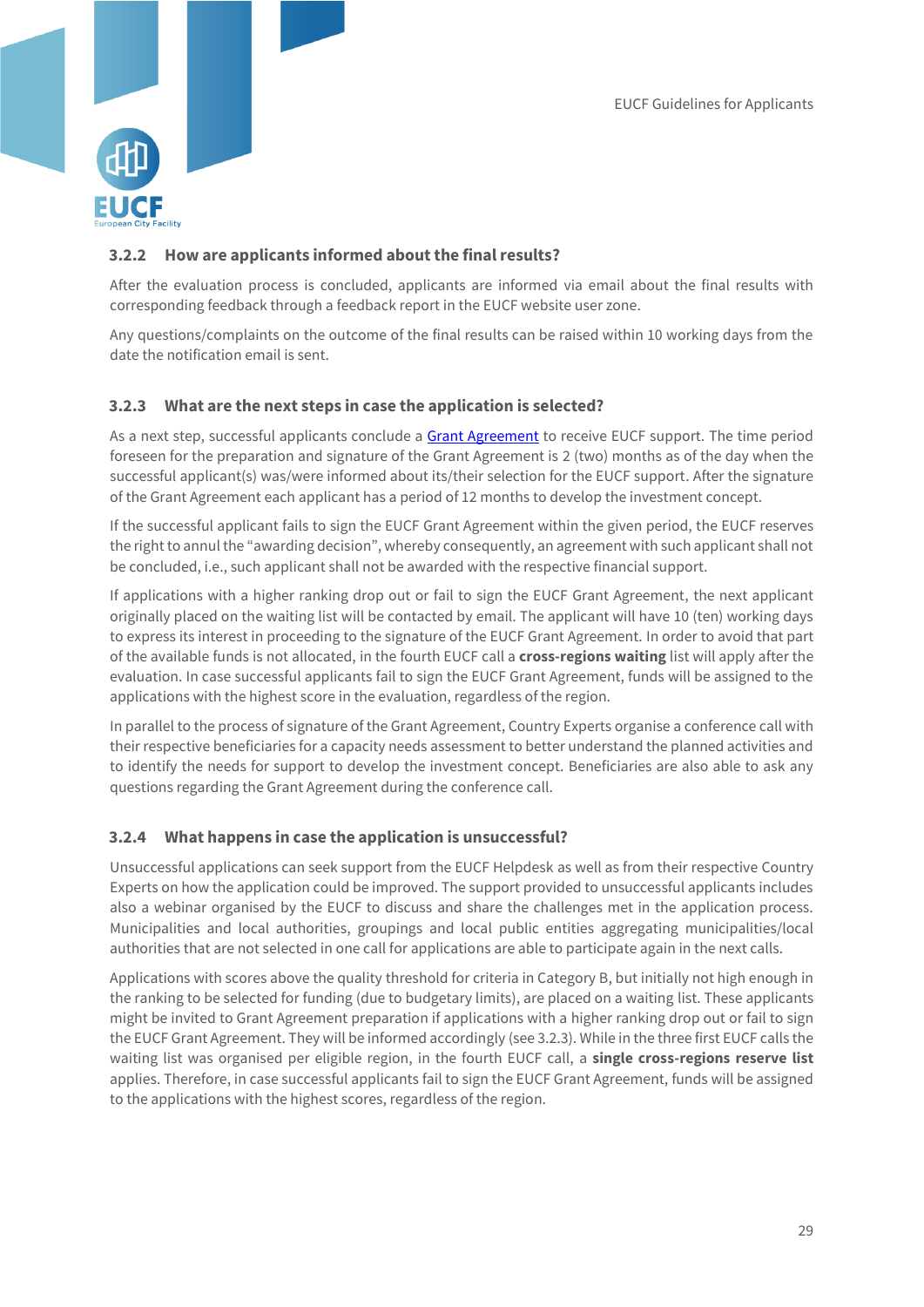

## <span id="page-30-0"></span>**3.3 Grant Agreement**

#### <span id="page-30-1"></span>**3.3.1 Which information is provided in the Grant Agreement?**

The Grant Agreement sets out the terms of the relation between the beneficiary and Energy Cities, the coordinator of the EUCF, defining roles and responsibilities, milestones, and the timeline for the development of the investment concept. Moreover, the Grant Agreement determines the disbursement of the EUCF grant and requires the beneficiary to commit to the EUCF monitoring period in the implementation phase of the investment concept. A template of the Grant Agreement is provided on th[e EUCF website.](https://www.eucityfacility.eu/home.html)

#### <span id="page-30-2"></span>**3.3.2 What is the timeline for the signature of the EUCF Grant Agreement?**

The timeline for preparation and signature of the EUCF Grant Agreement is 2 (two) months as of the day when the successful applicant(s) was/were informed about its/their selection for the EUCF support.

#### <span id="page-30-3"></span>**3.3.3 How is the EUCF grant paid?**

The grant amount will be disbursed as follows:

- Pre-financing of 70% of the total amount at the Grant Agreement signature;
- Final payment of 30% of the total amount after positive validation of the investment concept.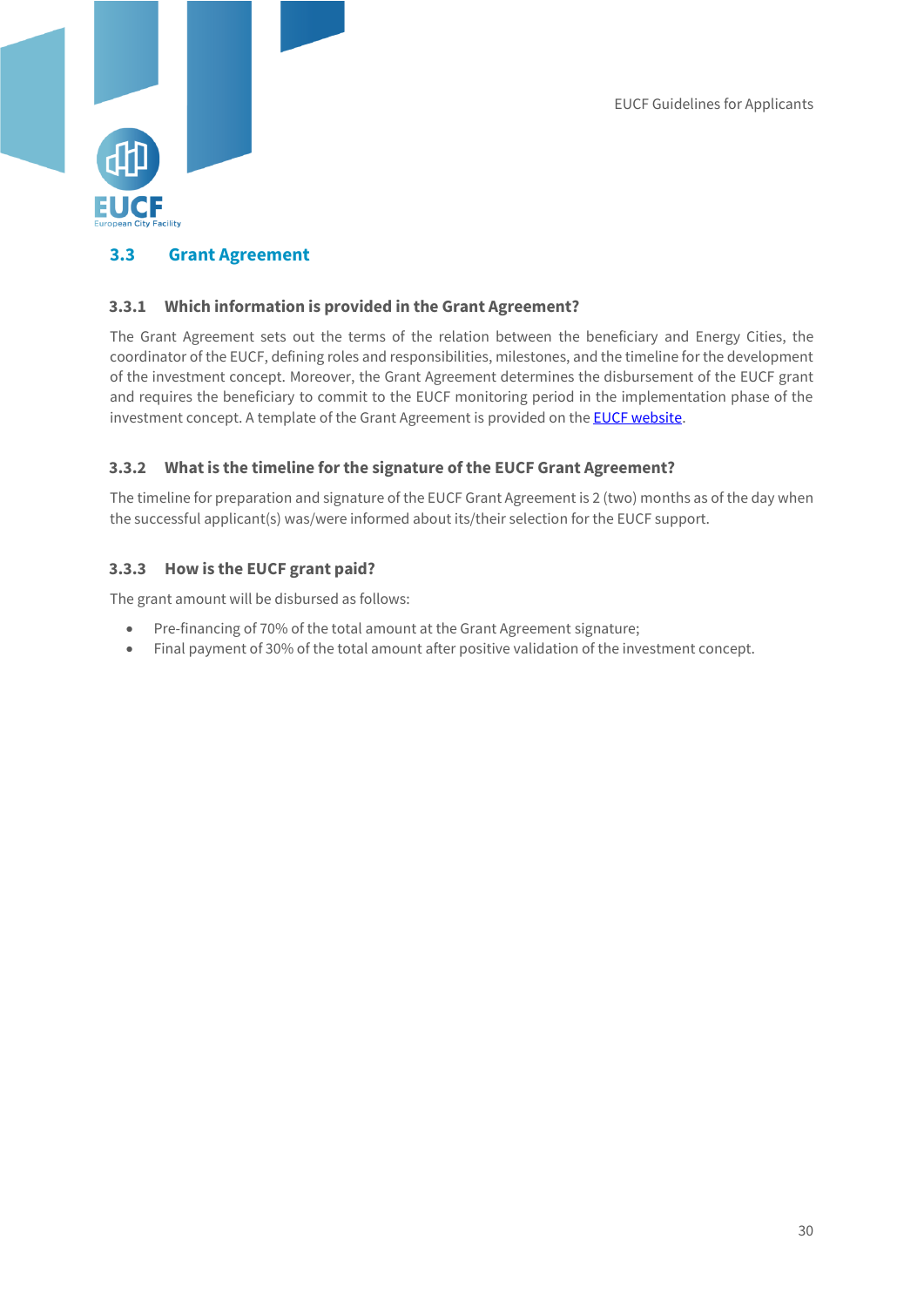

## <span id="page-31-0"></span>**4 Investment concept**

## <span id="page-31-1"></span>**4.1 Development of the investment concept**

#### <span id="page-31-2"></span>**4.1.1 What is an investment concept?**

An investment concept is a document which **translates an investment project idea into financial language** in order to mobilise financing for its realisation. It aims to bridge the process path between the project idea and the business/financing plan.

The purpose of an investment concept is to provide investors and financial institutions with the preliminary information necessary to **assess an investment project in a simple and fast manner**. It converts climate and energy plans or part of its measures into sound investment packages and thus, facilitates the access to funding for municipalities/local authorities and local public entities aggregating municipalities/local authorities.

So far, many municipalities/local authorities, groupings of municipalities/local authorities and local public entities aggregating municipalities/local authorities have developed ambitious climate and energy action plans but had difficulties to access appropriate funding. In turn, financial institutions are more and more interested in financing sustainable energy projects but have problems in finding investment projects that fulfil their requirements in terms of maturity. This document shall help in bridging this gap.

#### <span id="page-31-3"></span>**4.1.2 What is the structure of an investment concept?**

In order to facilitate the development of the [investment](https://www.eucityfacility.eu/investment-concepts/investment-concept-template.html) concept for the EUCF beneficiaries, an investment [concept template](https://www.eucityfacility.eu/investment-concepts/investment-concept-template.html) has been developed in close consultation with EUCF key stakeholders, i.e. financial institutions, municipalities and local authorities as well as climate and energy experts. The investment concept template follows the following structure:



- A one-page summary ("teaser"/ "elevator pitch") with key information on the investment project (such as estimated costs and revenues, financial indicators and expected impacts). This summary shall be developed in English and potentially be made public in the EUCF communication channels.
- The main body of the investment concept template consists of five sections: i) Description of planned investment project, ii) Promoter(s) and (local) stakeholders, iii) Legal analysis, iv) Economic and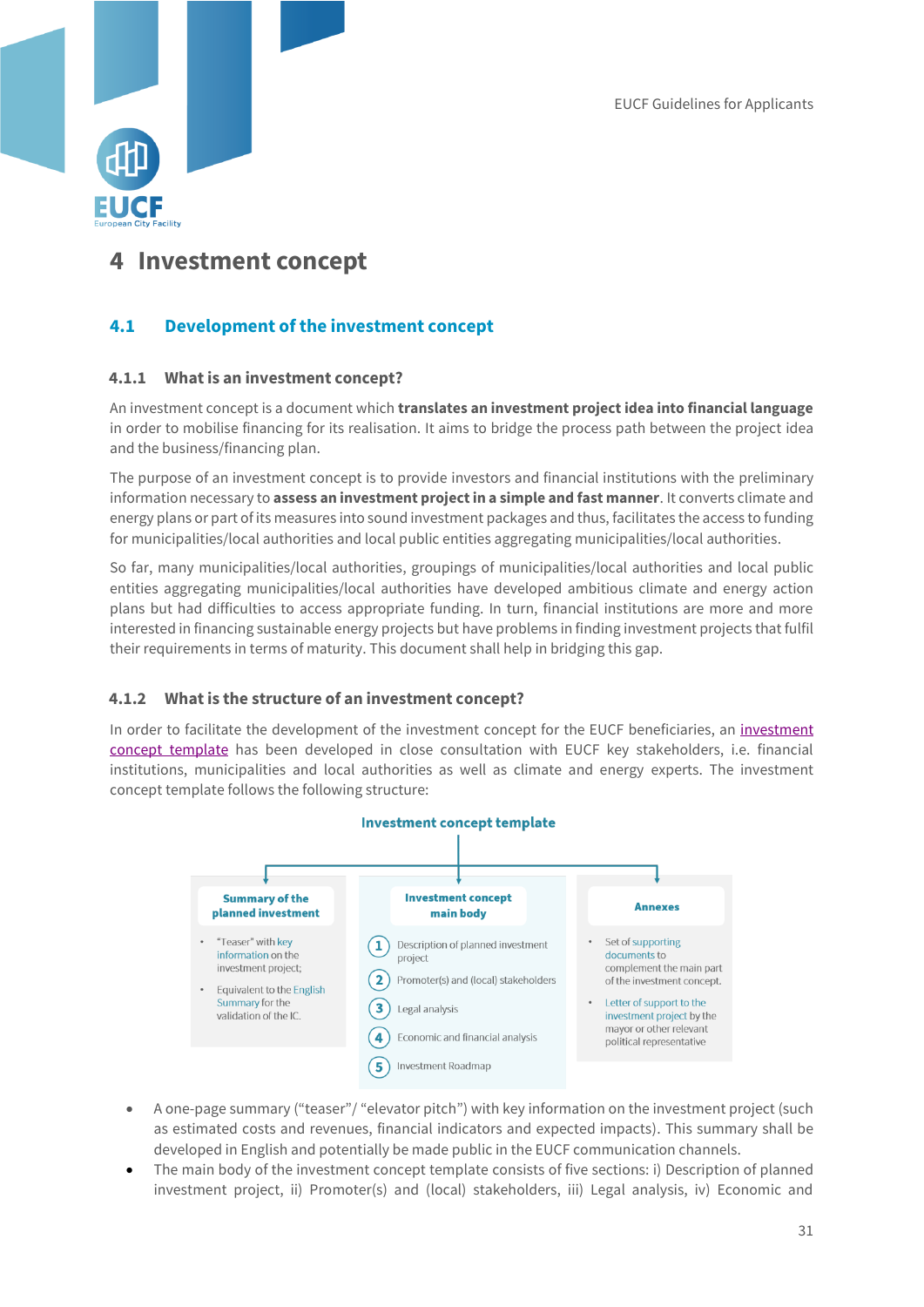

financial analysis and v) Investment Roadmap. The main body can be developed in national language or in English, according to the preference of the beneficiary.

• Supporting documents can be attached as Annexes to complement and provide details on the main part.

#### <span id="page-32-0"></span>**4.1.3 Which information has to be provided in an investment concept?**

[A template](https://www.eucityfacility.eu/investment-concepts/investment-concept-template.html) for the development of the investment concept is available on the EUCF website. The main part of the investment concept template is based on a 5-point structure:

#### **1) A detailed description of the planned investment project**

In this section, the beneficiary presents an overview of the proposed investment, including the objectives of the investment project, the general framework conditions and relevant policy framework in which the project is going to be developed, the technical measures planned, barriers and obstacles identified for the project and ways how to bridge these gaps, expected impacts, such as energy savings, renewable energy production, avoided CO<sub>2</sub> emissions as well as social and climate impacts, the project's potential for up-scaling and/or replication and a summary of the investment components.

#### **2) Project promoter(s) and (local) stakeholders**

This section is concerned with the project promoter(s), i.e. the organisation leading the investment project and further organisations associated to it, describing their level of commitment to the project and experience with other investment programmes, ownership structure over the concerned assets and risk profile. Moreover, the outcomes of the performed stakeholder analysis should be presented, including the needs and expectations from the project of relevant stakeholders.

#### **3) Legal analysis**

The legal feasibility of the planned investment should be highlighted, which concerns the legal requirements applicable to the investment project as well as potential legal and/or regulatory incentives and obstacles to its realisation.

#### **4) Economic and financial analysis**

This section focuses on the economic and financial aspects of the planned investment project, where the beneficiary should indicate the estimated costs, cost savings and other revenues, financial indicators on economic viability, such as simple payback period, net present value and internal rate of return, critical risks that can affect the project implementation and potential mitigation measures as well as the envisaged financing approach with potential funding sources (such as grants, soft loans, guarantees etc.) for the investment project.

#### **5) Investment roadmap**

This last section provides an outlook on the realisation of the investment project, where the beneficiary has the possibility to state if any additional types of technical support or capacity building activities are required in the preparation and/or implementation of the investment project. Moreover, a work plan should be prepared to present next steps in the process to launch the planned investments.

#### <span id="page-32-1"></span>**4.1.4 Who can develop an investment concept?**

The investment concepts are developed by the beneficiary municipalities/local authorities, groupings of municipalities/local authorities or local public entities aggregating municipalities/local authorities either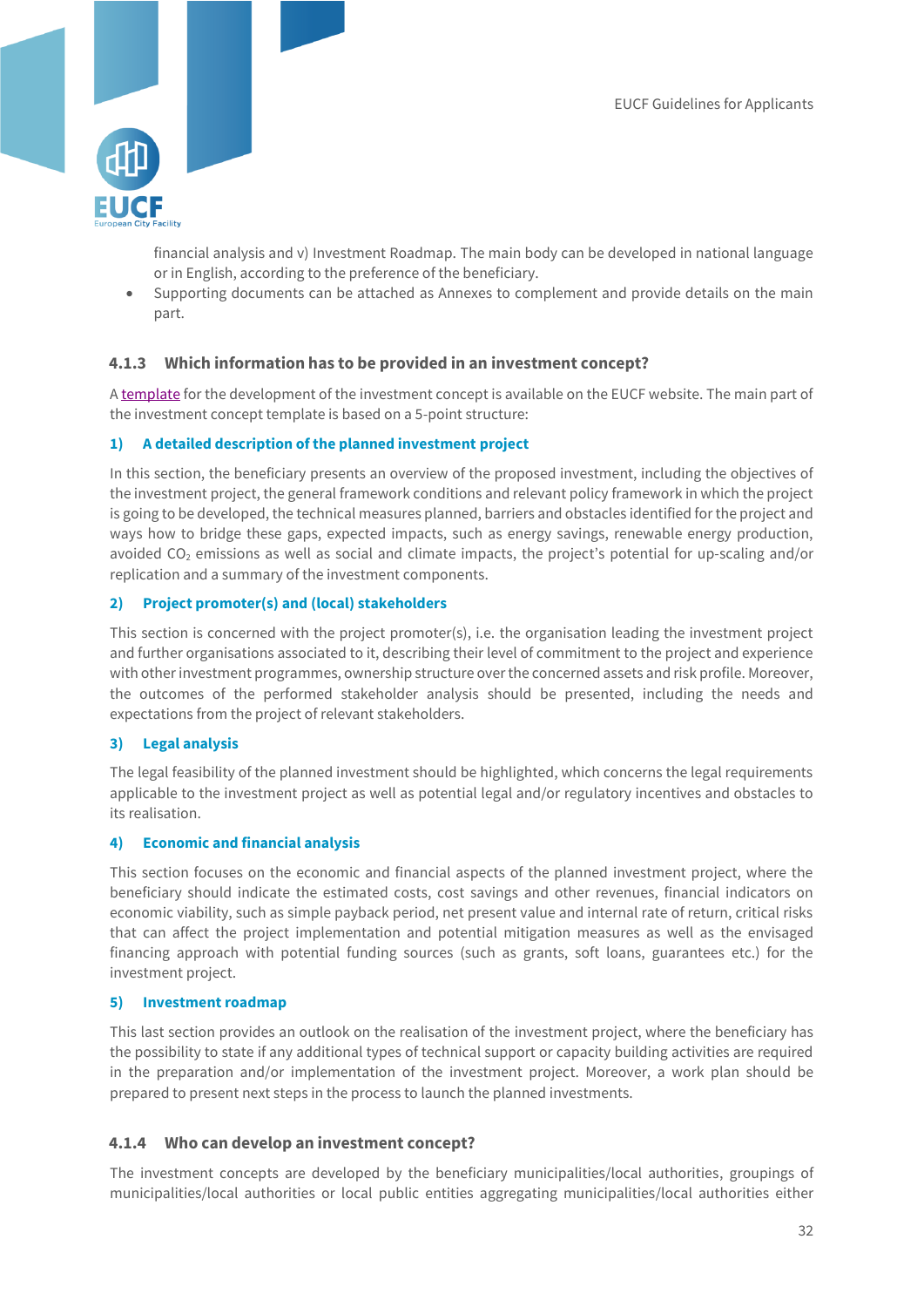

completely in-house if enough internal capacities are available or they can engage external experts for support. Country Experts assist beneficiaries in their respective countries in this process, but cannot be subcontracted to develop investment concepts.

## <span id="page-33-0"></span>**4.1.5 What is the timetable for the development of the investment concept?**

**4.1.6 EUCF beneficiaries shall develop the investment concept within twelve months from Grant Agreement signature. If necessary, beneficiaries can request through the EUCF website user zone a one-month extension of the investment concept development period. A justification for the extension request must be provided by the beneficiary and approved by the EUCF coordinator. What has to be submitted together with the investment concept?**

<span id="page-33-1"></span>As the investment concept can be developed in national language, beneficiaries are also asked to draft a corresponding [English Summary](https://www.eucityfacility.eu/investment-concepts/investment-concept-validation.html) directly in the EUCF website user zone. The English Summary of the investment concept is kept concise, comprising of key figures of the planned investment, including financial and impact indicators that allow for a good overview and understanding of the proposed investment. Together with the completed English Summary of the investment concept in the EUCF website user zone, the following documents have to be submitted for the validation:

- Final investment concept, including all Annexes;
- Letter of support to the investment project by the Mayor or other relevant political representative (a correspondin[g template](https://www.eucityfacility.eu/investment-concepts/investment-concept-template.html) is provided to facilitate the preparation).

## <span id="page-33-2"></span>**4.1.7 How is the investment concept validated?**

Once the final investment concept and corresponding documents are submitted, the respective evaluator verifies if all necessary documents have been uploaded and contain the required content (e.g. if all chapters of the final investment concept have been completed). If the documents are incomplete or have content issues, the beneficiary is informed via the EUCF website user zone and has the possibility to resubmit the adjusted documents within seven days.

The validation of the investment concept is conducted by a dedicated evaluation team, with evaluators from adelphi and Enviros. The investment concept is validated with the help of four quality criteria that have to be met in order to receive the second payment of the EUCF grant, corresponding to 30% of the total value, and to proceed with the investment concept implementation.

| <b>Quality criteria</b>                                                                                    | Requirement |  |  |  |
|------------------------------------------------------------------------------------------------------------|-------------|--|--|--|
| All overview of the quality criteria for the investment concept validation is provided in the table below. |             |  |  |  |

An overview of the quality criteria for the investment concept validation is provided in the table below: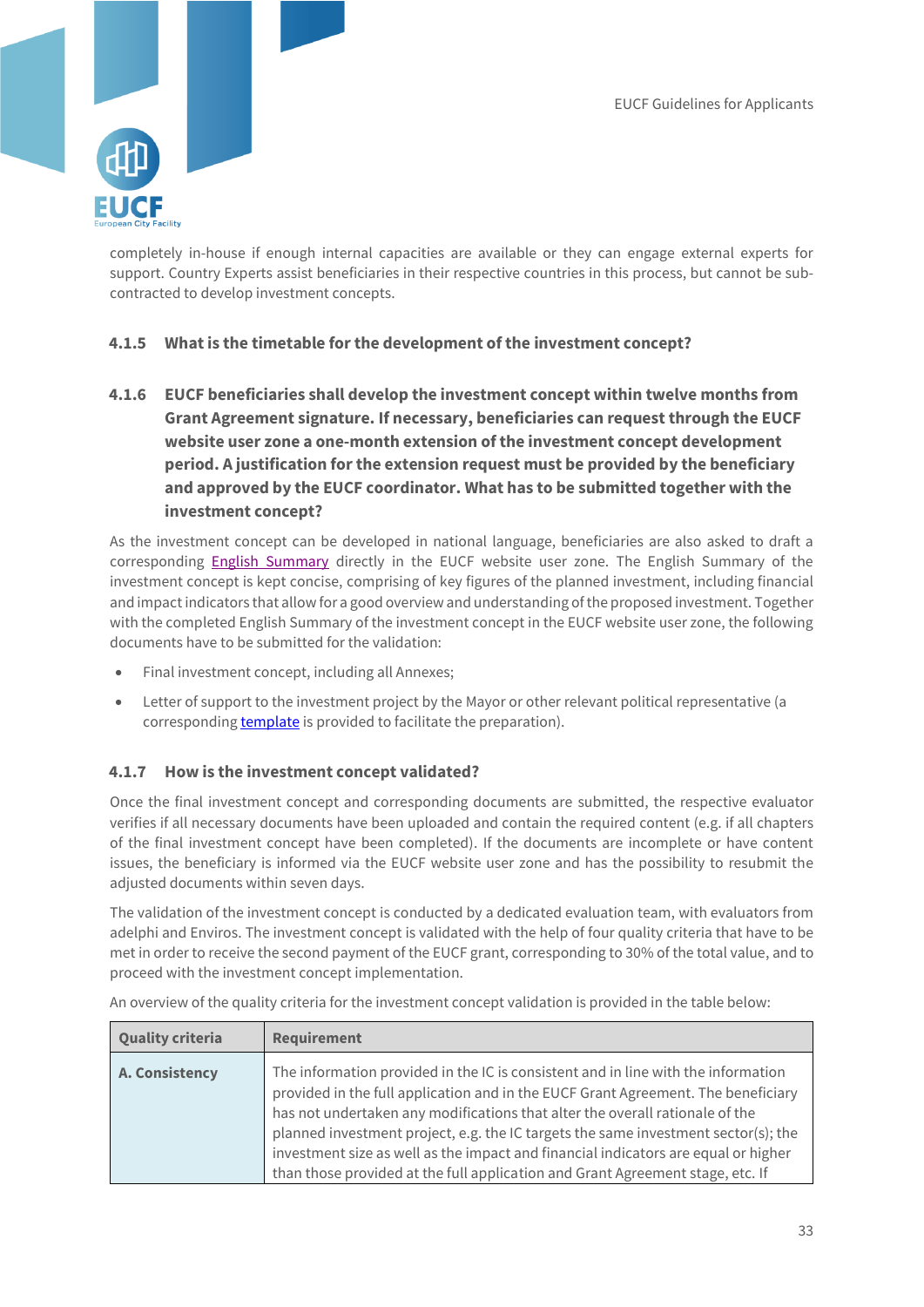

|                                                    | values deviate from those previously provided and/or if indicators are more than<br>10% lower, a justification has to be provided by the beneficiary.                                                                                                                                                                                                                                                                                                                                                                                                                                       |  |
|----------------------------------------------------|---------------------------------------------------------------------------------------------------------------------------------------------------------------------------------------------------------------------------------------------------------------------------------------------------------------------------------------------------------------------------------------------------------------------------------------------------------------------------------------------------------------------------------------------------------------------------------------------|--|
| <b>B. Coherence and</b><br>plausibility            | The information provided in the IC allows for a clear understanding of the planned<br>investment (including individual components such as funding sources). The<br>provided components are coherent and realistic without opposing/contradicting<br>or ambiguous information. A plausibility check between components (e.g. simple<br>payback period in relation to energy savings and investment size) confirms this<br>assessment. In case components are not plausible, a justification has to be<br>provided by the beneficiary.                                                        |  |
| <b>C. Alignment with</b><br><b>EUCF objectives</b> | The proposed investment is aligned with the ultimate objective of the EUCF, i.e.<br>to build a substantial pipeline of sustainable energy projects across cities in<br>Europe by providing targeted financial, technical, legal and capacity building<br>support. A sound IC in the field of sustainable energy has been developed by the<br>beneficiary with the potential for successful implementation.                                                                                                                                                                                  |  |
| <b>D. Realisation</b><br>potential                 | A letter of support to the investment project by the Mayor or other relevant<br>political representative has been submitted together with the IC. The content of<br>the letter demonstrates the political will of the municipality/local authority,<br>grouping or local public entity aggregating municipalities/local authorities for<br>the realisation of the investment project (e.g. by highlighting the relevance of<br>the investment project for the municipality/local authority or local public entity,<br>by describing the next steps planned to launch the investment, etc.). |  |

Each investment concept is validated by two evaluators. If the investment concept complies with all quality criteria, it is positively validated. After the positive validation by both evaluators, the beneficiary receives a corresponding notification and feedback report, and the payment of the final 30% of the total EUCF grant amount is disbursed within 30 days from the validation of the investment concept.

In case of negative validation, the beneficiary is notified via the EUCF website user zone about areas with the need for improvement in the investment concept and/or other submitted documents. The beneficiary has the possibility to make adjustments and/or provide justifications within 30 days. The resubmitted investment concept passes again through the validation process.

In case of discrepancies in the assessment of the evaluators of one or more quality criteria, a third evaluator validates the investment concept. If the third evaluator also identifies quality issues in the investment concept, the beneficiary is notified via the EUCF website user zone about the possibility for adjustments.

If, after resubmission of the investment concept, the evaluators come again to the conclusion that the quality criteria are not met, the investment concept is negatively validated. In this case, the beneficiary is notified and has to complete the Investment Concept Non-development report (see section 4.1.9).

If the investment concept is not resubmitted, the beneficiary receives a corresponding notification and is asked to complete the Investment Concept Non-development report (see section 4.1.9).

## <span id="page-34-0"></span>**4.1.8 Who validates the investment concept?**

The validation of the final investment concept is conducted by a dedicated EUCF evaluation team, composed of evaluators from adelphi and Enviros.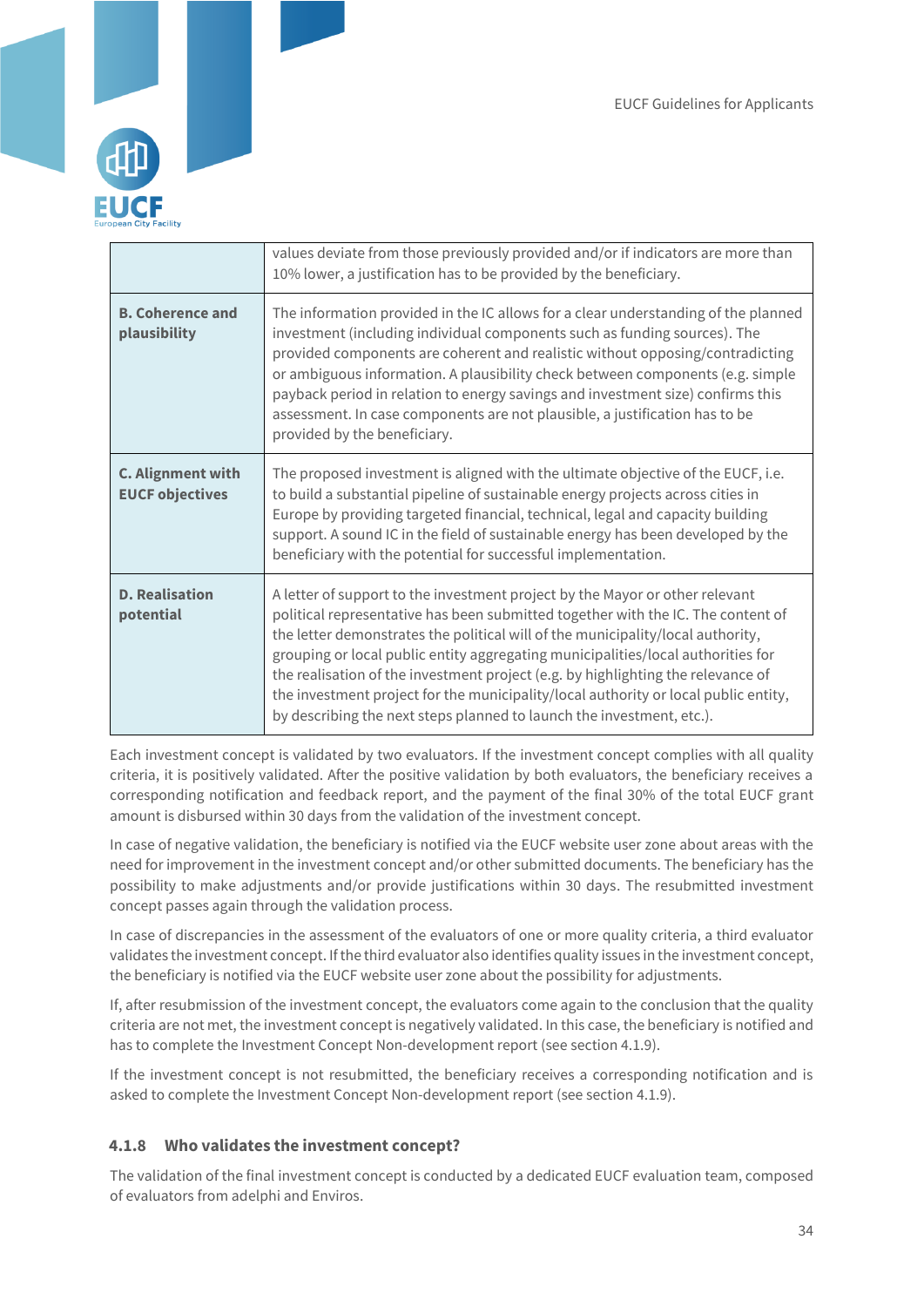

## <span id="page-35-0"></span>**4.1.9 What happens if the investment concept cannot be completed in the foreseen time period or is negatively validated?**

One month before the submission deadline, beneficiaries will receive an automatic reminder to submit the investment concept. If the beneficiary requires an extension of one month, she/he has to provide a justification and ask for approval by the EUCF coordinator via the EUCF website user zone. The EUCF coordinator will decide case-by-case if the explanation is justified or not. The beneficiary will receive a corresponding e-mail notification.

In case the beneficiary is not able to complete the investment concept in the (extended) time period or the investment concept is negatively validated, she/he will be required to complete an "IC Non-development" report in the EUCF website user zone within 30 days. The purpose of this report is to provide an overview of the challenges that occurred during the development of the investment concept and to reflect on the learnings from this process. In order for beneficiaries to keep the pre-financing of the EUCF grant amount, the EUCF coordinator has to approve the IC Non-development report. The final payment, i.e. 30% of the total grant amount, will not be disbursed. Moreover, the following cases apply:

| Submission of the IC non-development report | Beneficiary keeps the pre-financing of        |
|---------------------------------------------|-----------------------------------------------|
| by beneficiary and approval                 | <b>EUR 42,000</b>                             |
| Submission of the IC non-development report | Beneficiary has to repay the pre-financing of |
| by beneficiary and rejection <sup>7</sup>   | <b>EUR 42,000</b>                             |
| Non-submission of the IC non-development    | Beneficiary has to repay the pre-financing of |
| report by beneficiary                       | <b>EUR 42,000</b>                             |

Overall, the EUCF team and the respective Country Experts assist municipalities/local authorities and local public entities aggregating municipalities/local authorities throughout the development process of investment concepts and strive to minimise such situations through the technical support provided.

## <span id="page-35-1"></span>**4.1.10 Do beneficiaries of the EUCF have to implement the investment concept?**

EUCF beneficiaries are highly encouraged to seek funding from investors and financial institutions and implement their investment concepts. Beneficiaries are able to share their experiences and hurdles by participating in matchmaking events, Communities of practice, and other capacity building events that are organised by the EUCF, and can benefit from the EUCF Helpdesk to address the EUCF team in case of questions regarding the implementation of the investment concept, the procedures for monitoring and reporting and the potential aggregation/joint procurement of projects.

## <span id="page-35-2"></span>**4.1.11 What are the monitoring procedures?**

1

EUCF beneficiaries must commit to a monitoring period of two years, in which the implementation of the investment concept is supervised and documented. During this period, beneficiaries are required to notify the EUCF on the implementation process by submitting two simple monitoring forms - after one and two years, respectively - on key figures of the results and impacts achieved through the implementation of the investment

<sup>7</sup> The EUCF coordinator will decide case by case if the IC non-development report is approved or not. Reasons for rejection may include the submission of a report with incomplete parts, critical content issues (e.g. due to contradictory information), etc.